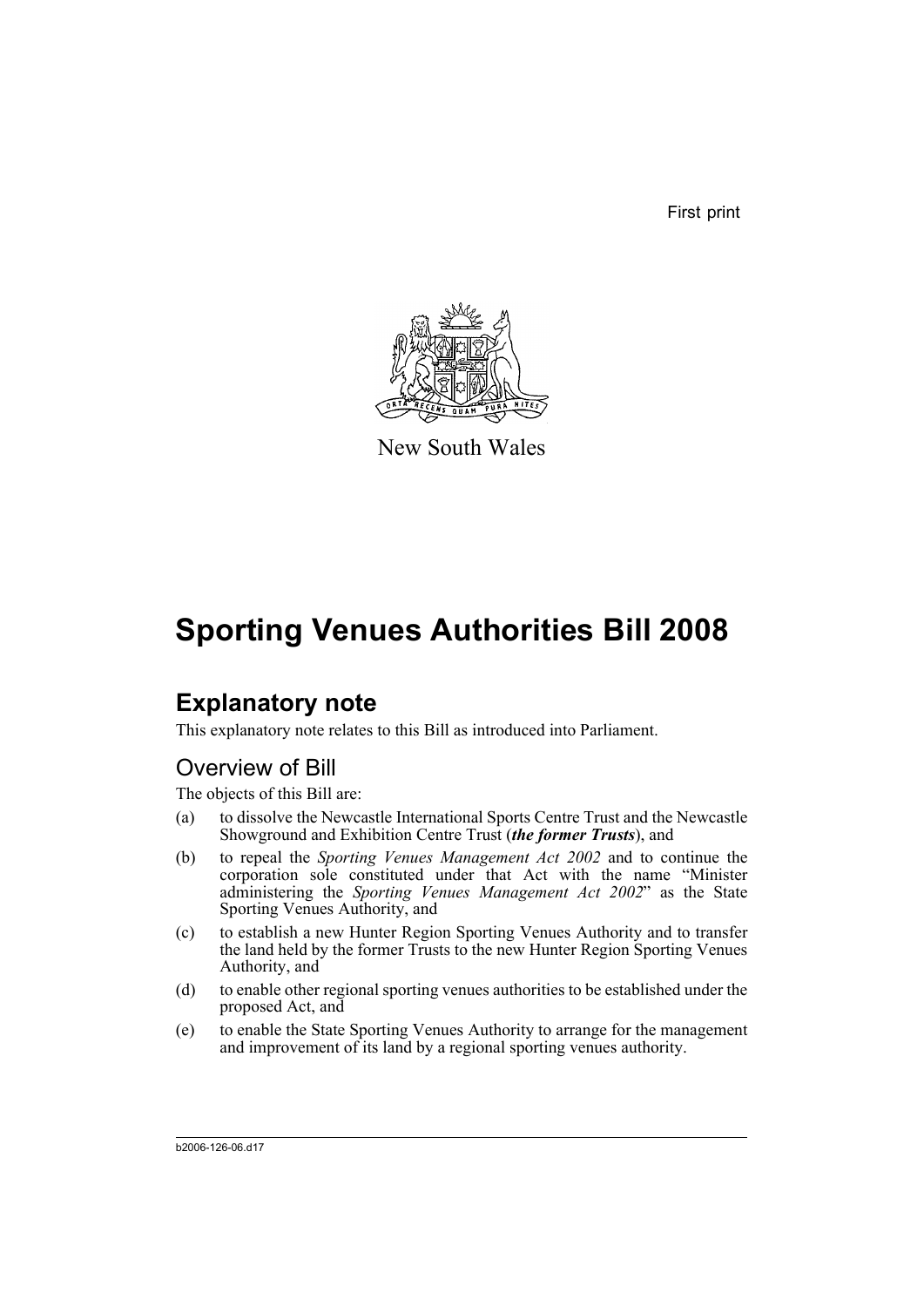Explanatory note

The Bill also amends various Acts consequentially and repeals the following Acts:

- (a) *Newcastle Agricultural, Horticultural, and Industrial Association Act of 1905*,
- (b) *Newcastle International Sports Centre Act 1967*.

## Outline of provisions

## **Part 1 Preliminary**

**Clause 1** sets out the name (also called the short title) of the proposed Act.

**Clause 2** provides for the commencement of the proposed Act on a day or days to be appointed by proclamation.

**Clause 3** defines certain words and expressions used in the proposed Act.

## **Part 2 State Sporting Venues Authority**

### **Division 1 Constitution and administration of State Sporting Venues Authority**

**Clause 4** provides for the constitution of the State Sporting Venues Authority as a corporation.

**Clause 5** states that the State Sporting Venues Authority is a NSW Government agency.

**Clause 6** provides for the Minister to manage the State Sporting Venues Authority.

**Clause 7** enables the State Sporting Venues Authority to delegate its functions to certain persons.

**Clause 8** enables the State Sporting Venues Authority to establish advisory committees.

## **Division 2 Functions of State Sporting Venues Authority**

**Clause 9** sets out the principal functions of the State Sporting Venues Authority, which include establishing and managing sporting grounds, sporting facilities and recreational facilities. The clause also enables the State Sporting Venues Authority to enter into an arrangement with a regional sporting venues authority to manage any land vested in the State Sporting Venues Authority and to perform any function that the State Sporting Venues Authority has in relation to that land.

**Clause 10** enables the State Sporting Venues Authority to exercise its functions through subsidiaries, or in a partnership, joint venture or other association with other persons or bodies.

**Clause 11** enables the State Sporting Venues Authority to form or acquire interests in certain private corporations.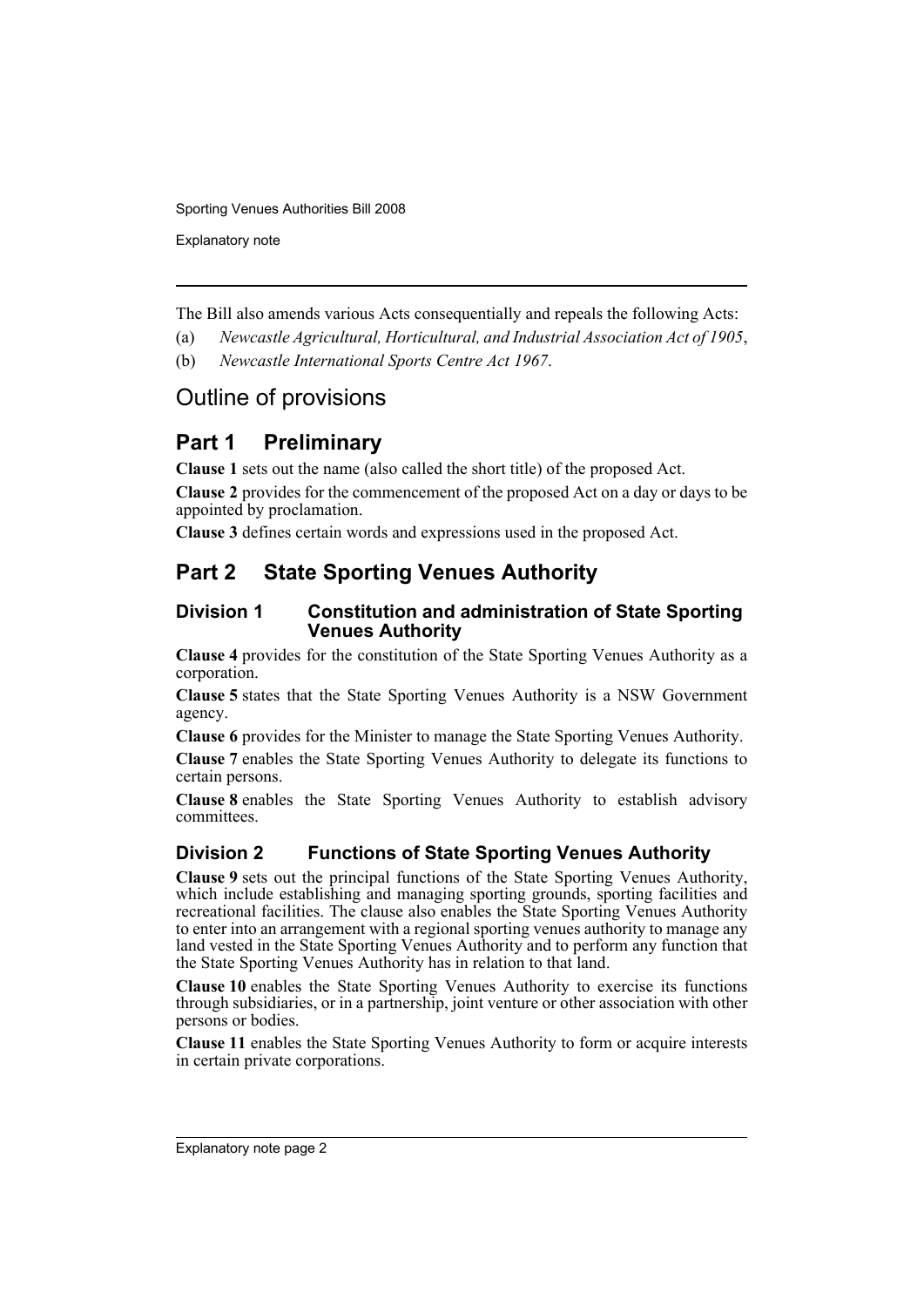Explanatory note

## **Part 3 Regional sporting venues authorities**

#### **Division 1 Constitution and administration of regional sporting venues authorities**

**Clause 12** constitutes as bodies corporate the regional sporting venues authorities specified in proposed Schedule 1.

**Clause 13** states that each regional sporting venues authority is a NSW Government agency.

**Clause 14** provides for each regional sporting venues authority to have a board of management consisting of not more than 7 members appointed by the Governor on the recommendation of the Minister.

**Clause 15** provides that a board of management of a regional sporting venues authority is subject to the direction and control of the Minister.

**Clause 16** enables the Governor, by order published in the Gazette, to amend proposed Schedule 1 or substitute a new Schedule for that Schedule.

**Clause 17** enables the Governor, by order published in the Gazette, to dissolve, amalgamate or change the name of any regional sporting venues authority.

**Clause 18** ensures that proposed Schedule 3 has effect with respect to orders made under the proposed Part. Proposed Schedule 3 contains provisions relating to the transfer, dissolution, amalgamation and change of name of regional sporting venues authorities.

**Clause 19** enables a regional sporting venues authority to delegate its functions to certain persons.

**Clause 20** enables a regional sporting venues authority to establish advisory committees.

### **Division 2 Functions of regional sporting venues authorities**

**Clause 21** sets out the principal functions of a regional sporting venues authority, which include establishing and managing sporting grounds, sporting facilities and recreational facilities. The clause also enables a regional sporting venues authority to enter into an arrangement with the State Sporting Venues Authority to manage land vested in the State Sporting Venues Authority and to perform any of the functions that the State Sporting Venues Authority has in relation to that land.

## **Part 4 Provisions relating to vesting of and dealings with land and other property**

### **Division 1 Vesting of land in sporting venues authorities**

**Clause 22** contains definitions used in the proposed Division.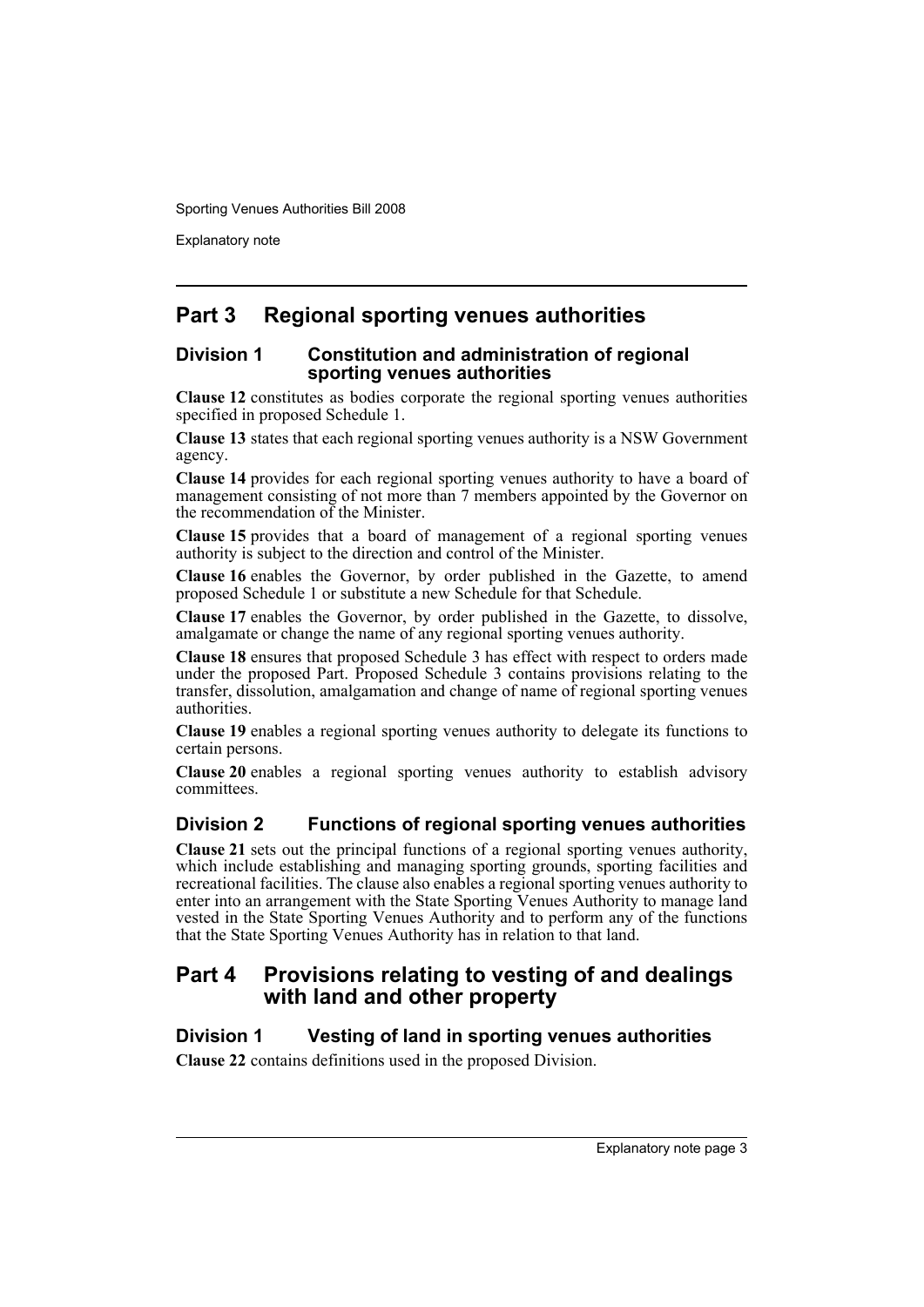Explanatory note

**Clause 23** provides for the transfer to a sporting venues authority of the land described in proposed Schedule 4. The land is transferred subject to any existing trusts, interests, conditions and other restrictions. On transfer, the rights and liabilities of the previous owner of the property become the rights and liabilities of the sporting venues authority to which the land is transferred.

**Clause 24** enables the Governor, by order published in the Gazette, to insert the description of any land of a government agency in proposed Schedule 4 with the consent of the agency. The effect of such an order is to transfer the land to the relevant sporting venues authority.

**Clause 25** sets out the effect of a transfer of land under the proposed Division, including, for example, that it does not constitute a breach of contract.

## **Division 2 Dealings with land**

**Clause 26** enables the State Sporting Venues Authority to deal with land vested in it and enables a regional sporting venues authority, with the consent of the Minister, to deal with land vested in it.

**Clause 27** enables a sporting venues authority to acquire property by gift, devise or bequest.

**Clause 28** controls the dealings a sporting venues authority may have with property acquired by gift, devise or bequest.

**Clause 29** enables the State Sporting Venues Authority to acquire land by agreement or by compulsory process and enables a regional sporting venues authority to acquire land by agreement.

**Clause 30** provides that a sporting venues authority may manage, develop and deal with land in accordance with the proposed Act despite the terms of any grant, reservation or dedication to which the land is or was subject.

## **Part 5 Plans of management**

**Clause 31** requires a regional sporting venues authority to prepare a plan of management for land vested in or managed by it.

**Clause 32** sets out the procedures for the Minister to adopt a plan of management and requires the Minister to make plans of management publicly available.

**Clause 33** requires a regional sporting venues authority to review a plan of management at the direction of the Minister.

## **Part 6 Miscellaneous**

**Clause 34** requires the Hunter Region Sporting Venues Authority to allow the Newcastle Agricultural, Horticultural, and Industrial Association to use a specified part of the Authority's land for the Association's annual show and provides for the way in which the terms and conditions applying to that use are to be determined.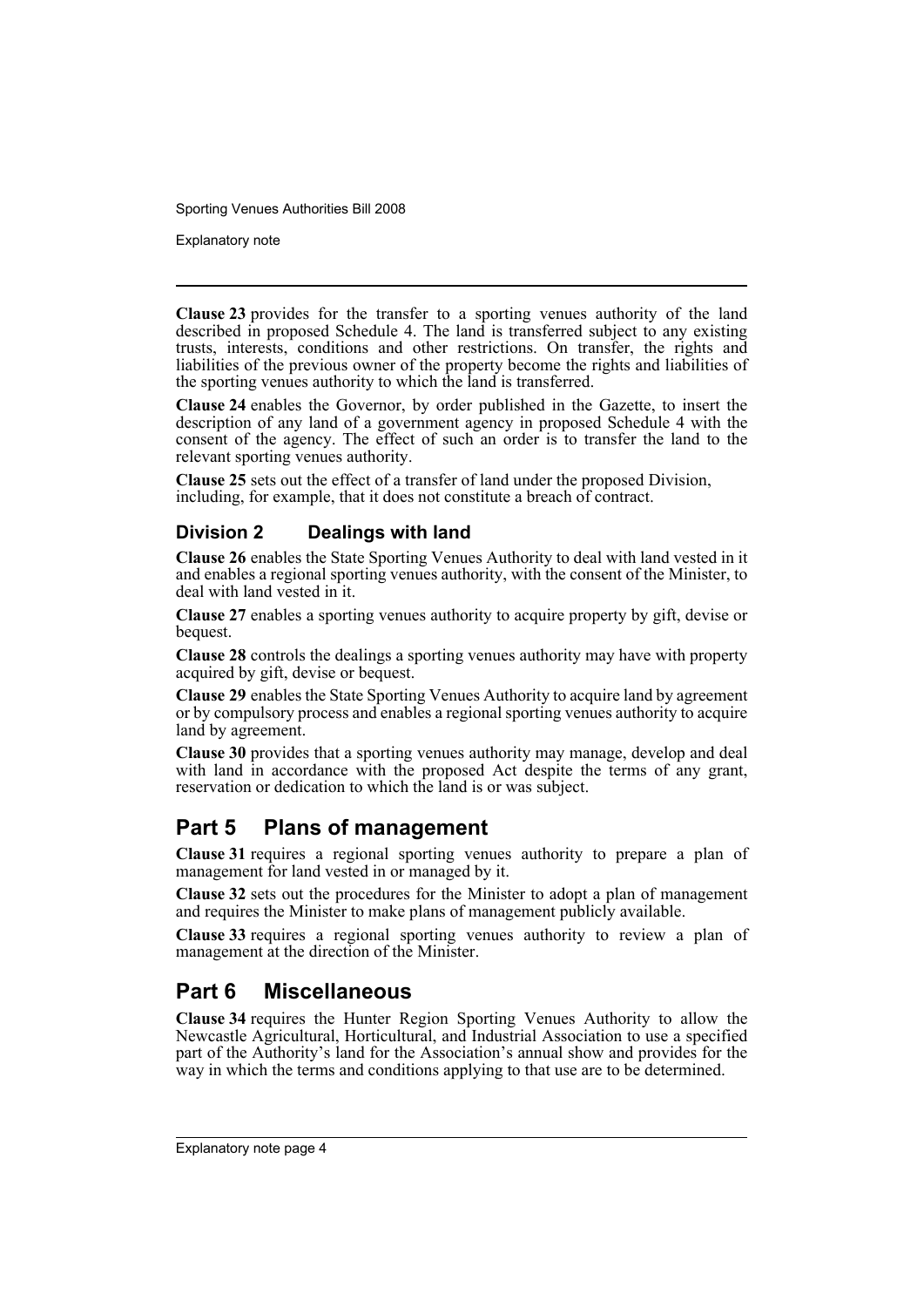Explanatory note

**Clause 35** provides for the manner in which consent may be given by the Minister to certain matters.

**Clause 36** provides that State taxes are not payable in relation to the transfer and vesting of property under the proposed Act and associated transactions.

**Clause 37** provides for the appointment of rangers to perform functions under the proposed Act.

**Clause 38** enables the regulations to prescribe offences under the proposed Act for which penalty notices may be issued.

**Clause 39** provides for offences under the proposed Act or regulations to be dealt with summarily by a Local Court.

**Clause 40** enables the Governor to make regulations for the purposes of the proposed Act and, in particular, for the care, control and management of land vested in or managed by a sporting venues authority.

**Clause 41** is a formal provision that gives effect to the savings, transitional and other provisions set out in proposed Schedule 5.

**Clause 42** is a formal provision that repeals certain Acts and gives effect to the amendments to the Acts set out in proposed Schedule 6.

**Clause 43** provides for the review of the proposed Act in 5 years.

## **Schedule 1 Regional sporting venues authorities**

**Schedule 1** specifies the regional sporting venues authorities. The proposed Schedule currently refers only to the Hunter Region Sporting Venues Authority.

## **Schedule 2 Members and procedure of boards of management**

**Schedule 2** contains provisions relating to the members and procedure of boards of management of regional sporting venues authorities.

## **Schedule 3 Dissolutions, amalgamations and changes of name of regional sporting venues authorities**

**Schedule 3** contains provisions relating to the dissolution, amalgamation and change of name of regional sporting venues authorities.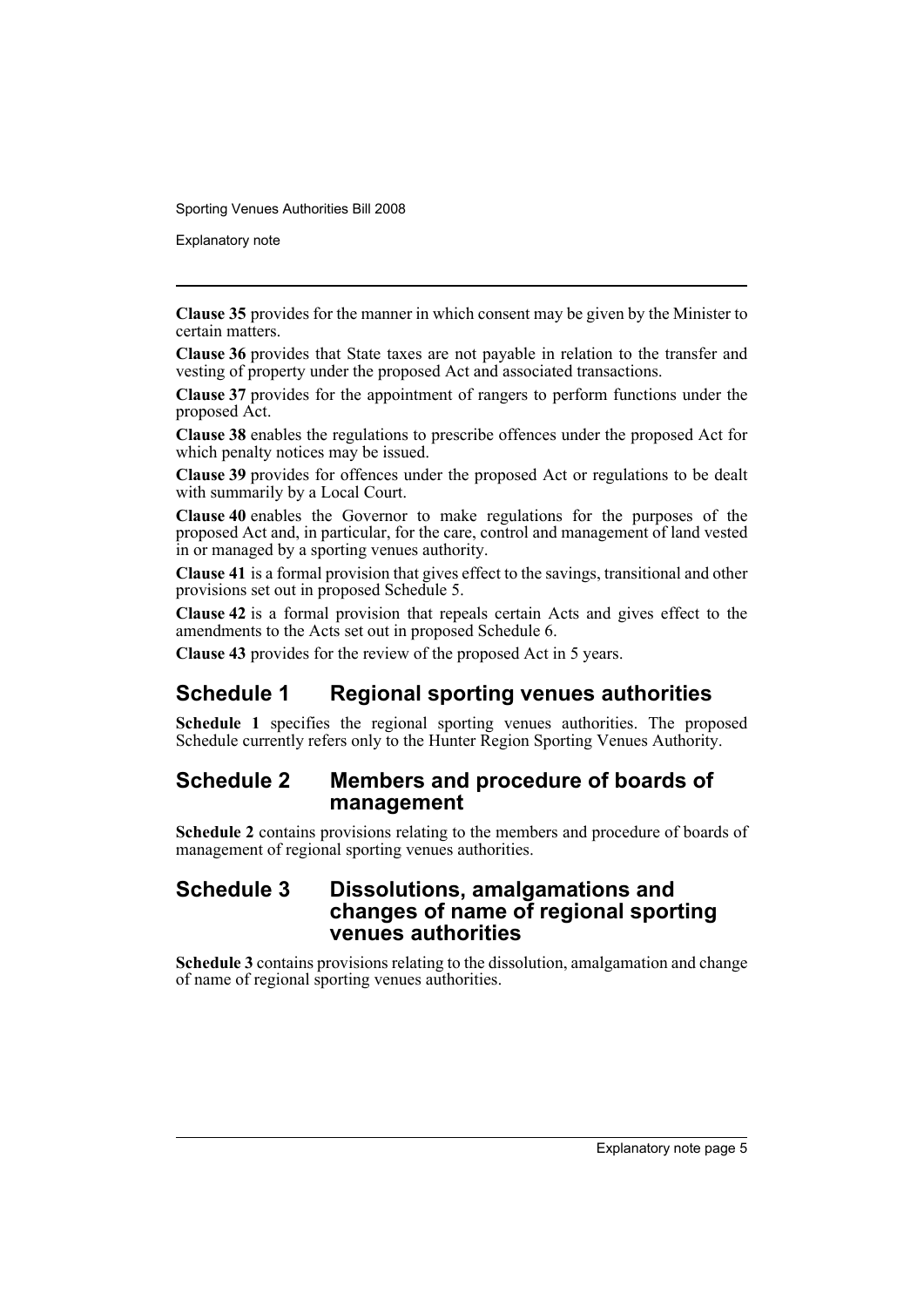Explanatory note

## **Schedule 4 Land to be vested in sporting venues authorities**

**Schedule 4** will specify land transferred to a sporting venues authority by order under clause 24 of the proposed Act. Currently, the proposed Schedule contains no land descriptions.

## **Schedule 5 Savings, transitional and other provisions**

**Schedule 5** contains savings, transitional and other provisions consequent on the enactment of the proposed Act. The proposed Schedule includes provisions that:

- (a) dissolve the Newcastle International Sports Centre Trust and the Newcastle Showground and Exhibition Centre Trust, and
- (b) transfer the assets, rights and liabilities of those Trusts to the Hunter Region Sporting Venues Authority constituted under the proposed Act.

## **Schedule 6 Amendment of Acts**

**Schedule 6** amends the Acts specified in the proposed Schedule as a consequence of the enactment of the proposed Act.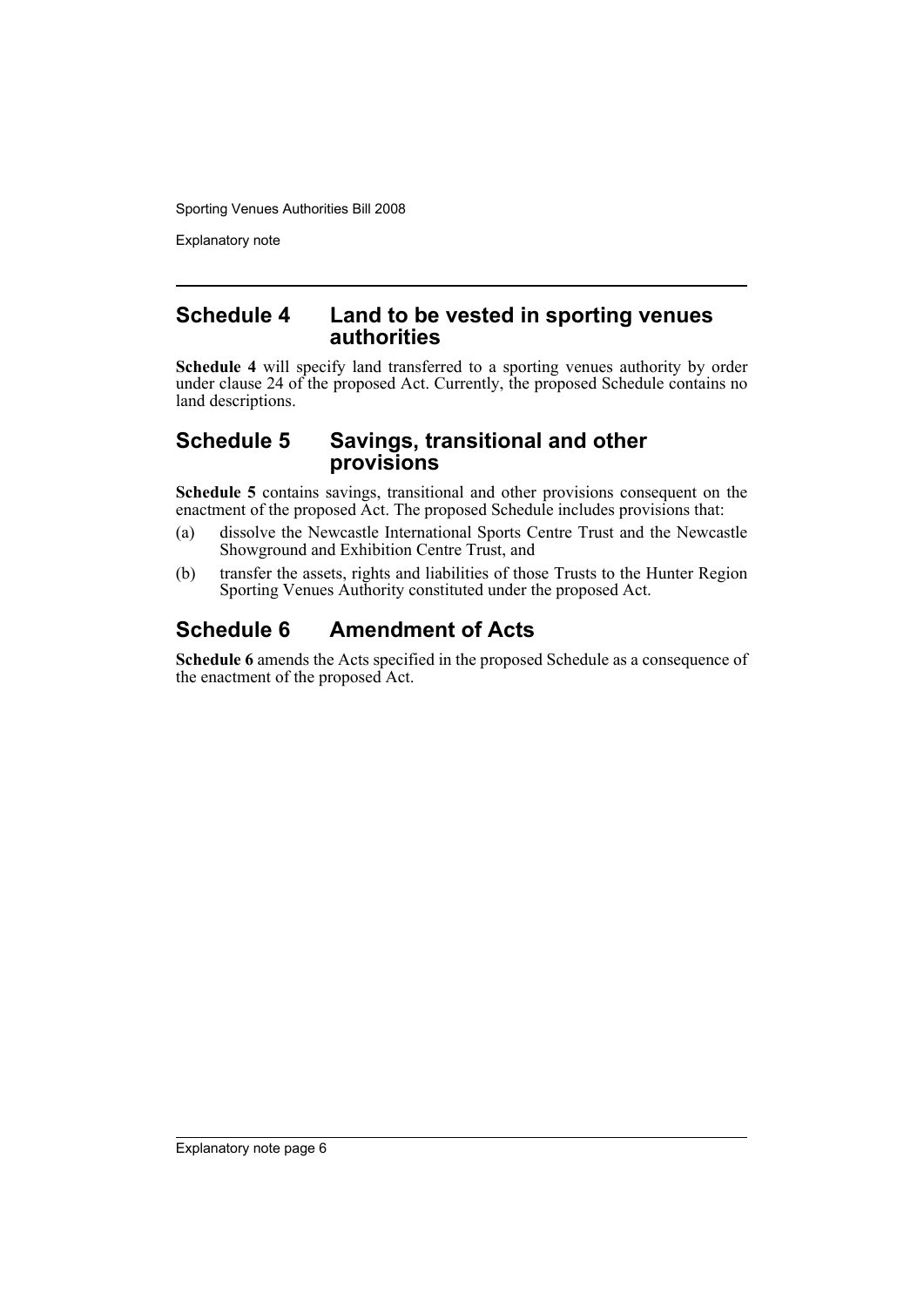First print



New South Wales

# **Sporting Venues Authorities Bill 2008**

## **Contents**

|        |                                                                                                   | Page |
|--------|---------------------------------------------------------------------------------------------------|------|
| Part 1 | <b>Preliminary</b>                                                                                |      |
|        | Name of Act<br>1                                                                                  | 2    |
|        | 2<br>Commencement                                                                                 | 2    |
|        | 3<br>Definitions                                                                                  | 2    |
| Part 2 | <b>State Sporting Venues Authority</b>                                                            |      |
|        | Division 1<br><b>Constitution and administration of</b><br><b>State Sporting Venues Authority</b> |      |
|        | <b>Constitution of State Sporting Venues Authority</b><br>4                                       | 4    |
|        | 5<br><b>Status of State Sporting Venues Authority</b>                                             | 4    |
|        | 6<br>Ministerial control                                                                          | 4    |
|        | 7<br>Delegation of State Sporting Venues Authority's                                              |      |
|        | functions                                                                                         | 4    |
|        | 8<br>Power to establish advisory committees                                                       | 4    |
|        |                                                                                                   |      |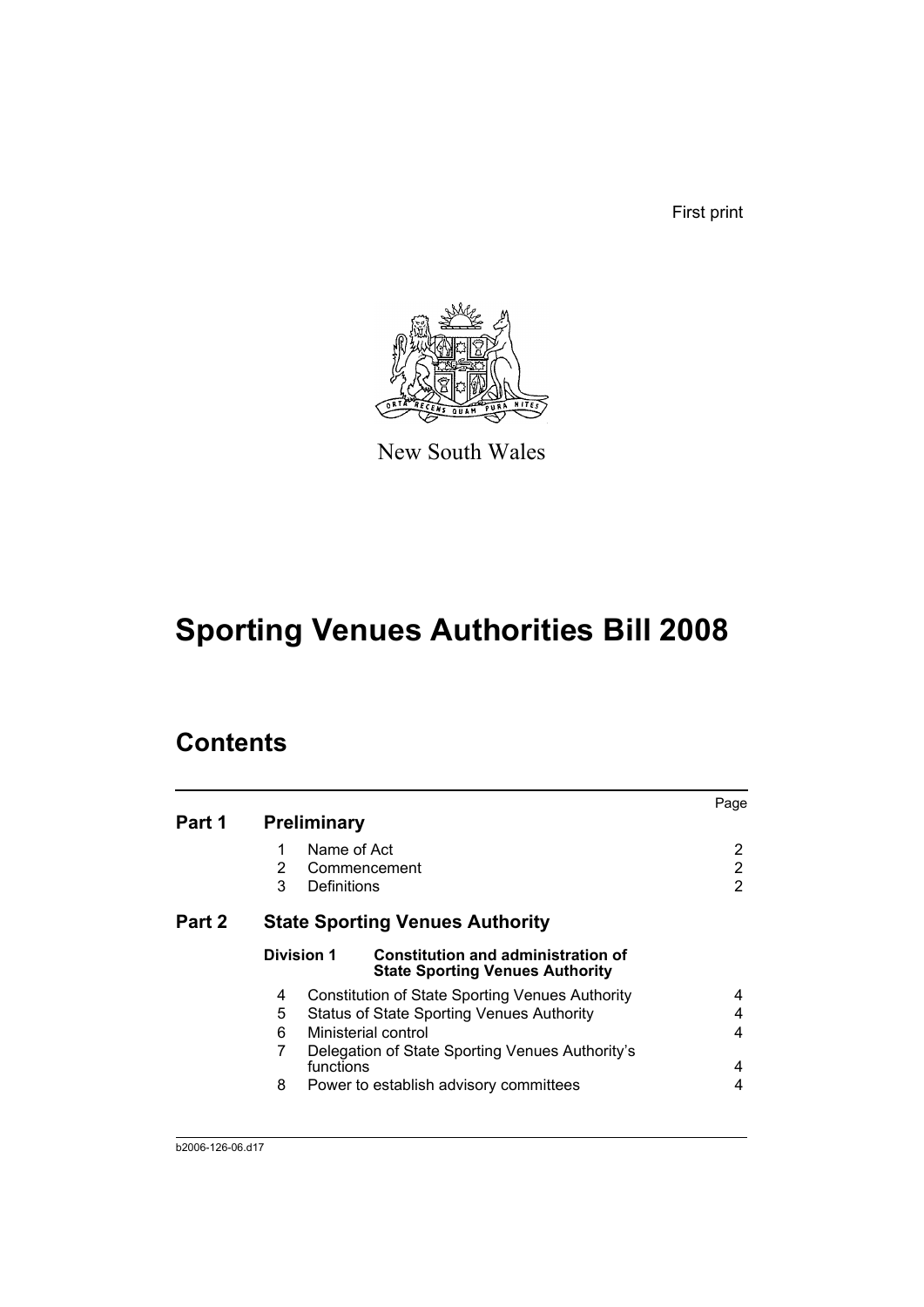Contents

|        |          |                   |                                                                                                            | Page                             |
|--------|----------|-------------------|------------------------------------------------------------------------------------------------------------|----------------------------------|
|        |          | <b>Division 2</b> | <b>Functions of State Sporting Venues</b><br><b>Authority</b>                                              |                                  |
|        |          |                   |                                                                                                            |                                  |
|        | 9<br>10  |                   | <b>Functions of State Sporting Venues Authority</b><br>Exercise of functions through private subsidiaries, | 5                                |
|        |          |                   | joint ventures etc                                                                                         | 6                                |
|        | 11       |                   | Private subsidiary corporations etc                                                                        | 6                                |
| Part 3 |          |                   | <b>Regional sporting venues authorities</b>                                                                |                                  |
|        |          | <b>Division 1</b> | <b>Constitution and administration of</b><br>regional sporting venues authorities                          |                                  |
|        | 12       |                   | Constitution of regional sporting venues authorities                                                       | 7                                |
|        | 13       |                   | Status of regional sporting venues authorities                                                             | $\overline{7}$                   |
|        | 14       |                   | Boards of management                                                                                       | $\overline{7}$                   |
|        | 15<br>16 |                   | Ministerial control<br>Amendment of Schedule 1                                                             | $\overline{7}$<br>$\overline{7}$ |
|        | 17       |                   | Dissolution, amalgamation or change of name of                                                             |                                  |
|        |          |                   | regional sporting venues authorities                                                                       | 8                                |
|        | 18       |                   | Consequential and transitional provisions on the<br>making of orders                                       | 8                                |
|        | 19       |                   | Delegation of regional sporting venues authority's                                                         |                                  |
|        | 20       | functions         | Power to establish advisory committees                                                                     | 8<br>8                           |
|        |          | <b>Division 2</b> | <b>Functions of regional sporting venues</b><br>authorities                                                |                                  |
|        | 21       |                   | Functions of regional sporting venues authorities                                                          | 9                                |
| Part 4 |          |                   | Provisions relating to vesting of and dealings<br>with land and other property                             |                                  |
|        |          | <b>Division 1</b> | Vesting of land in sporting venues<br>authorities                                                          |                                  |
|        | 22       | Definitions       |                                                                                                            | 11                               |
|        | 23       |                   | Transfer of property to sporting venues authorities                                                        | 11                               |
|        | 24       |                   | Transfer of additional property to authority-                                                              |                                  |
|        | 25       |                   | amendment of Schedule 4<br>Effect of transfer of land under this Division                                  | 12<br>13                         |
|        |          | <b>Division 2</b> | <b>Dealings with land</b>                                                                                  |                                  |
|        | 26       | Land dealings     |                                                                                                            | 13                               |
|        | 27       |                   | Acquisition of property by gift, devise or bequest                                                         | 13                               |
|        | 28       |                   | Dealings with certain property that is held by                                                             |                                  |
|        | 29       |                   | sporting venues authority subject to a condition<br>Acquisition of land                                    | 14<br>14                         |
|        |          |                   |                                                                                                            |                                  |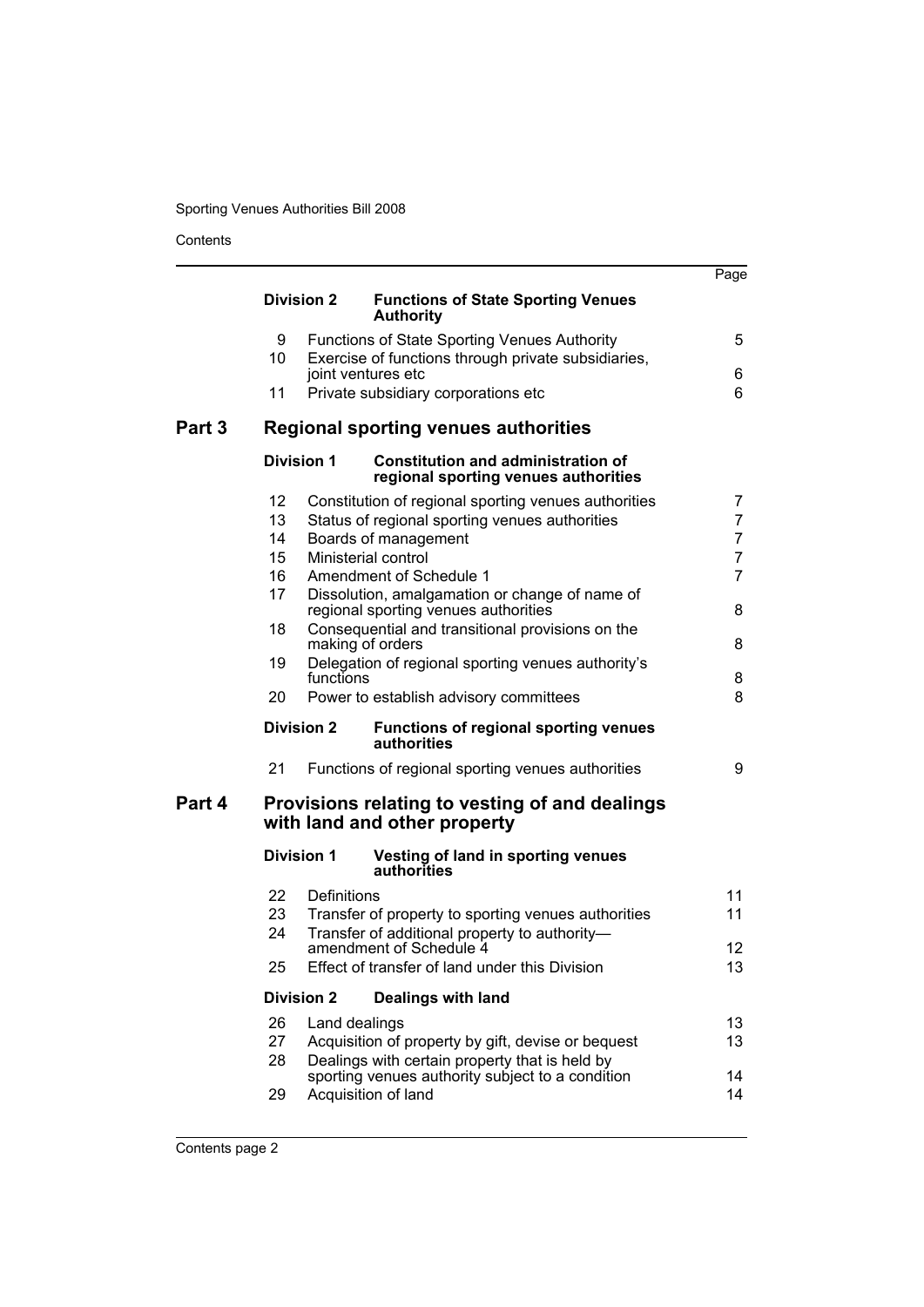Contents

|                                        |          |                                                                                                | Page     |
|----------------------------------------|----------|------------------------------------------------------------------------------------------------|----------|
|                                        | 30       | Reservations, dedications and original grants of land                                          | 15       |
| Part 5                                 |          | <b>Plans of management</b>                                                                     |          |
|                                        | 31       | Plan of management                                                                             | 16       |
|                                        | 32<br>33 | Adoption of plan of management and amendments<br>Review of plan of management                  | 16<br>16 |
| Part 6                                 |          | <b>Miscellaneous</b>                                                                           |          |
|                                        | 34       | Use of sporting venues by Newcastle Agricultural,<br>Horticultural, and Industrial Association | 17       |
|                                        | 35       | Consent of Minister to certain matters                                                         | 18       |
|                                        | 36       | No duty payable in relation to agreements, vestings                                            |          |
|                                        |          | or transfers under Act                                                                         | 18       |
|                                        | 37       | Rangers                                                                                        | 18       |
|                                        | 38<br>39 | Penalty notices                                                                                | 19       |
|                                        | 40       | Nature of proceedings for offences<br>Regulations                                              | 20<br>20 |
|                                        | 41       | Savings, transitional and other provisions                                                     | 21       |
|                                        | 42       | Amendment and repeal of other Acts                                                             | 21       |
|                                        | 43       | Review of Act                                                                                  | 21       |
|                                        |          |                                                                                                |          |
| <b>Schedule 1</b><br><b>Schedule 2</b> |          | <b>Regional sporting venues authorities</b><br>Members and procedure of boards of              | 22       |
|                                        |          | management                                                                                     | 23       |
| <b>Schedule 3</b>                      |          | Dissolutions, amalgamations and changes                                                        |          |
|                                        |          | of name of regional sporting venues<br>authorities                                             | 28       |
| <b>Schedule 4</b>                      |          | Land to be vested in sporting venues                                                           |          |
|                                        |          | authorities                                                                                    | 32       |
| <b>Schedule 5</b>                      |          | Savings, transitional and other provisions                                                     | 33       |
| <b>Schedule 6</b>                      |          | <b>Amendment of Acts</b>                                                                       | 37       |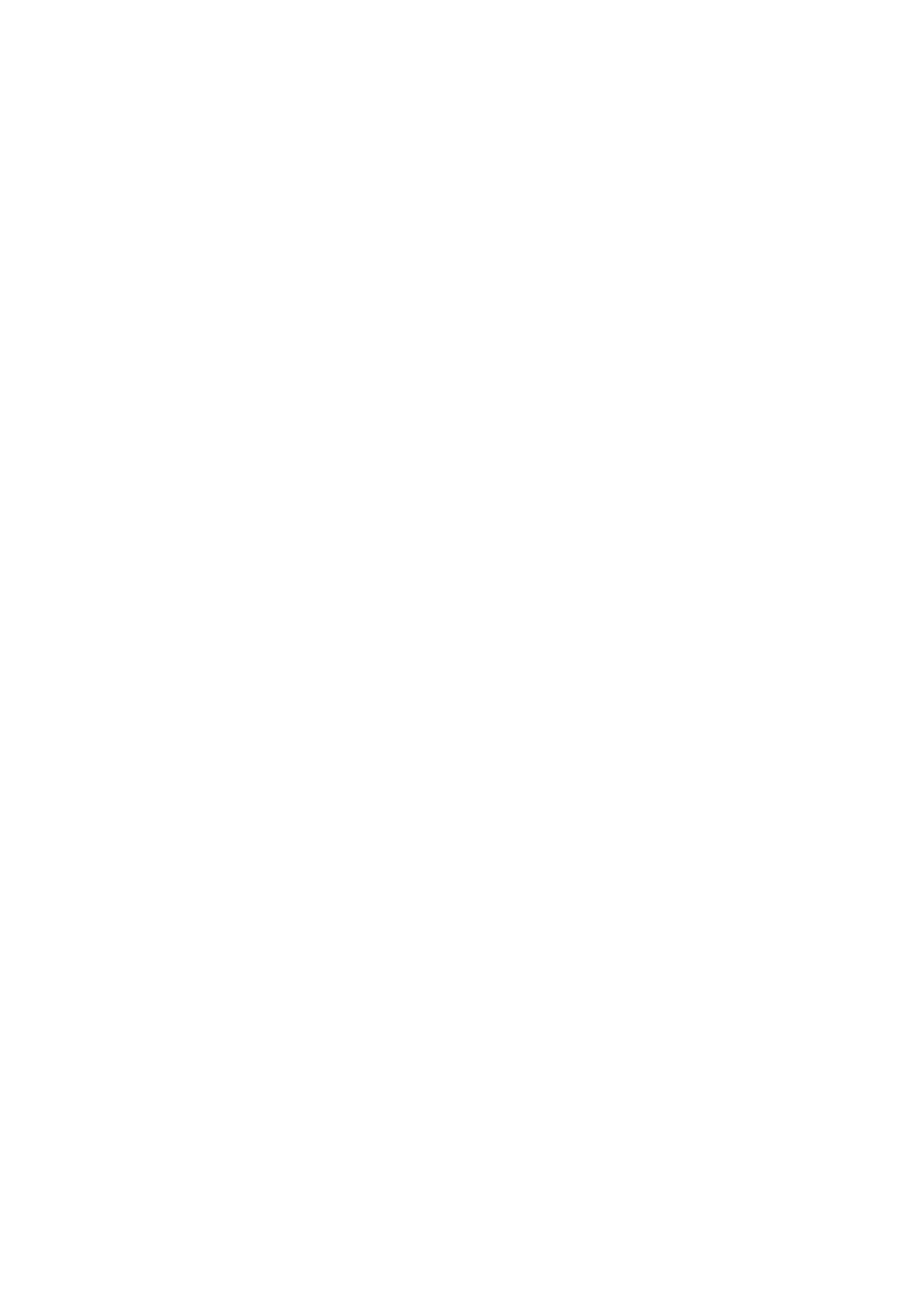

New South Wales

# **Sporting Venues Authorities Bill 2008**

No , 2008

## **A Bill for**

An Act to establish authorities to manage sporting venues for the State and specific regions of the State; to establish the Hunter Region Sporting Venues Authority; to repeal the *Sporting Venues Management Act 2002* and the *Newcastle International Sports Centre Act 1967*; and for other purposes.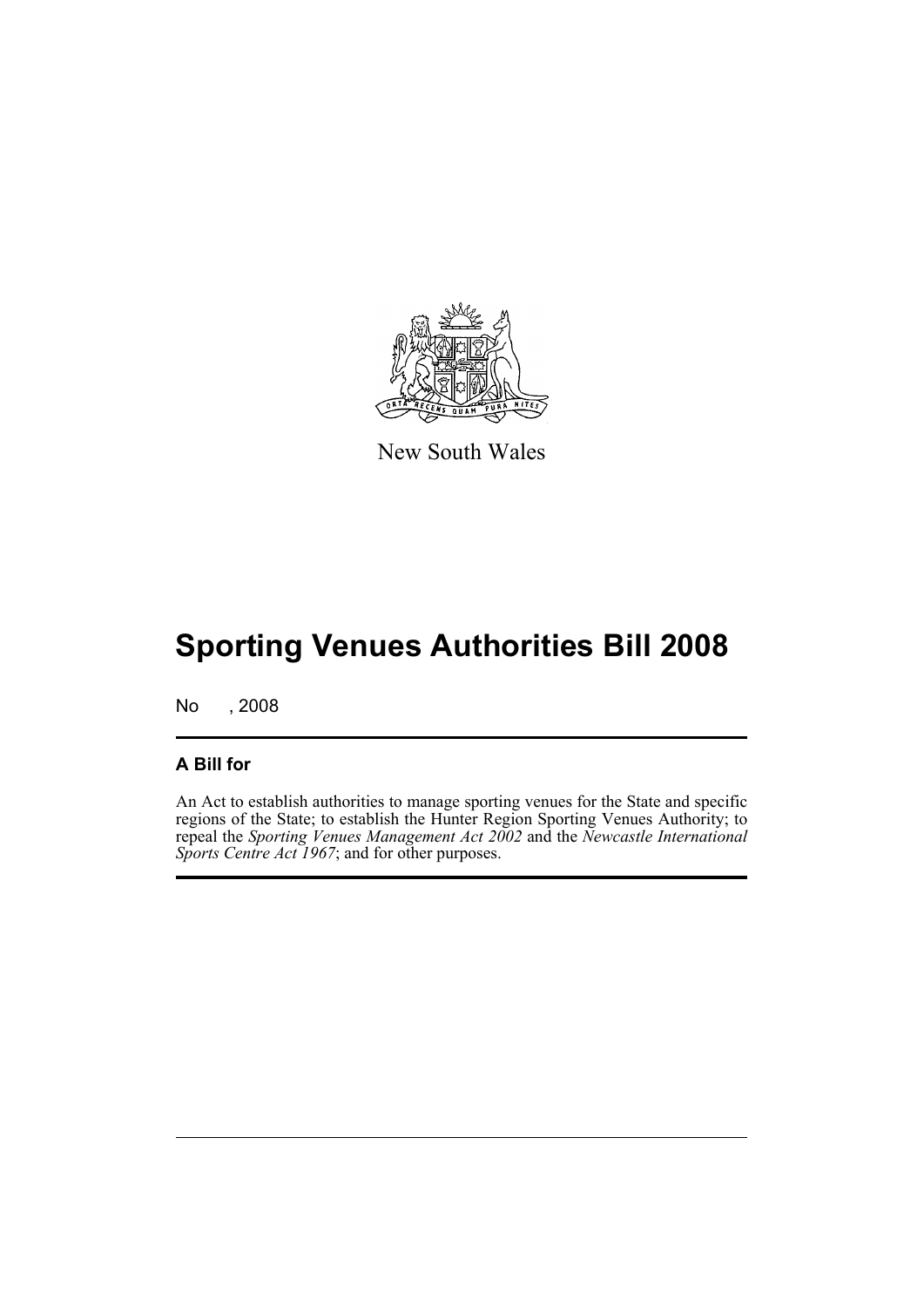## Clause 1 Sporting Venues Authorities Bill 2008

Part 1 Preliminary

<span id="page-11-3"></span><span id="page-11-2"></span><span id="page-11-1"></span><span id="page-11-0"></span>

| The Legislature of New South Wales enacts: |                    |                                                                                                                                                 | 1              |
|--------------------------------------------|--------------------|-------------------------------------------------------------------------------------------------------------------------------------------------|----------------|
| Part 1                                     |                    | <b>Preliminary</b>                                                                                                                              | $\overline{2}$ |
| 1                                          | <b>Name of Act</b> |                                                                                                                                                 | 3              |
|                                            |                    | This Act is the Sporting Venues Authorities Act 2008.                                                                                           | 4              |
| 2                                          |                    | <b>Commencement</b>                                                                                                                             | 5              |
|                                            |                    | This Act commences on a day or days to be appointed by proclamation.                                                                            | 6              |
|                                            |                    |                                                                                                                                                 |                |
| 3                                          |                    | <b>Definitions</b>                                                                                                                              | $\overline{7}$ |
|                                            | (1)                | In this Act:                                                                                                                                    | 8              |
|                                            |                    | <i>assets</i> means any legal or equitable estate or interest (whether present or                                                               | 9              |
|                                            |                    | future, whether vested or contingent and whether personal or                                                                                    | 10<br>11       |
|                                            |                    | assignable) in real or personal property of any description (including<br>money), and includes securities, choses in action and documents.      | 12             |
|                                            |                    | <i>authority's land</i> means, in relation to a sporting venues authority, land                                                                 | 13             |
|                                            |                    | vested in or managed by that authority.                                                                                                         | 14             |
|                                            |                    | <b>board of management</b> means a board of management appointed under                                                                          | 15             |
|                                            |                    | this Act for a regional sporting venues authority.                                                                                              | 16             |
|                                            |                    | <i>government agency</i> means:                                                                                                                 | 17             |
|                                            |                    | (a)<br>a public authority constituted by or under an Act, or                                                                                    | 18             |
|                                            |                    | (b)<br>a NSW Government agency, or                                                                                                              | 19             |
|                                            |                    | a Division of the Government Service, or<br>(c)                                                                                                 | 20             |
|                                            |                    | a local authority, or<br>(d)                                                                                                                    | 21             |
|                                            |                    | a State owned corporation.<br>(e)                                                                                                               | 22             |
|                                            |                    | <i>liabilities</i> means any liabilities, debts or obligations (whether present or                                                              | 23             |
|                                            |                    | future, whether vested or contingent and whether personal or                                                                                    | 24             |
|                                            |                    | assignable).                                                                                                                                    | 25             |
|                                            |                    | <i>member of staff</i> of a sporting venues authority means any person who                                                                      | 26             |
|                                            |                    | is employed in the Division of the Government Service comprising                                                                                | 27             |
|                                            |                    | those persons who are employed under Chapter 1A of the Public Sector<br><i>Employment and Management Act 2002 to enable the sporting venues</i> | 28<br>29       |
|                                            |                    | authority to exercise its functions.                                                                                                            | 30             |
|                                            |                    | <i>ranger</i> means a person appointed under section 37 to be a ranger.                                                                         | 31             |
|                                            |                    | <i>regional sporting venues authority</i> means a regional sporting venues                                                                      | 32             |
|                                            |                    | authority constituted under this Act.                                                                                                           | 33             |
|                                            |                    | rights means any rights, powers, privileges or immunities (whether                                                                              | 34             |
|                                            |                    | present or future, whether vested or contingent and whether personal or                                                                         | 35             |
|                                            |                    | assignable).                                                                                                                                    | 36             |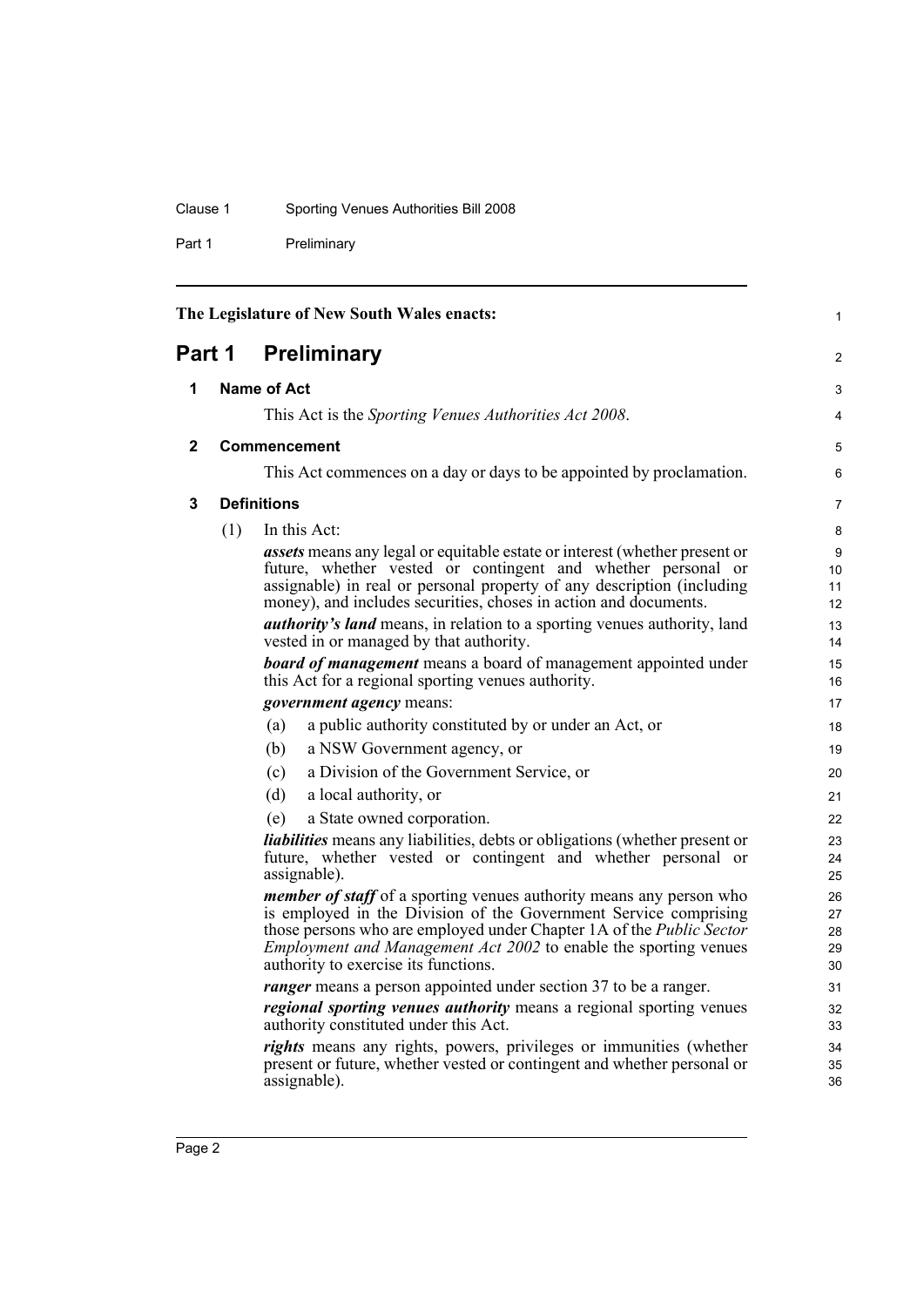| Sporting Venues Authorities Bill 2008 | Clause 3 |
|---------------------------------------|----------|
| Preliminary                           | Part 1   |
|                                       |          |

| sporting venues authority means the State Sporting Venues Authority    | 1              |
|------------------------------------------------------------------------|----------------|
| or a regional sporting venues authority.                               | $\mathcal{P}$  |
| <b>State Sporting Venues Authority means the State Sporting Venues</b> | 3              |
| Authority constituted under this Act.                                  | $\overline{a}$ |
| Notes included in this Act do not form part of this Act.               | 5              |

(2) Notes included in this Act do not form part of this Act.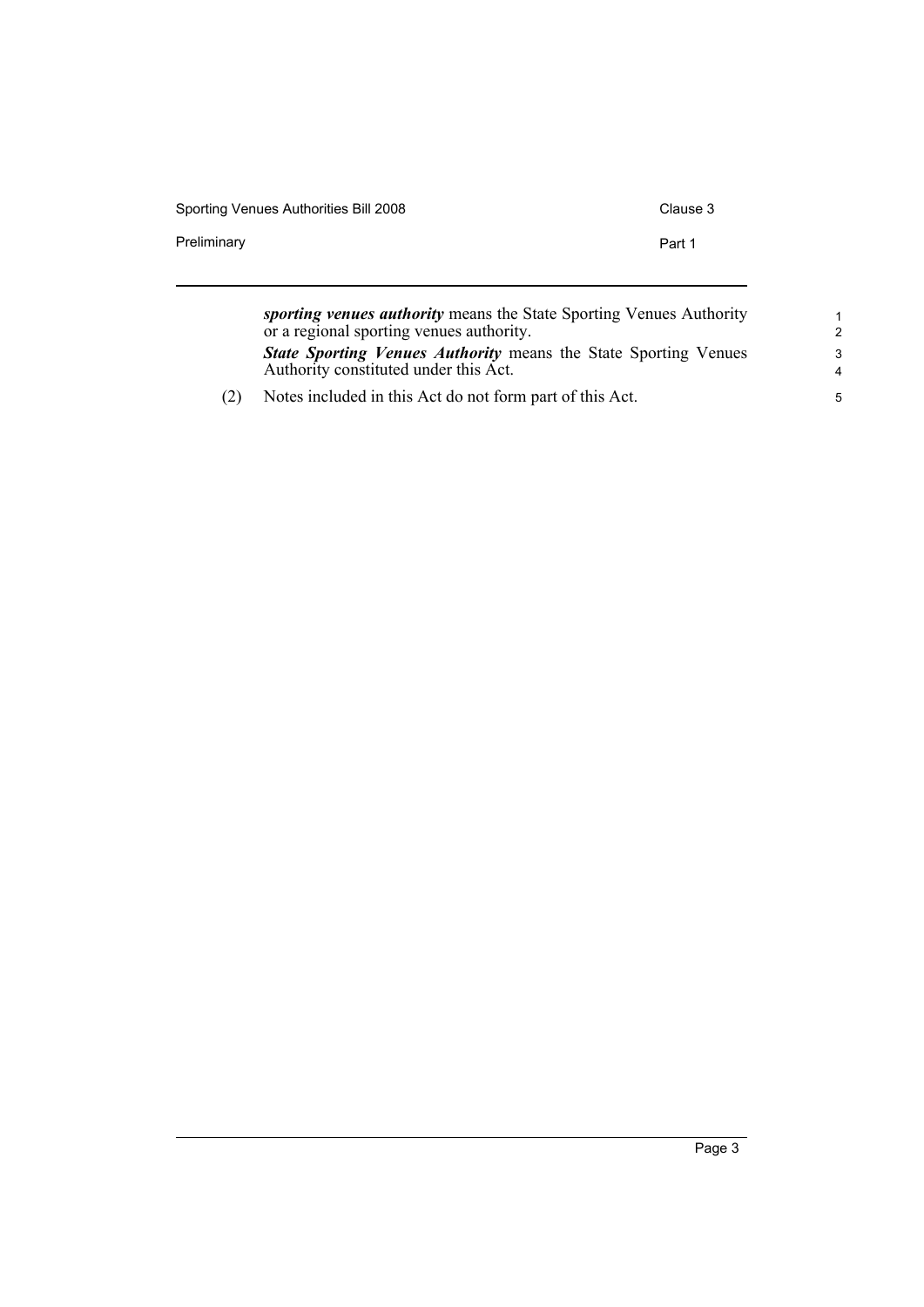| Sporting Venues Authorities Bill 2008<br>Clause 4 |
|---------------------------------------------------|
|---------------------------------------------------|

Part 2 State Sporting Venues Authority

<span id="page-13-6"></span><span id="page-13-5"></span><span id="page-13-4"></span><span id="page-13-3"></span><span id="page-13-2"></span><span id="page-13-1"></span><span id="page-13-0"></span>

| Part 2 |                   | <b>State Sporting Venues Authority</b>                                                                                                                                                      |
|--------|-------------------|---------------------------------------------------------------------------------------------------------------------------------------------------------------------------------------------|
|        | <b>Division 1</b> | <b>Constitution and administration of State Sporting</b><br><b>Venues Authority</b>                                                                                                         |
| 4      |                   | <b>Constitution of State Sporting Venues Authority</b>                                                                                                                                      |
|        |                   | There is constituted by this Act a corporation with the corporate name<br>of State Sporting Venues Authority.                                                                               |
| 5      |                   | <b>Status of State Sporting Venues Authority</b>                                                                                                                                            |
|        |                   | The State Sporting Venues Authority is a NSW Government agency.                                                                                                                             |
| 6      |                   | <b>Ministerial control</b>                                                                                                                                                                  |
|        | (1)               | The Minister is responsible for the day-to-day management of the<br>affairs of the State Sporting Venues Authority.                                                                         |
|        | (2)               | Any act, matter or thing done in the name of, or on behalf of, the State<br>Sporting Venues Authority by the Minister is taken to have been done<br>by the Authority.                       |
| 7      |                   | Delegation of State Sporting Venues Authority's functions                                                                                                                                   |
|        | (1)               | The State Sporting Venues Authority may delegate to an authorised<br>person any of its functions, other than this power of delegation.                                                      |
|        | (2)               | A delegate may sub-delegate to an authorised person any function<br>delegated by the State Sporting Venues Authority if the delegate is<br>authorised in writing to do so by the Authority. |
|        | (3)               | In this section, <i>authorised person</i> means:                                                                                                                                            |
|        |                   | a member of staff of the State Sporting Venues Authority, or<br>(a)                                                                                                                         |
|        |                   | a government agency or member of staff of a government agency,<br>(b)<br><sub>or</sub>                                                                                                      |
|        |                   | a committee established under this Division or a member of such<br>(c)<br>a committee.                                                                                                      |
| 8      |                   | Power to establish advisory committees                                                                                                                                                      |
|        | (1)               | The State Sporting Venues Authority has power to establish such<br>advisory committees as it thinks necessary for the purpose of enabling<br>the Authority to carry out its functions.      |
|        | (2)               | Subject to any directions of the State Sporting Venues Authority, the<br>procedure of an advisory committee is to be as determined by the<br>committee.                                     |

1

2 3

4 5 6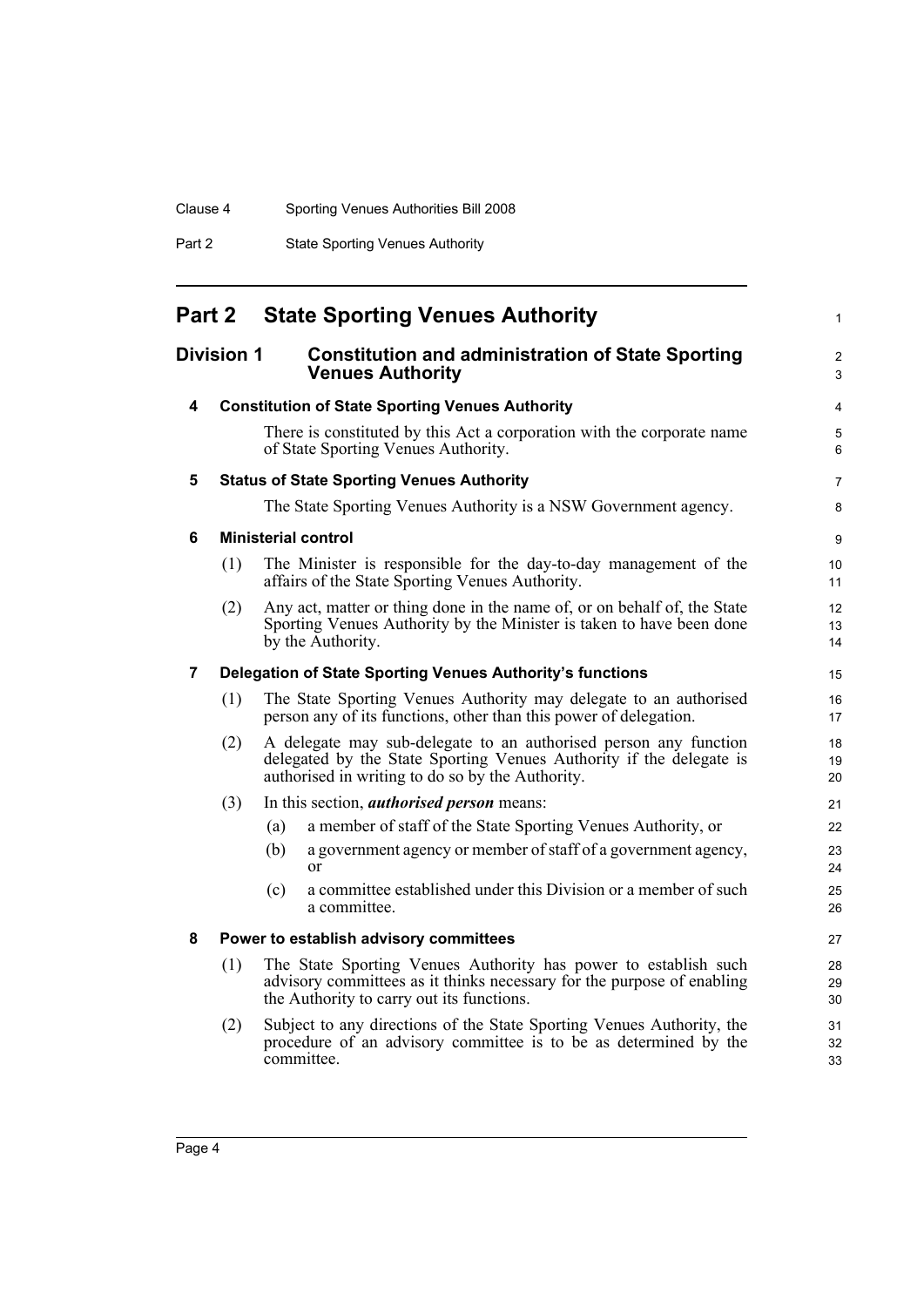| Sporting Venues Authorities Bill 2008 | Clause 9 |
|---------------------------------------|----------|
| State Sporting Venues Authority       | Part 2   |

<span id="page-14-1"></span><span id="page-14-0"></span>

|   | (3)                                                 |            | A member of an advisory committee established under this section is<br>entitled to be paid such remuneration and allowances (if any) as the<br>Minister may determine in respect of the member.                                                                                                                                        | $\mathbf{1}$<br>$\overline{2}$<br>3 |
|---|-----------------------------------------------------|------------|----------------------------------------------------------------------------------------------------------------------------------------------------------------------------------------------------------------------------------------------------------------------------------------------------------------------------------------|-------------------------------------|
|   | <b>Division 2</b>                                   |            | <b>Functions of State Sporting Venues Authority</b>                                                                                                                                                                                                                                                                                    | 4                                   |
| 9 | <b>Functions of State Sporting Venues Authority</b> |            | $\mathbf 5$                                                                                                                                                                                                                                                                                                                            |                                     |
|   | (1)                                                 | follows:   | The principal functions of the State Sporting Venues Authority are as                                                                                                                                                                                                                                                                  | 6<br>$\overline{7}$                 |
|   |                                                     | (a)        | to maintain and improve the authority's land,                                                                                                                                                                                                                                                                                          | 8                                   |
|   |                                                     | (b)        | to establish and manage sporting grounds, sporting facilities and<br>recreational facilities (whether or not on the authority's land),                                                                                                                                                                                                 | 9<br>10                             |
|   |                                                     | (c)        | to establish and manage facilities for the purposes of sporting<br>competitions, sports training and sports education (whether or<br>not on the authority's land),                                                                                                                                                                     | 11<br>12<br>13                      |
|   |                                                     | (d)        | to permit the use of the whole or any part of the authority's land<br>for activities of a sporting, recreational or community nature,<br>including the use of that land for events and general community<br>access,                                                                                                                    | 14<br>15<br>16<br>17                |
|   |                                                     | (e)        | to encourage the use and enjoyment of the authority's land by the<br>public and clubs, associations or other bodies, where appropriate<br>in its opinion,                                                                                                                                                                              | 18<br>19<br>20                      |
|   |                                                     | (f)        | to undertake or provide, or facilitate the undertaking or provision<br>of, commercial and retail activities and facilities on the<br>authority's land,                                                                                                                                                                                 | 21<br>22<br>23                      |
|   |                                                     | (g)        | to make all reasonable attempts to ensure that any new<br>development carried out on the authority's land accords with best<br>practice environmental and planning standards,                                                                                                                                                          | 24<br>25<br>26                      |
|   |                                                     | (h)        | to ensure that proper asset management plans are in place and are<br>implemented for the authority's land.                                                                                                                                                                                                                             | 27<br>28                            |
|   | (2)                                                 |            | The State Sporting Venues Authority may enter into an arrangement<br>with a regional sporting venues authority for the regional sporting<br>venues authority to manage any land vested in the State Sporting<br>Venues Authority and to perform any function that the State Sporting<br>Venues Authority has in relation to that land. | 29<br>30<br>31<br>32<br>33          |
|   | (3)                                                 | functions. | The State Sporting Venues Authority may do all such supplemental,<br>incidental or consequential acts as may be necessary or expedient for<br>the exercise of its functions, including entering into any contract or<br>arrangement with any person in connection with the carrying out of its                                         | 34<br>35<br>36<br>37<br>38          |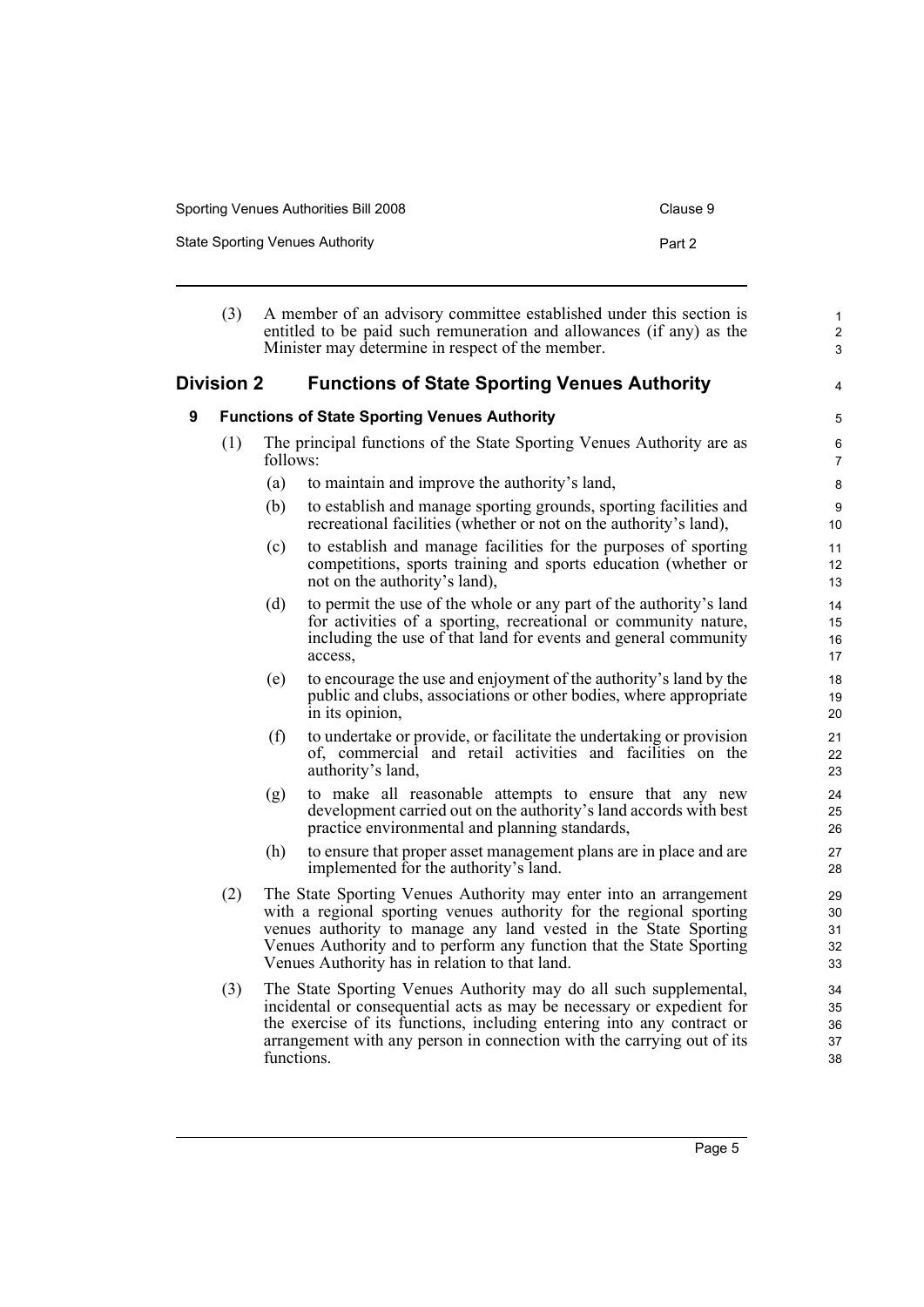## Clause 10 Sporting Venues Authorities Bill 2008

Part 2 State Sporting Venues Authority

<span id="page-15-1"></span><span id="page-15-0"></span>

|    | (4) | staff. | The State Sporting Venues Authority cannot, however, employ any                                                                                                                                               | $\mathbf{1}$<br>$\overline{c}$                            |
|----|-----|--------|---------------------------------------------------------------------------------------------------------------------------------------------------------------------------------------------------------------|-----------------------------------------------------------|
|    |     |        | Note. Staff may be employed under Chapter 1A of the Public Sector<br>Employment and Management Act 2002 in the Government Service to enable<br>the State Sporting Venues Authority to exercise its functions. | $\ensuremath{\mathsf{3}}$<br>$\overline{\mathbf{4}}$<br>5 |
|    | (5) |        | The State Sporting Venues Authority has such other functions as are<br>conferred or imposed on it by or under this or any other Act.                                                                          | 6<br>$\overline{7}$                                       |
| 10 |     |        | Exercise of functions through private subsidiaries, joint ventures etc                                                                                                                                        | 8                                                         |
|    |     |        | Any function of the State Sporting Venues Authority may be exercised:                                                                                                                                         | 9                                                         |
|    |     | (a)    | by the Authority itself, or                                                                                                                                                                                   | 10                                                        |
|    |     | (b)    | by a private subsidiary corporation (within the meaning of<br>section 11), or                                                                                                                                 | 11<br>12                                                  |
|    |     | (c)    | by the Authority or such a private subsidiary corporation, or both,<br>in a partnership, joint venture or other association with other<br>persons or bodies.                                                  | 13<br>14<br>15                                            |
| 11 |     |        | Private subsidiary corporations etc                                                                                                                                                                           | 16                                                        |
|    | (1) |        | In this section:                                                                                                                                                                                              | 17                                                        |
|    |     |        | <i>private corporation</i> means a corporation within the meaning of the<br>Corporations Act 2001 of the Commonwealth formed in or outside New<br>South Wales.                                                | 18<br>19<br>20                                            |
|    |     |        | <i>private subsidiary corporation</i> means a private corporation in which<br>the State Sporting Venues Authority has a controlling interest.                                                                 | 21<br>22                                                  |
|    | (2) |        | The State Sporting Venues Authority may:                                                                                                                                                                      | 23                                                        |
|    |     | (a)    | form, or participate in the formation of, private corporations, and                                                                                                                                           | 24                                                        |
|    |     | (b)    | acquire interests in private corporations, and                                                                                                                                                                | 25                                                        |
|    |     | (c)    | sell or otherwise dispose of interests in private corporations.                                                                                                                                               | 26                                                        |
|    | (3) | Crown. | A private subsidiary corporation is not, and does not represent, the                                                                                                                                          | 27<br>28                                                  |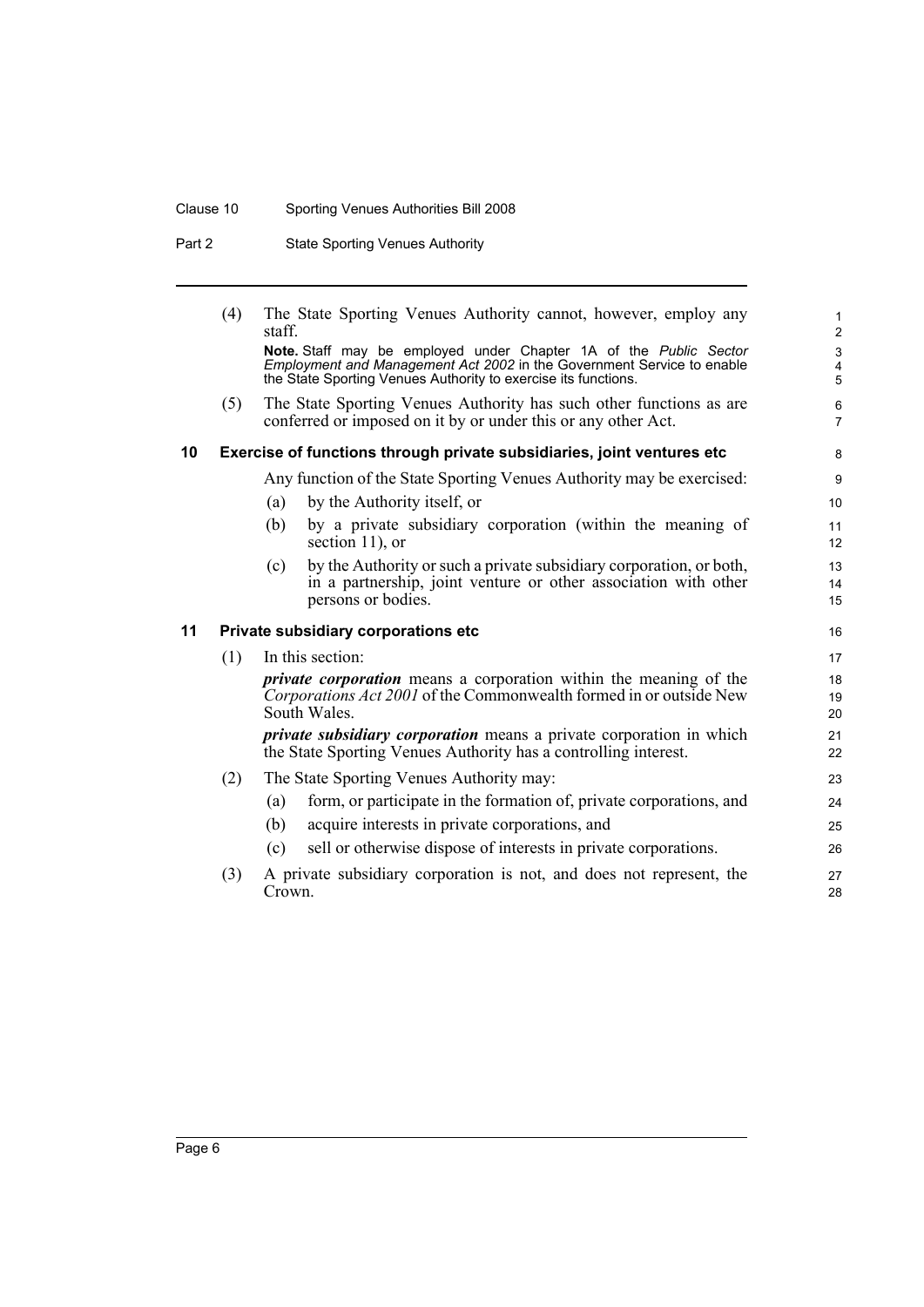| Sporting Venues Authorities Bill 2008 | Clause 12 |
|---------------------------------------|-----------|
| Regional sporting venues authorities  | Part 3    |

<span id="page-16-6"></span><span id="page-16-5"></span><span id="page-16-4"></span><span id="page-16-3"></span><span id="page-16-2"></span><span id="page-16-1"></span><span id="page-16-0"></span>

| Part 3 |                   | <b>Regional sporting venues authorities</b>                                                                                                                                                                                                         | 1                    |
|--------|-------------------|-----------------------------------------------------------------------------------------------------------------------------------------------------------------------------------------------------------------------------------------------------|----------------------|
|        | <b>Division 1</b> | <b>Constitution and administration of regional</b><br>sporting venues authorities                                                                                                                                                                   | 2<br>3               |
| 12     |                   | Constitution of regional sporting venues authorities                                                                                                                                                                                                | 4                    |
|        | (1)               | On the insertion of the name of a body in Schedule 1, there is constituted<br>by this section a body corporate with that name as its corporate name.                                                                                                | 5<br>6               |
|        | (2)               | Each such body corporate is a regional sporting venues authority.                                                                                                                                                                                   | 7                    |
| 13     |                   | Status of regional sporting venues authorities                                                                                                                                                                                                      | 8                    |
|        |                   | Each regional sporting venues authority is a NSW Government agency.                                                                                                                                                                                 | 9                    |
| 14     |                   | <b>Boards of management</b>                                                                                                                                                                                                                         | 10                   |
|        | (1)               | Each regional sporting venues authority has a board of management<br>consisting of not more than 7 members appointed by the Governor on<br>the recommendation of the Minister.                                                                      | 11<br>12<br>13       |
|        | (2)               | Of the members appointed by the Governor, one is, in and by the<br>instrument of appointment or another instrument made by the Governor,<br>to be appointed Chairperson of the board of management.                                                 | 14<br>15<br>16       |
|        | (3)               | Any act, matter or thing done in the name of, or on behalf of, a regional<br>sporting venues authority by its board of management, or with the<br>authority of that board, is taken to have been done by the regional<br>sporting venues authority. | 17<br>18<br>19<br>20 |
|        | (4)               | Schedule 2 has effect with respect to the members and procedure of a<br>board of management.                                                                                                                                                        | 21<br>22             |
| 15     |                   | <b>Ministerial control</b>                                                                                                                                                                                                                          | 23                   |
|        |                   | Each board of management is subject to the control and direction of the<br>Minister in the exercise of its functions.                                                                                                                               | 24<br>25             |
| 16     |                   | <b>Amendment of Schedule 1</b>                                                                                                                                                                                                                      | 26                   |
|        |                   | The Governor may, by order published in the Gazette:                                                                                                                                                                                                | 27                   |
|        |                   | amend Schedule 1 by inserting, altering or omitting the name of<br>(a)<br>a body, or                                                                                                                                                                | 28<br>29             |
|        |                   | omit Schedule 1 and insert instead a Schedule containing the<br>(b)<br>names of bodies.                                                                                                                                                             | 30<br>31             |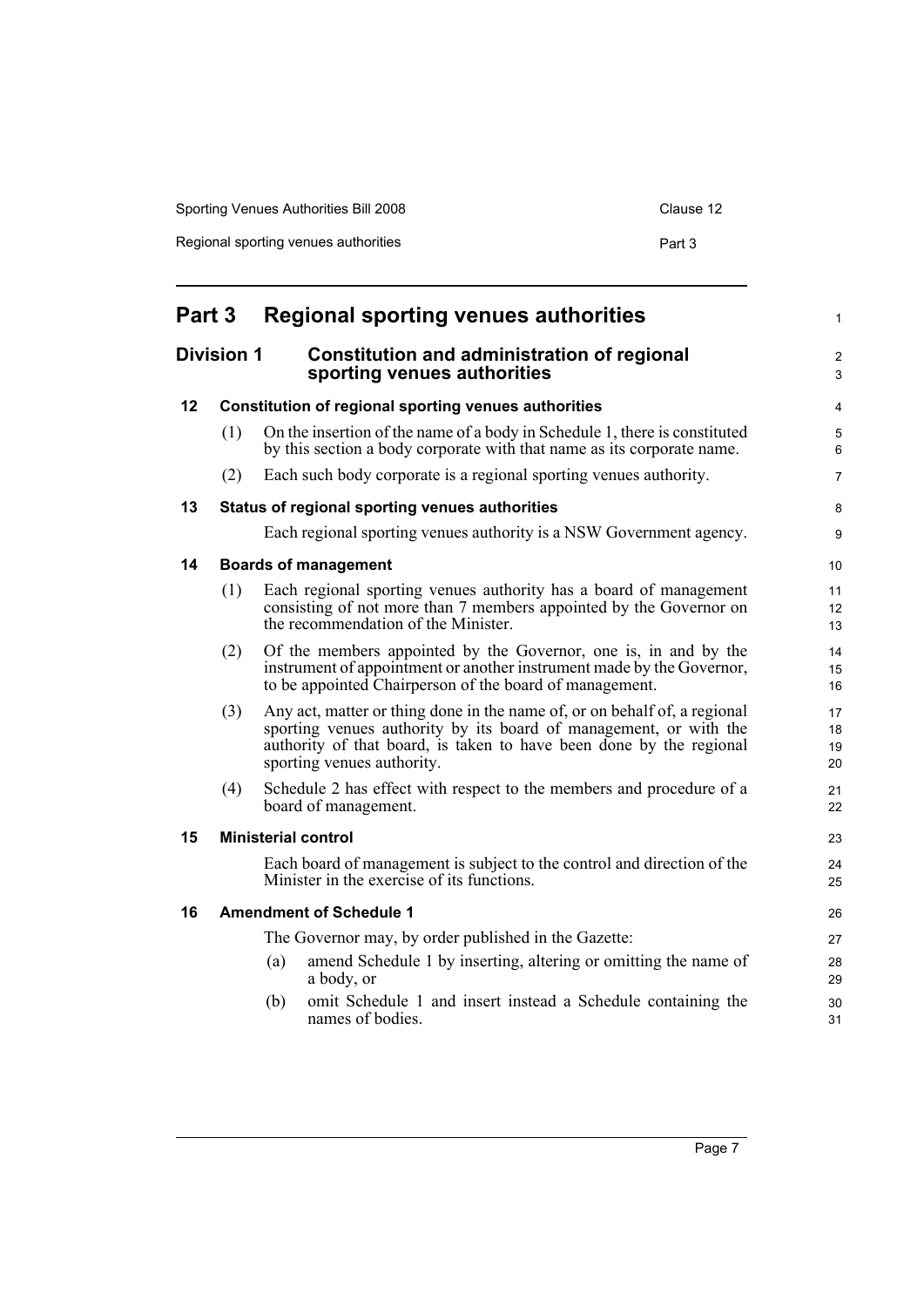## Clause 17 Sporting Venues Authorities Bill 2008

Part 3 Regional sporting venues authorities

<span id="page-17-3"></span><span id="page-17-2"></span><span id="page-17-1"></span><span id="page-17-0"></span>

| 17 |     |     | Dissolution, amalgamation or change of name of regional sporting<br>venues authorities                                                                                                                                                                                                                                                        | 1<br>$\overline{2}$                   |
|----|-----|-----|-----------------------------------------------------------------------------------------------------------------------------------------------------------------------------------------------------------------------------------------------------------------------------------------------------------------------------------------------|---------------------------------------|
|    | (1) |     | The Governor may, by order published in the Gazette:                                                                                                                                                                                                                                                                                          | 3                                     |
|    |     | (a) | dissolve a regional sporting venues authority, or                                                                                                                                                                                                                                                                                             | 4                                     |
|    |     | (b) | amalgamate 2 or more regional sporting venues authorities, or                                                                                                                                                                                                                                                                                 | 5                                     |
|    |     | (c) | change the name of a regional sporting venues authority,                                                                                                                                                                                                                                                                                      | 6                                     |
|    |     |     | and may, in the order, amend Schedule 1 accordingly.                                                                                                                                                                                                                                                                                          | $\overline{7}$                        |
|    | (2) |     | An order under this section must specify the date (being a date that is on<br>or after the date it is published in the Gazette) on which it takes effect.<br>However, if no date is specified in the order, the order is taken to have<br>specified the date on which it is published in the Gazette as the date on<br>which it takes effect. | 8<br>9<br>10 <sup>°</sup><br>11<br>12 |
| 18 |     |     | Consequential and transitional provisions on the making of orders                                                                                                                                                                                                                                                                             | 13                                    |
|    | (1) |     | Schedule 3 has effect with respect to orders made under this Part.                                                                                                                                                                                                                                                                            | 14                                    |
|    | (2) |     | An order under this Part may contain provisions, not inconsistent with<br>the provisions of or made under Schedule 3, of a savings and<br>transitional nature consequent on the making of the order.                                                                                                                                          | 15<br>16<br>17                        |
| 19 |     |     | Delegation of regional sporting venues authority's functions                                                                                                                                                                                                                                                                                  | 18                                    |
|    | (1) |     | A regional sporting venues authority may delegate to an authorised<br>person any of its functions, other than this power of delegation.                                                                                                                                                                                                       | 19<br>20                              |
|    | (2) |     | A delegate may sub-delegate to an authorised person any function<br>delegated by the regional sporting venues authority if the delegate is<br>authorised in writing to do so by the authority.                                                                                                                                                | 21<br>22<br>23                        |
|    | (3) |     | In this section, <i>authorised person</i> means:                                                                                                                                                                                                                                                                                              | 24                                    |
|    |     | (a) | a member of the board of management of the regional sporting<br>venues authority, or                                                                                                                                                                                                                                                          | 25<br>26                              |
|    |     | (b) | a member of staff of the regional sporting venues authority, or                                                                                                                                                                                                                                                                               | 27                                    |
|    |     | (c) | a government agency or member of staff of a government agency,<br>or                                                                                                                                                                                                                                                                          | 28<br>29                              |
|    |     | (d) | a person, or committee of persons, of a class approved by the<br>Minister or prescribed by the regulations.                                                                                                                                                                                                                                   | 30<br>31                              |
| 20 |     |     | Power to establish advisory committees                                                                                                                                                                                                                                                                                                        | 32                                    |
|    | (1) |     | A regional sporting venues authority has power to establish such<br>advisory committees as it thinks necessary for the purpose of enabling<br>the authority to carry out its functions.                                                                                                                                                       | 33<br>34<br>35                        |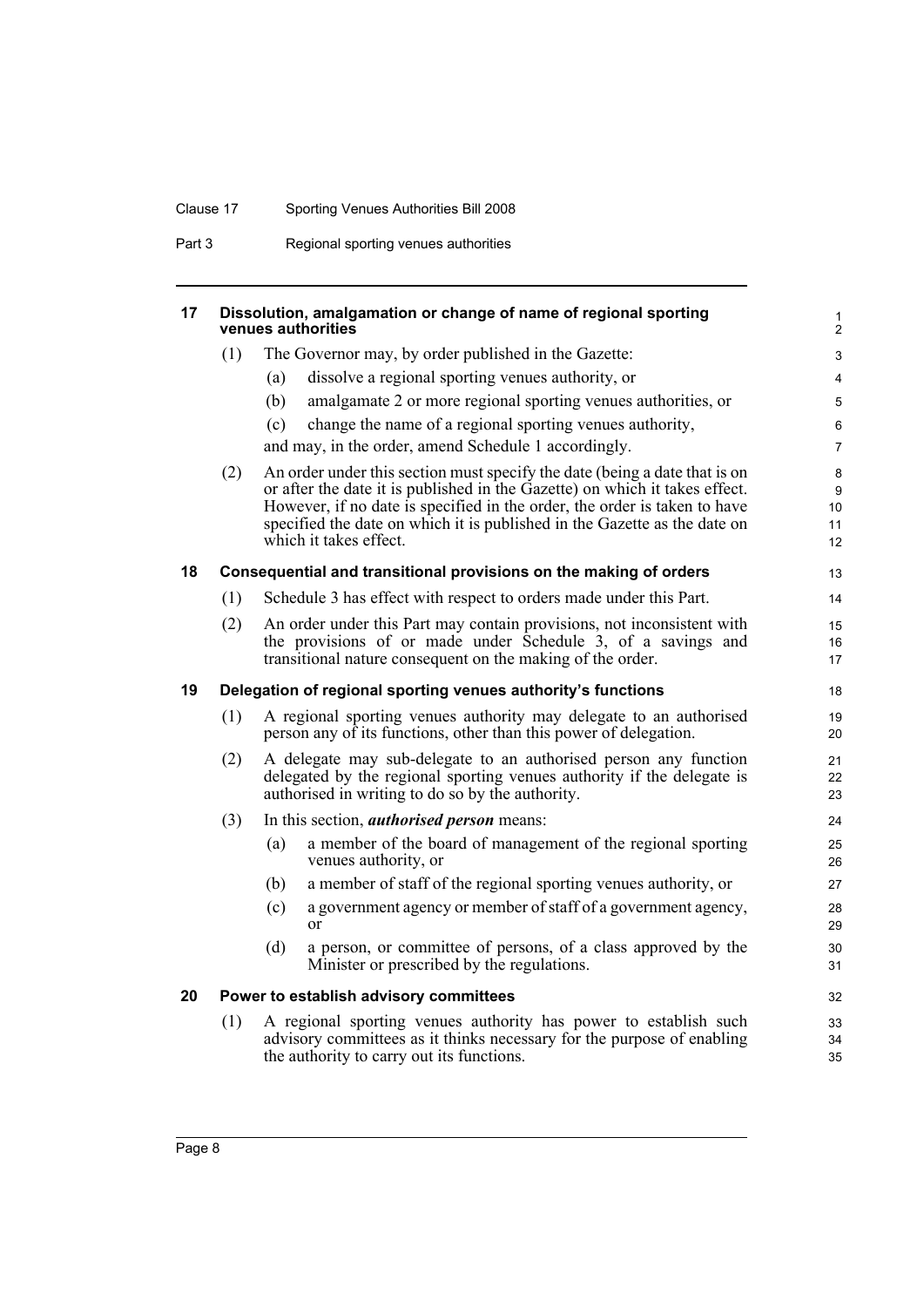| Sporting Venues Authorities Bill 2008 | Clause 21 |
|---------------------------------------|-----------|
| Regional sporting venues authorities  | Part 3    |

- (2) Subject to any directions of the regional sporting venues authority, the procedure of an advisory committee is to be as determined by the committee.
- (3) A member of an advisory committee established under this section is entitled to be paid such remuneration and allowances (if any) as the Minister may determine in respect of the member.

### <span id="page-18-0"></span>**Division 2 Functions of regional sporting venues authorities**

#### <span id="page-18-1"></span>**21 Functions of regional sporting venues authorities**

- (1) The principal functions of a regional sporting venues authority are as follows:
	- (a) to maintain and improve the authority's land,
	- (b) to establish and manage sporting grounds, sporting facilities and recreational facilities (whether or not on the authority's land),
	- (c) to establish and manage facilities for the purposes of sporting competitions, sports training and sports education (whether or not on the authority's land),
	- (d) to permit the use of the whole or any part of the authority's land for activities of a sporting, recreational or community nature, including the use of that land for events and general community access,
	- (e) to encourage the use and enjoyment of the authority's land by the public and clubs, associations or other bodies, where appropriate in its opinion,
	- (f) to undertake or provide, or facilitate the undertaking or provision of, commercial and retail activities and facilities on the authority's land,
	- (g) to make all reasonable attempts to ensure that any new development carried out on the authority's land accords with best practice environmental and planning standards.
- (2) A regional sporting venues authority may enter into an arrangement with the State Sporting Venues Authority for the regional sporting venues authority to manage land vested in the State Sporting Venues Authority and to perform any of the functions that the State Sporting Venues Authority has in relation to that land.
- (3) A regional sporting venues authority may only exercise the functions referred to in subsection (1) (b) and (c) in relation to land that is not the authority's land if the Minister has given consent. This subsection does not apply to the exercise of such functions in relation to land of the State Sporting Venues Authority.

7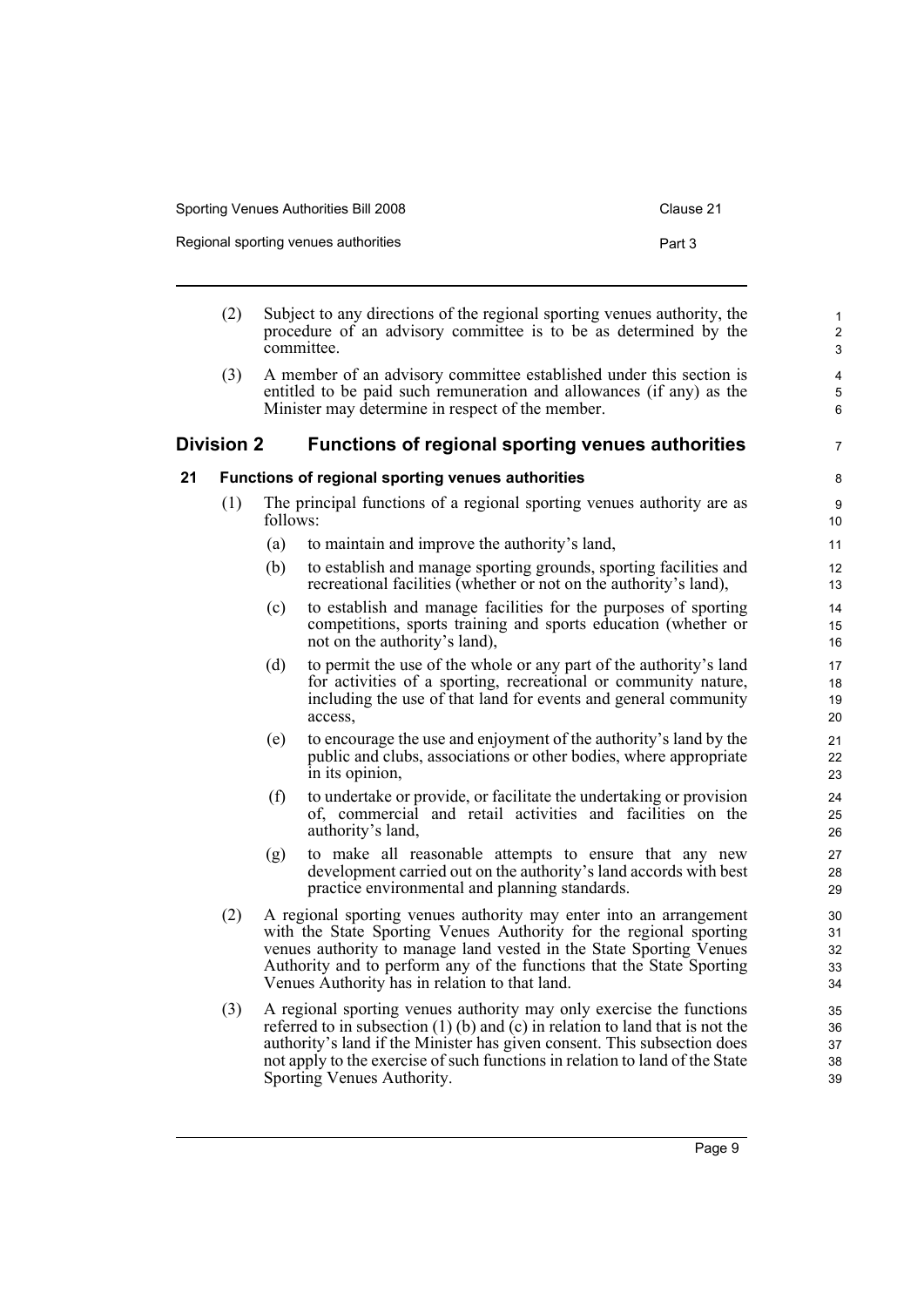#### Clause 21 Sporting Venues Authorities Bill 2008

Part 3 Regional sporting venues authorities

(4) A regional sporting venues authority may do all such supplemental, incidental or consequential acts as may be necessary or expedient for the exercise of its functions, including entering into any contract or arrangement with any person in connection with the carrying out of the authority's other functions.

- (5) A regional sporting venues authority cannot, however, employ any staff. **Note.** Staff may be employed under Chapter 1A of the *Public Sector Employment and Management Act 2002* in the Government Service to enable a regional sporting venues authority to exercise its functions.
- (6) A regional sporting venues authority has such other functions as are conferred or imposed on it by or under this or any other Act.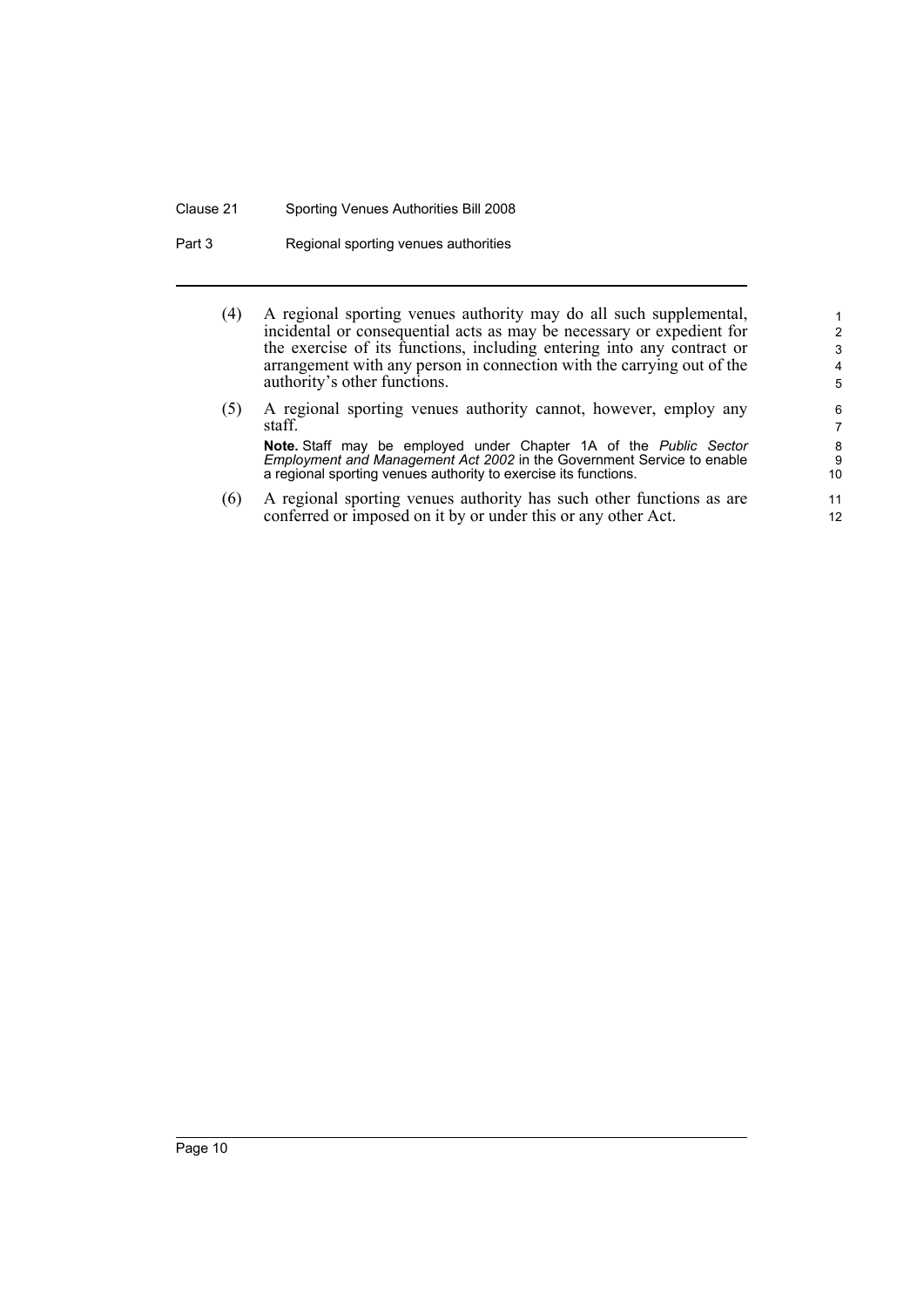1  $\mathfrak{p}$ 

3

Provisions relating to vesting of and dealings with land and other property Part 4

## <span id="page-20-0"></span>**Part 4 Provisions relating to vesting of and dealings with land and other property**

#### <span id="page-20-1"></span>**Division 1 Vesting of land in sporting venues authorities**

<span id="page-20-2"></span>**22 Definitions**

In this Division:

*land* of a government agency means:

- (a) land that is vested in the government agency, or land that is vested in the Crown or Her Majesty and that is controlled and used by the government agency, or
- (b) an interest in land, being an interest that is vested in or held by the government agency.

*relevant authority* means, in relation to land described in Schedule 4, the sporting venues authority specified opposite the land in that table. *transfer date* means:

- (a) in relation to land included in Schedule 4 by order under section 24—the date of publication of the order in the Gazette or a later date specified in the order in respect of the property, or
- (b) in relation to land included in Schedule 4 by an amendment made by an Act—the date on which the amendment takes effect.

*transferor*, in relation to land included in Schedule 4, means the person or body in whom or which the land was vested immediately before the transfer date.

#### <span id="page-20-3"></span>**23 Transfer of property to sporting venues authorities**

- (1) On the transfer date relating to land included in Schedule 4, the land vests in the relevant authority for an estate in fee simple (or such other interest as is specified in the Schedule):
	- (a) without the need for any further conveyance, transfer, assignment or assurance, and
	- (b) subject to any trusts, estates, interests, dedications, conditions, restrictions and covenants to which the land was subject immediately before the transfer date.
- (2) On the transfer date relating to land included in Schedule 4, the following provisions have effect:
	- (a) the rights or liabilities of the transferor in relation to the land become by virtue of this section the rights or liabilities of the relevant authority,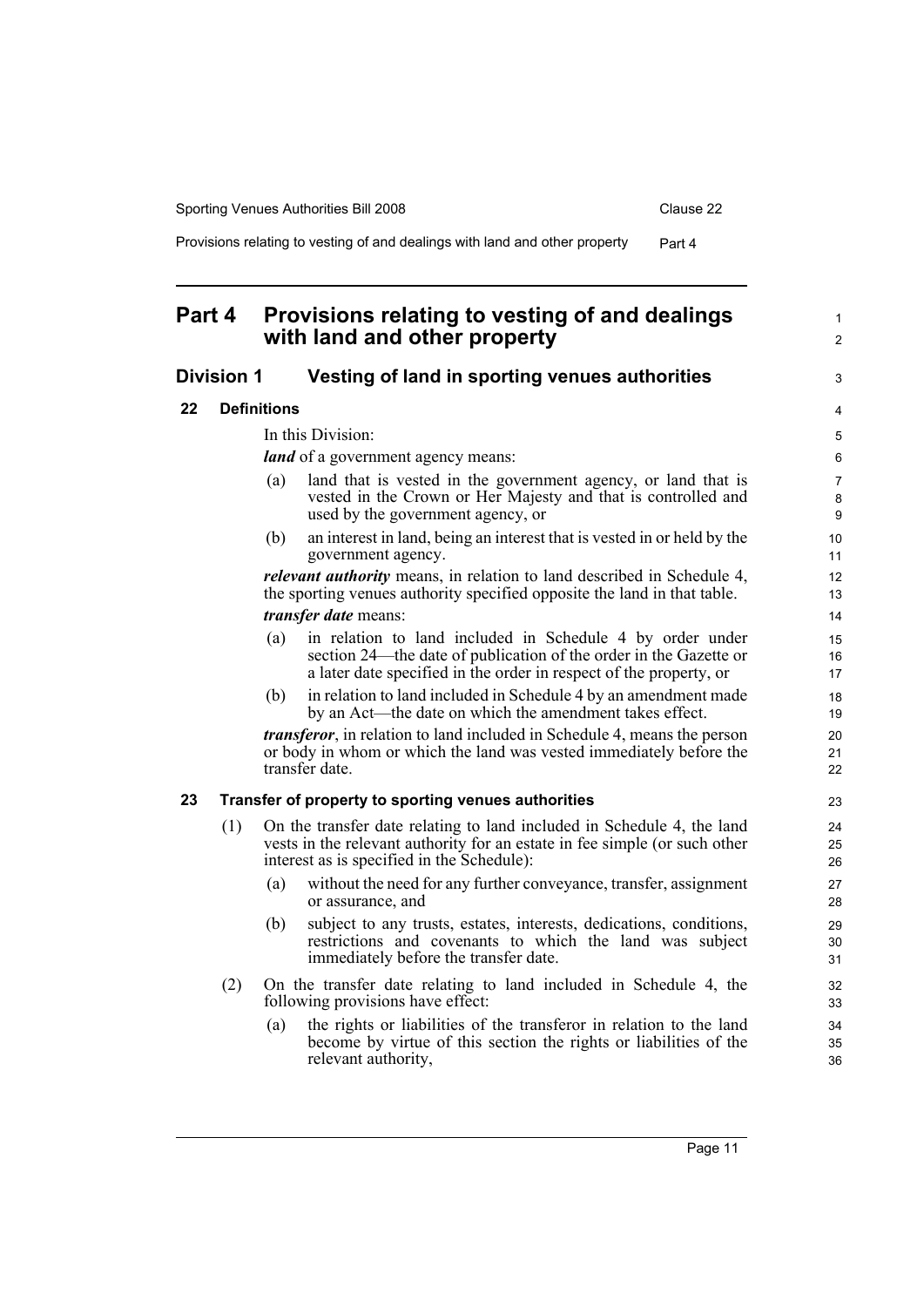#### Clause 24 Sporting Venues Authorities Bill 2008

Part 4 Provisions relating to vesting of and dealings with land and other property

<span id="page-21-0"></span>(b) all proceedings relating to the land commenced before the transfer date by or on behalf of, or against, the transferor or a predecessor of the transferor and pending immediately before the transfer date are taken to be proceedings pending by or against the relevant authority, (c) any act, matter or thing done or omitted to be done in relation to the land before the transfer date by, to or in respect of the transferor is (to the extent to which that act, matter or thing has any force or effect) taken to have been done or omitted by, to or in respect of the relevant authority, (d) a reference in any Act, in any instrument made under any Act or in any document of any kind to the transferor or a predecessor of the transferor is (to the extent that it relates to that land or those rights or liabilities but subject to the regulations), to be read as, or as including, a reference to the relevant authority. (3) Regulations may be made for or with respect to the conversion of references to the transferor in any document or class of documents to references to the relevant authority as a consequence of any transfer of land under this Division. **24 Transfer of additional property to authority—amendment of Schedule 4** (1) The Governor may, by order published in the Gazette: (a) amend Schedule 4 by inserting, altering or omitting the name of a sporting venues authority or a description of land, or (b) substitute Schedule 4. (2) Land is authorised to be included in Schedule 4 by order under this section only if: (a) it is land of a government agency (including vacant Crown land), and (b) the appropriate consent has been obtained to the land being included in the order. (3) For the purposes of subsection (2), the appropriate consent is: (a) where the government agency concerned is not a local authority—the consent of the Minister responsible for the government agency, or (b) where the government agency concerned is a local authority—the consent of the local authority. 5 6 7 8 9 10 11 12 13 14 15 16 17 18 19 20 21 22 23 24 25 26 27 28 29 30 31 32 33 34 35 36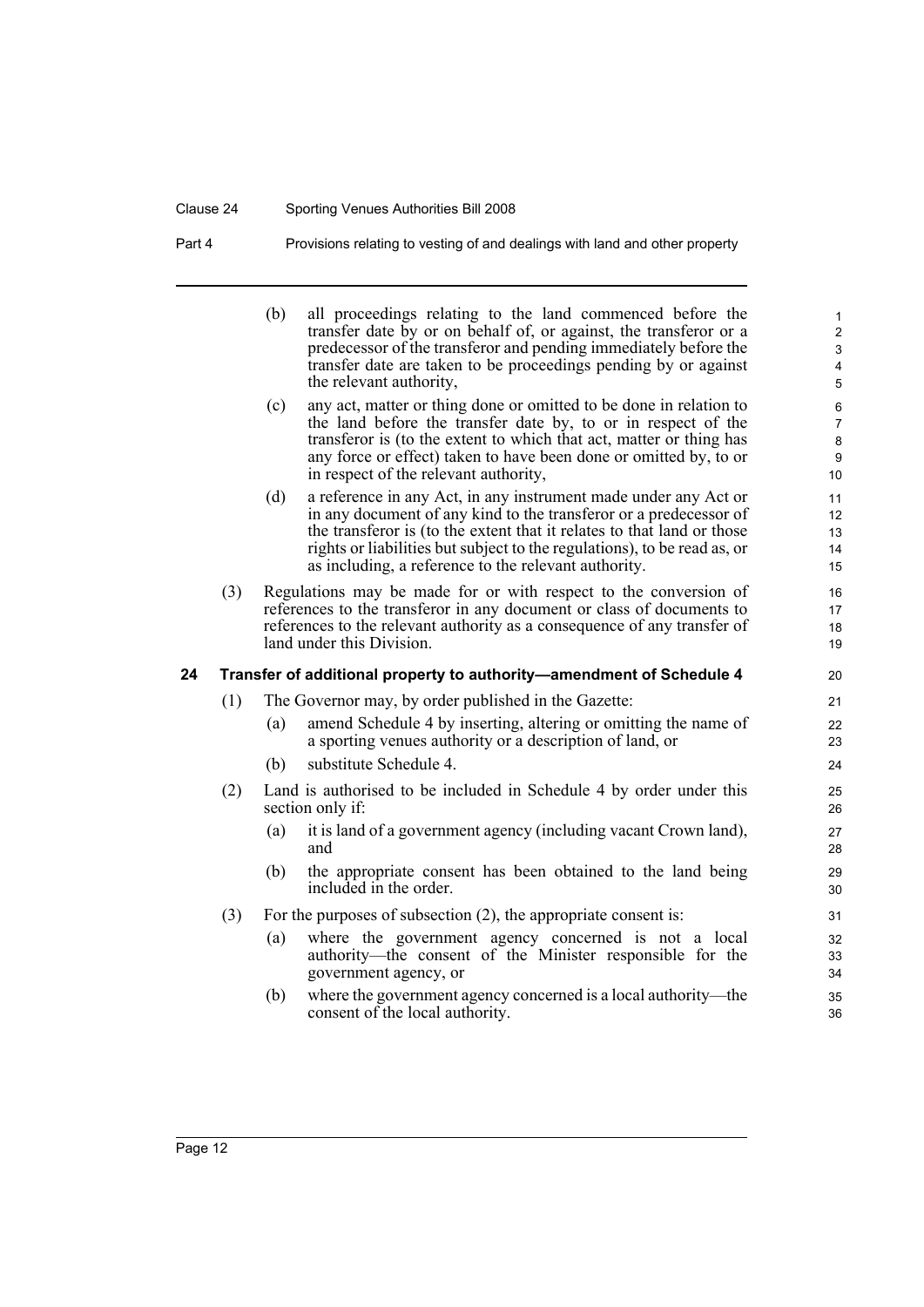| Provisions relating to vesting of and dealings with land and other property |  |  |  |  | Part 4 |
|-----------------------------------------------------------------------------|--|--|--|--|--------|
|-----------------------------------------------------------------------------|--|--|--|--|--------|

<span id="page-22-3"></span><span id="page-22-2"></span><span id="page-22-1"></span><span id="page-22-0"></span>

|    | (4)               | Subject to section 23 $(1)$ (b), this section does not prevent land, the fee<br>simple in which is vested in Her Majesty, the Crown or a government<br>agency, or vacant Crown land, from being transferred by order under<br>this section even if the land is subject to other interests. | $\mathbf{1}$<br>$\overline{2}$<br>$\mathsf 3$<br>4 |
|----|-------------------|--------------------------------------------------------------------------------------------------------------------------------------------------------------------------------------------------------------------------------------------------------------------------------------------|----------------------------------------------------|
|    | (5)               | Subject to the other provisions of this section, land may be transferred<br>by order under this section despite any requirement of any other Act or<br>law that relates to dealing with or disposing of the land.                                                                          | 5<br>$\,6\,$<br>$\overline{7}$                     |
| 25 |                   | <b>Effect of transfer of land under this Division</b>                                                                                                                                                                                                                                      | 8                                                  |
|    | (1)               | No compensation is payable to any person or body in connection with<br>the operation of this Division.                                                                                                                                                                                     | $\boldsymbol{9}$<br>10                             |
|    | (2)               | The operation of this Division is not to be regarded:                                                                                                                                                                                                                                      | 11                                                 |
|    |                   | as a breach of contract or confidence or otherwise as a civil<br>(a)<br>wrong, or                                                                                                                                                                                                          | 12<br>13                                           |
|    |                   | (b)<br>as a breach of any contractual provision prohibiting, restricting or<br>regulating the assignment or transfer of assets, rights or<br>liabilities, or                                                                                                                               | 14<br>15<br>16                                     |
|    |                   | (c)<br>as giving rise to any remedy by a party to an instrument, or as<br>causing or permitting the termination of any instrument, because<br>of a change in the beneficial or legal ownership of any asset, right<br>or liability.                                                        | 17<br>18<br>19<br>20                               |
|    | (3)               | The operation of this Division is not to be regarded as an event of<br>default under any contract or other instrument.                                                                                                                                                                     | 21<br>22                                           |
|    | (4)               | No attornment to the transferee by a lessee from a transferor is required.                                                                                                                                                                                                                 | 23                                                 |
|    | <b>Division 2</b> | Dealings with land                                                                                                                                                                                                                                                                         | 24                                                 |
| 26 |                   | <b>Land dealings</b>                                                                                                                                                                                                                                                                       | 25                                                 |
|    | (1)               | A sporting venues authority may sell, lease, exchange or otherwise<br>dispose of or deal with any land vested in the authority and grant<br>easements or rights-of-way over such land or any part of it.                                                                                   | 26<br>27<br>28                                     |
|    | (2)               | A regional sporting venues authority may take action under subsection<br>(1) only with the consent of the Minister.                                                                                                                                                                        | 29<br>30                                           |
| 27 |                   | Acquisition of property by gift, devise or bequest                                                                                                                                                                                                                                         | 31                                                 |
|    | (1)               | A sporting venues authority may acquire by gift, devise or bequest any<br>property for the purposes of this Act and may agree to carry out the<br>conditions of any such gift, devise or bequest.                                                                                          | 32<br>33<br>34                                     |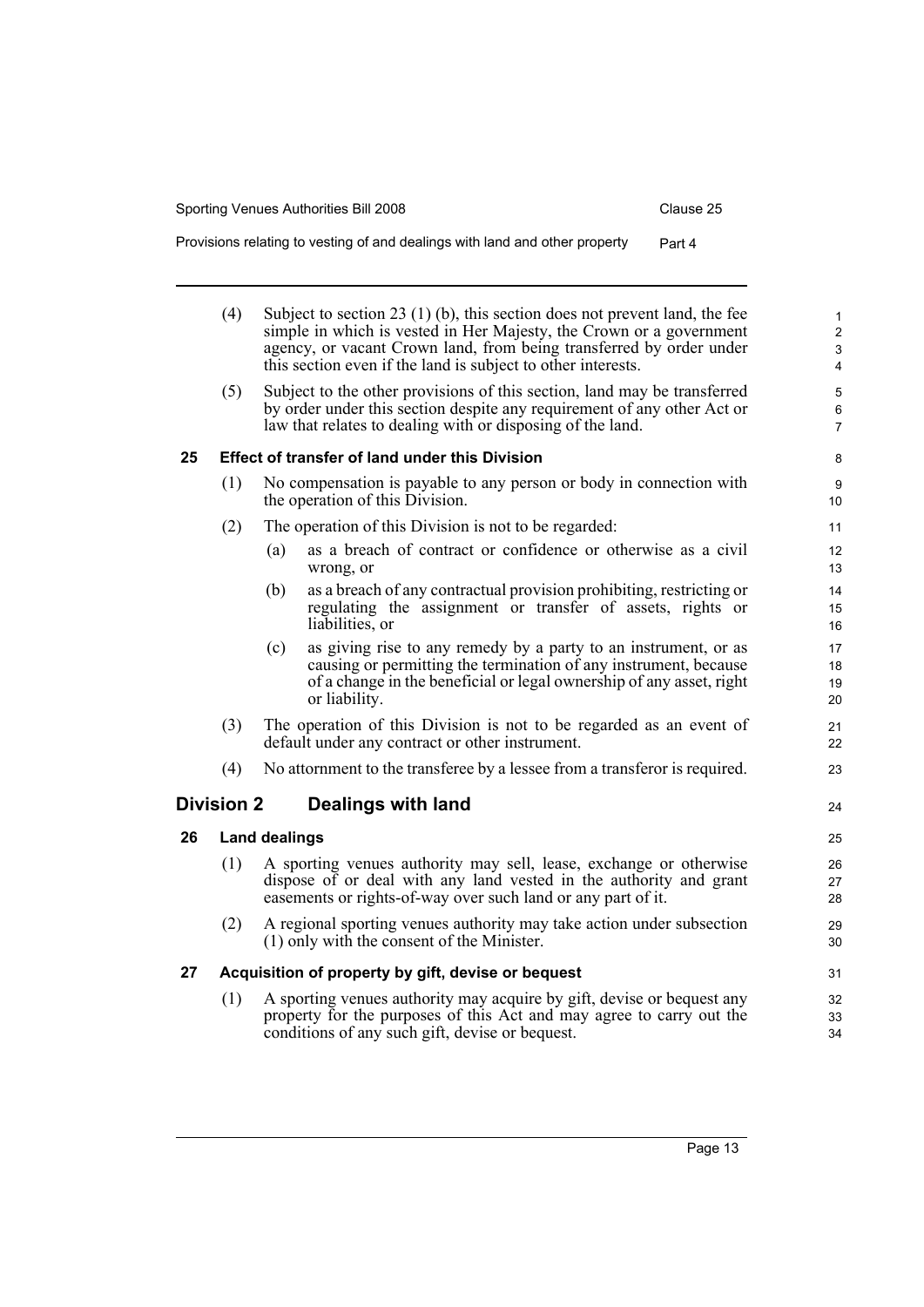#### Clause 28 Sporting Venues Authorities Bill 2008

Part 4 Provisions relating to vesting of and dealings with land and other property

(2) The rule of law against remoteness of vesting does not apply to any condition of a gift, devise or bequest to which the sporting venues authority has agreed.

(3) The *Duties Act 1997* does not apply to or in respect of any gift, devise or bequest made or to be made to a sporting venues authority.

#### <span id="page-23-0"></span>**28 Dealings with certain property that is held by sporting venues authority subject to a condition**

- (1) If property is held by a sporting venues authority subject to a condition to which the authority has agreed under section 27, the authority is not to dispose of or otherwise deal with any of the property except in accordance with the condition or in accordance with subsection (2).
- (2) If the authority resolves that any property held by the authority subject to such a condition is no longer required for the purposes of the authority or can no longer be used for those purposes, the authority may, despite that condition:
	- (a) sell the property and retain the proceeds of sale as property of the authority, or
	- (b) exchange the property for other property that is capable of being used for the purposes of the authority, or
	- (c) give the property to an institution that engages in activities of a sporting, recreational, educational or cultural nature, or
	- (d) if the authority is of the opinion that the property is of no commercial value—dispose of or otherwise deal with the property without valuable consideration.
- (3) A regional sporting venues authority is not to sell, exchange, give, dispose of or otherwise deal with property under this section except with the consent of the Minister and in accordance with any condition that the Minister may impose on the grant of that consent.
- (4) The Minister may consent to the sale, exchange, gift or disposal of, or to any other dealing with, property for the purposes of this section and may impose any condition that the Minister thinks fit on the grant of that consent.

#### <span id="page-23-1"></span>**29 Acquisition of land**

- (1) The State Sporting Venues Authority may acquire land or any interest in land, for the purposes of this Act, by agreement or by compulsory process in accordance with the *Land Acquisition (Just Terms Compensation) Act 1991*.
- (2) A regional sporting venues authority may acquire land or any interest in land, for the purposes of this Act, by agreement.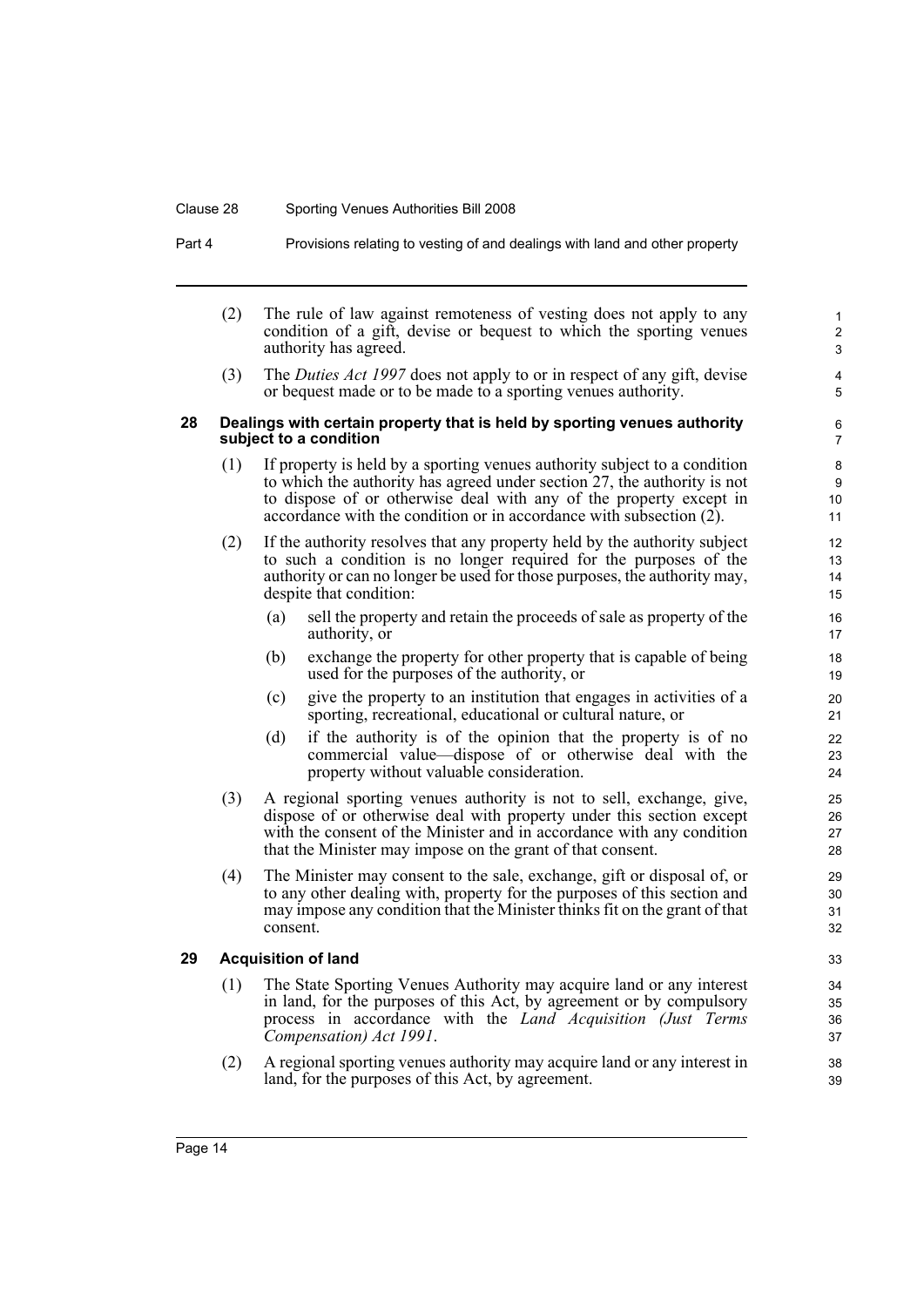Provisions relating to vesting of and dealings with land and other property Part 4

- (3) For the purposes of the *Public Works Act 1912*, any acquisition of land under this Act is taken to be an authorised work, and the sporting venues authority that acquired the land is, in relation to that authorised work, taken to be the Constructing Authority.
- (4) Sections 34, 35, 36 and 37 of the *Public Works Act 1912* do not apply to or in respect of works constructed under this Act.

#### <span id="page-24-0"></span>**30 Reservations, dedications and original grants of land**

A sporting venues authority may manage, develop and otherwise deal with the authority's land in accordance with this Act despite the terms of any grant, reservation or dedication to which the land is or was subject under any Act or law.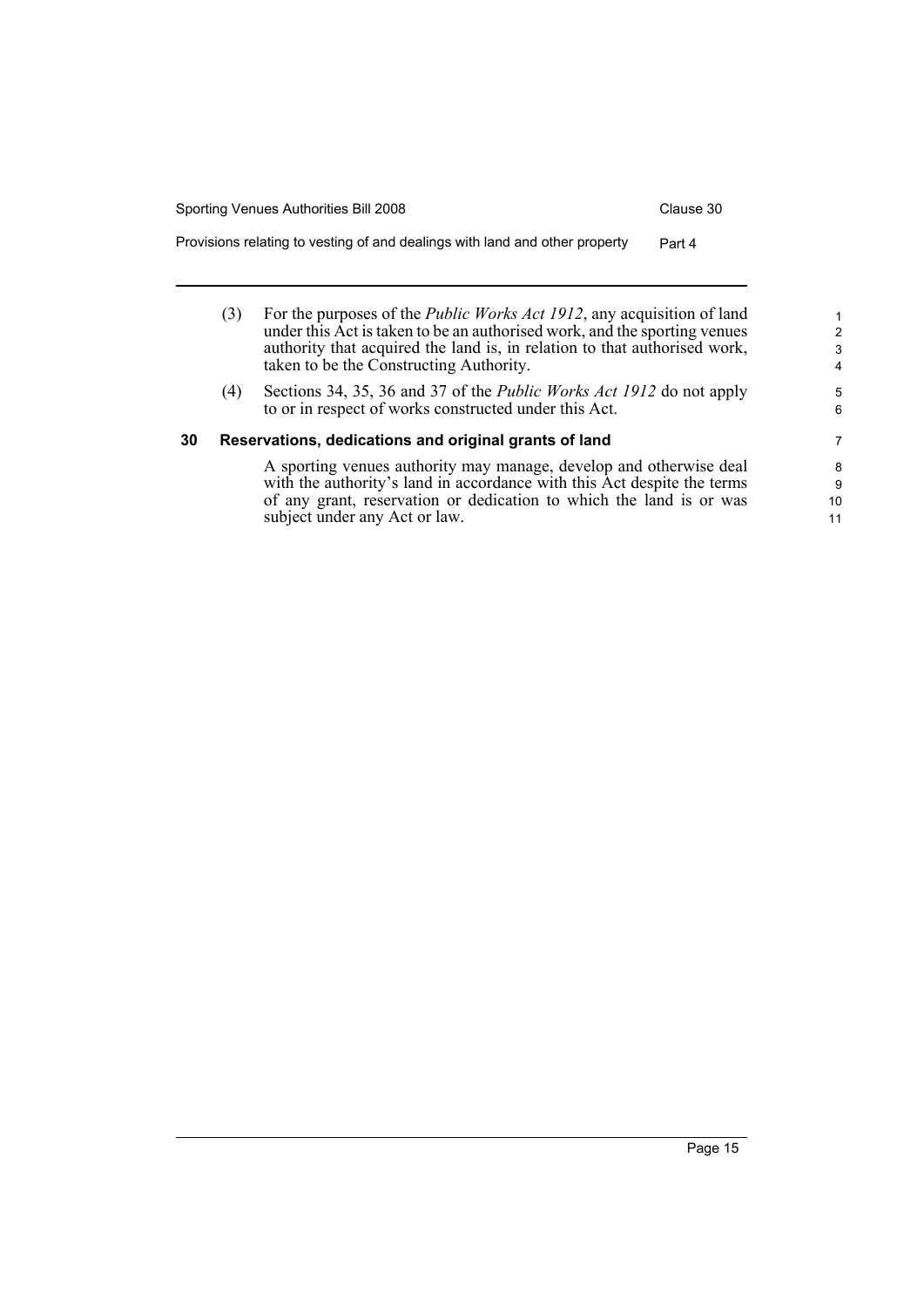#### Clause 31 Sporting Venues Authorities Bill 2008

Part 5 Plans of management

## <span id="page-25-0"></span>**Part 5 Plans of management**

#### <span id="page-25-1"></span>**31 Plan of management**

(1) A regional sporting venues authority is to prepare and maintain a plan of management for the authority's land.

#### (2) The plan of management is to:

(a) set out how the regional sporting venues authority proposes to exercise its functions in relation to the authority's land and the key issues for the authority in doing so, and

1

- (b) identify the priorities of the regional sporting venues authority in exercising its functions having regard to the resources available to it.
- (3) The regional sporting venues authority may prepare an amendment to the plan of management or a replacement plan of management.
- (4) The plan of management or amendment of the plan of management has no effect unless it is adopted by the Minister under section 32.

#### <span id="page-25-2"></span>**32 Adoption of plan of management and amendments**

- (1) A regional sporting venues authority is to submit a plan of management or amendment of such a plan to the Minister, together with a report that includes a summary of the results of any consultation that has been undertaken with any other government agency.
- (2) The Minister may:
	- (a) adopt the plan of management or amendment, without alteration or with such alterations as the Minister thinks fit, or
	- (b) refer the plan of management or amendment back to the regional sporting venues authority for further consideration.
- (3) The Minister is to make the plan of management publicly available if it is adopted.

#### <span id="page-25-3"></span>**33 Review of plan of management**

- (1) A regional sporting venues authority is to review its plan of management at such times as the Minister directs.
- (2) The Minister is to have regard to any recommendations of the regional sporting venues authority and any public submissions made in relation to the plan of management from time to time and may direct the authority to prepare an amendment to the plan of management or a replacement plan.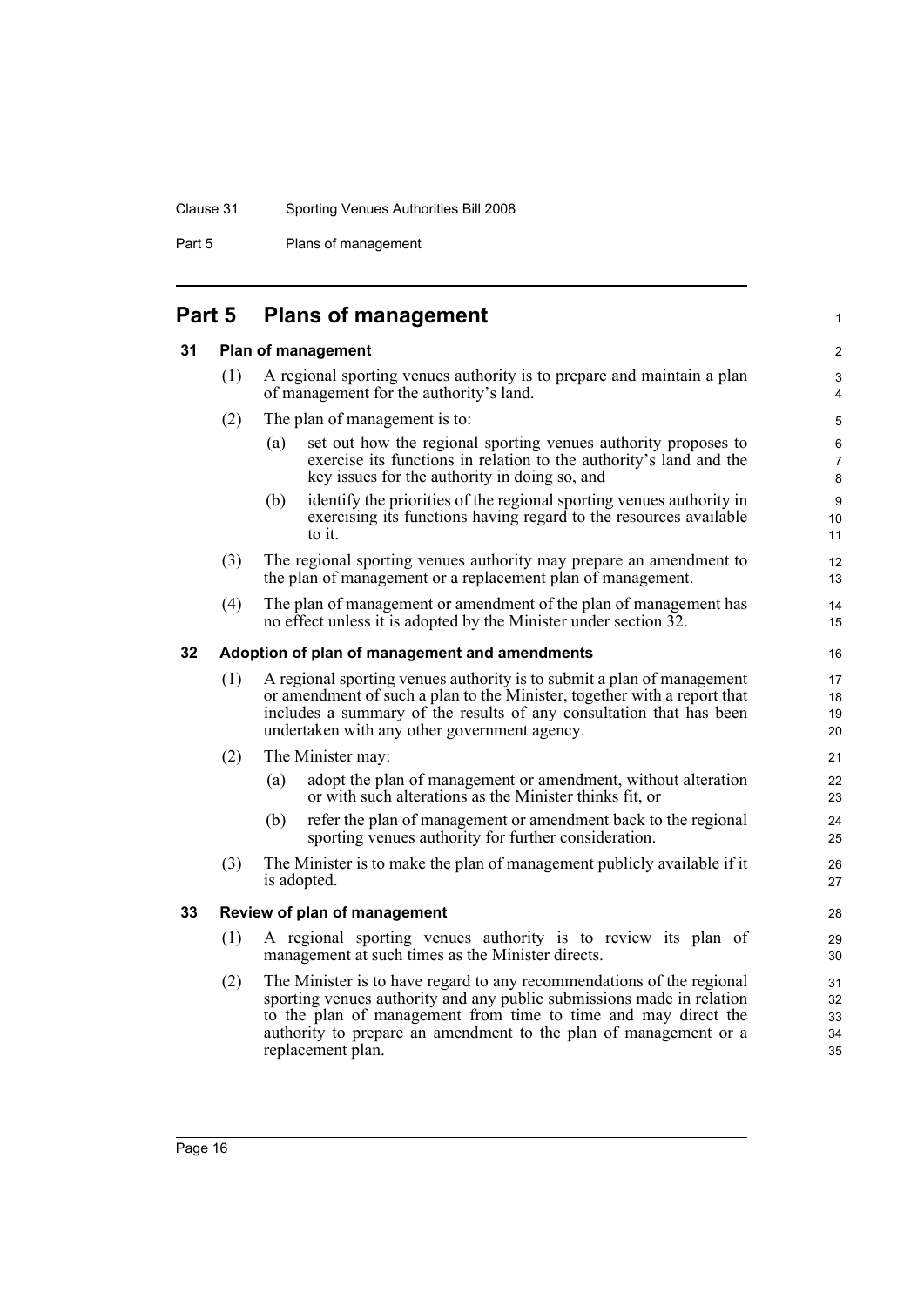Sporting Venues Authorities Bill 2008 Clause 34

Miscellaneous **Part 6** 

1

## <span id="page-26-0"></span>**Part 6 Miscellaneous**

<span id="page-26-1"></span>

| 34 |     |     | Use of sporting venues by Newcastle Agricultural, Horticultural, and<br><b>Industrial Association</b>                                                                                                                                                                                                                                                                                 | $\overline{c}$<br>3                                       |
|----|-----|-----|---------------------------------------------------------------------------------------------------------------------------------------------------------------------------------------------------------------------------------------------------------------------------------------------------------------------------------------------------------------------------------------|-----------------------------------------------------------|
|    | (1) |     | The Authority is to allow the Association to use the Showground land<br>for the Association's annual show:                                                                                                                                                                                                                                                                            | 4<br>5                                                    |
|    |     | (a) | for such period and at such time during each year as may be<br>agreed to between the Authority and the Association, and                                                                                                                                                                                                                                                               | 6<br>$\overline{7}$                                       |
|    |     | (b) | free of rent or any fee, and                                                                                                                                                                                                                                                                                                                                                          | 8                                                         |
|    |     | (c) | on such other terms and conditions as may be agreed to between<br>the Authority and the Association (including, but not limited to,<br>terms and conditions in respect of catering, parking and<br>reimbursing the Authority for any costs arising from that use,<br>such as, electricity, gas or water costs or the costs of the repair of<br>damage caused to the Showground land). | 9<br>10 <sup>1</sup><br>11<br>12 <sup>2</sup><br>13<br>14 |
|    | (2) |     | In the absence of agreement between the Authority and the Association<br>on any of the matters referred to in subsection $(1)$ , the Minister is to<br>determine that matter and the Authority is to allow the Association to<br>use the Showground land in accordance with the Minister's<br>determination.                                                                          | 15 <sup>15</sup><br>16<br>17<br>18<br>19                  |
|    | (3) |     | A provision of any contract, lease or other arrangement relating to the<br>Showground land that would prevent the use of the Showground land<br>by the Association in accordance with this section has no effect to the<br>extent that it would prevent that use.                                                                                                                     | 20<br>21<br>22<br>23                                      |
|    | (4) |     | The Minister may, by notice in writing to the Authority:                                                                                                                                                                                                                                                                                                                              | 24                                                        |
|    |     | (a) | direct that subsection (3) does not apply to the provisions of a<br>specified contract, lease or other arrangement, and                                                                                                                                                                                                                                                               | 25<br>26                                                  |
|    |     | (b) | modify the obligations of the Authority under this section to<br>ensure that those provisions can be complied with by the<br>Authority.                                                                                                                                                                                                                                               | 27<br>28<br>29                                            |
|    | (5) |     | In this section:                                                                                                                                                                                                                                                                                                                                                                      | 30                                                        |
|    |     |     | <i>Association</i> means the Newcastle Agricultural, Horticultural, and<br>Industrial Association.                                                                                                                                                                                                                                                                                    | 31<br>32                                                  |
|    |     |     | <b>Authority</b> means the Hunter Region Sporting Venues Authority.                                                                                                                                                                                                                                                                                                                   | 33                                                        |
|    |     |     | <b>Showground land</b> means the land in respect of which the Newcastle<br>Showground and Exhibition Centre Trust was trustee immediately                                                                                                                                                                                                                                             | 34<br>35                                                  |
|    |     |     | before the dissolution of the Trust by this Act.                                                                                                                                                                                                                                                                                                                                      | 36                                                        |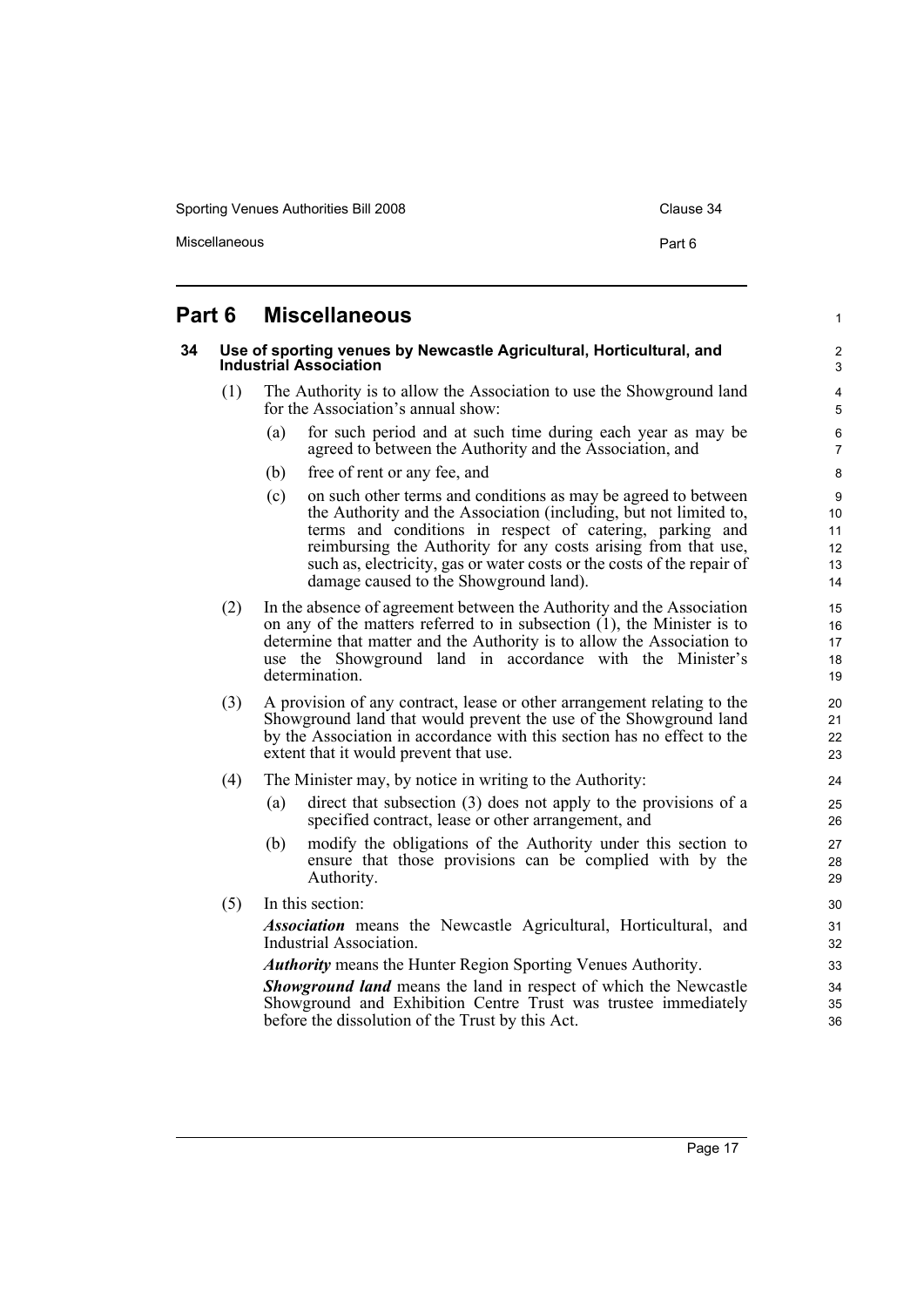#### Clause 35 Sporting Venues Authorities Bill 2008

Part 6 Miscellaneous

#### <span id="page-27-0"></span>**35 Consent of Minister to certain matters**

Any consent of the Minister required by this Act:

(a) may be given generally or in a particular case or class of cases, and

- (b) may be subject to conditions, and
- (c) may be varied from time to time, and
- (d) may be withdrawn (but any such withdrawal of consent does not affect any disposition of or dealing with land or property made, or the subject of a binding agreement made, before the withdrawal).

#### <span id="page-27-1"></span>**36 No duty payable in relation to agreements, vestings or transfers under Act**

Duty under the *Duties Act 1997* is not chargeable for or in respect of:

- (a) a vesting or transfer effected under this Act or in accordance with arrangements entered into under this Act, or
- (b) anything certified by the Minister as having been done in consequence of such a vesting or transfer or under any such arrangements.

#### <span id="page-27-2"></span>**37 Rangers**

- (1) The Director-General of the Department of the Arts, Sport and Recreation may appoint a person employed under Chapter 1A of the *Public Sector Employment and Management Act 2002* in the Government Service, or a person of a class prescribed by the regulations, to be a ranger for the purposes of this Act.
- (2) A ranger may exercise such functions as are conferred on a ranger by this Act or the regulations.
- (3) The Director-General is to provide each ranger with an identification card.

| (4) |     | An identification card is a card that:                 | 29 |
|-----|-----|--------------------------------------------------------|----|
|     | (a) | states that it is issued under this Act, and           | 30 |
|     | (b) | gives the name of the person to whom it is issued, and | 31 |
|     | (C) | describes the nature of the powers conferred, and      | 32 |
|     | (d) | states the date (if any) on which it expires, and      | 33 |
|     | (e) | is signed by the Director-General.                     | 34 |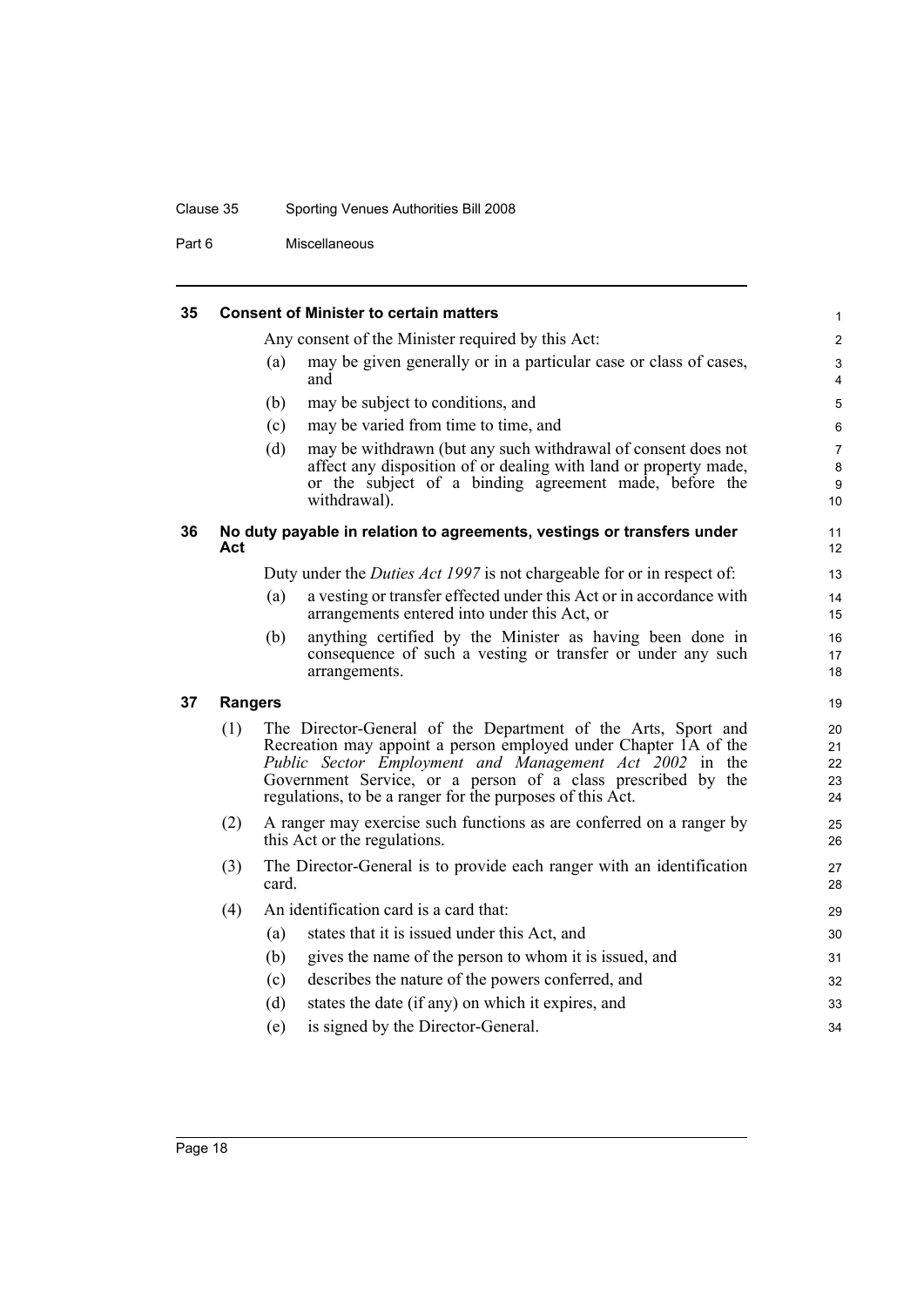Sporting Venues Authorities Bill 2008 Contract Clause 38

| Part 6 |
|--------|
|        |

(5) In the course of exercising the functions of a ranger under this Act, the ranger must, if requested to do so by a person affected by the exercise of any such function, produce the ranger's identification card to the person.

> 5 6

## <span id="page-28-0"></span>**38 Penalty notices**

- (1) An authorised officer may serve a penalty notice on a person if it appears to the officer that the person has committed an offence against this Act or the regulations, being an offence prescribed by the regulations as a penalty notice offence.
- (2) A penalty notice is a notice to the effect that, if the person served does not wish to have the matter determined by a court, the person can pay, within the time and to the person specified in the notice, the amount of the penalty prescribed by the regulations for the offence if dealt with under this section.
- (3) A penalty notice may be served personally or by post.
- (4) If the amount of penalty prescribed for an alleged offence is paid under this section, no person is liable to any further proceedings for the alleged offence.
- (5) Payment under this section is not to be regarded as an admission of liability for the purpose of, and does not in any way affect or prejudice, any civil claim, action or proceeding arising out of the same occurrence.
- (6) The regulations may:
	- (a) prescribe an offence for the purposes of this section by specifying the offence or by referring to the provision creating the offence, and
	- (b) prescribe the amount of penalty payable for the offence if dealt with under this section, and
	- (c) prescribe different amounts of penalties for different offences or classes of offences.
- (7) The amount of a penalty prescribed under this section for an offence is not to exceed the maximum amount of penalty that could be imposed for the offence by a court.
- (8) This section does not limit the operation of any other provision of, or made under, this or any other Act relating to proceedings that may be taken in respect of offences.
- (9) In this section, *authorised officer* means a police officer or a ranger.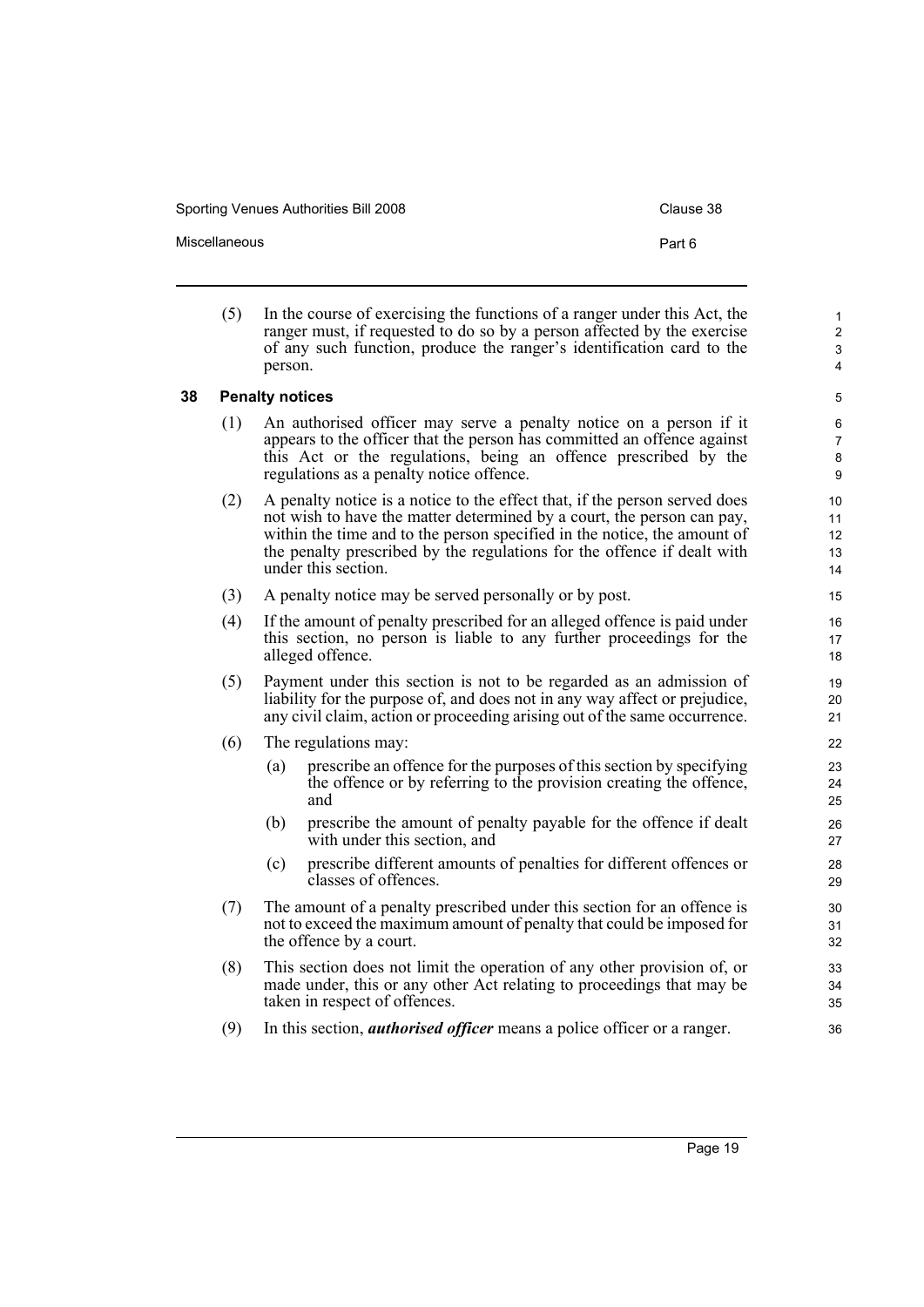#### Clause 39 Sporting Venues Authorities Bill 2008

Part 6 Miscellaneous

#### <span id="page-29-0"></span>**39 Nature of proceedings for offences**

Proceedings for an offence under this Act or the regulations may be dealt with summarily before a Local Court.

#### <span id="page-29-1"></span>**40 Regulations**

- (1) The Governor may make regulations, not inconsistent with this Act, for or with respect to any matter that by this Act is required or permitted to be prescribed or that is necessary or convenient to be prescribed for carrying out or giving effect to this Act and, in particular, for or with respect to:
	- (a) the care, control and management of land and personal property vested in or managed by a sporting venues authority, and
	- (b) the use of land vested in or managed by a sporting venues authority or of any specified part of it, and the regulation of its use and enjoyment or the use and enjoyment of any specified part of it, and
	- (c) the admission of persons and classes of persons (whether or not as members) to land vested in or managed by a sporting venues authority or any specified part of it, including the determination of admission charges, membership fees or subscriptions and the collection and disposal of those amounts, and
	- (d) the regulation or prohibition of admission of persons to land vested in or managed by a sporting venues authority or any specified part of it, and
	- (e) the removal of persons found committing offences or causing annoyance or inconvenience to persons who are lawfully and peaceably on land vested in or managed by a sporting venues authority, and
	- (f) the regulation or prevention of the taking of liquor or other intoxicants on to, and the consumption of any such liquor or intoxicants on, land vested in or managed by a sporting venues authority or any specified part of it, and
	- (g) the regulation, control or prohibition of parking of vehicles on land vested in or managed by a sporting venues authority or any specified part of it, the making of charges for any such parking and the collection and disposal of any such charges, and
	- (h) the reservation of any portion of land vested in or managed by a sporting venues authority for such separate or exclusive uses as the regulations may prescribe or authorise, and
	- (i) the regulation, control or prohibition of private trading on land vested in or managed by a sporting venues authority or any specified part of it.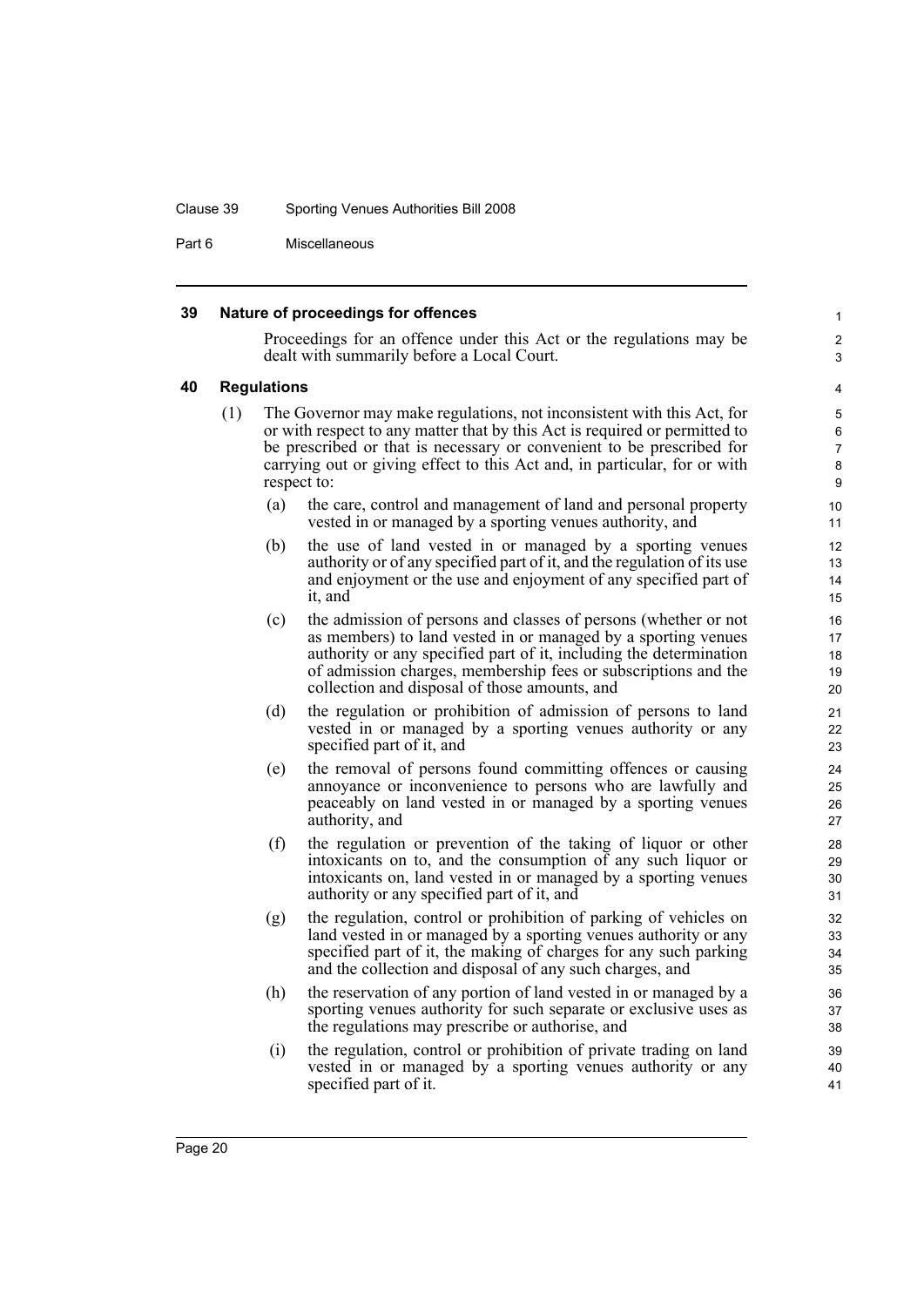Sporting Venues Authorities Bill 2008 Clause 41

20

<span id="page-30-1"></span><span id="page-30-0"></span>

|    | (2) | A regulation may create an offence punishable by a penalty not<br>exceeding 10 penalty units.                                                                                                  | $\mathbf{1}$<br>$\overline{2}$ |
|----|-----|------------------------------------------------------------------------------------------------------------------------------------------------------------------------------------------------|--------------------------------|
| 41 |     | Savings, transitional and other provisions                                                                                                                                                     | 3                              |
|    |     | Schedule 5 has effect.                                                                                                                                                                         | 4                              |
| 42 |     | Amendment and repeal of other Acts                                                                                                                                                             | 5                              |
|    | (1) | The Acts specified in Schedule 6 are amended as set out in that<br>Schedule.                                                                                                                   | 6<br>$\overline{7}$            |
|    | (2) | The following Acts are repealed:                                                                                                                                                               | 8                              |
|    |     | Industrial<br>Agricultural, Horticultural,<br>Newcastle<br>(a)<br>and<br>Association Act of 1905,                                                                                              | 9<br>10                        |
|    |     | Newcastle International Sports Centre Act 1967,<br>(b)                                                                                                                                         | 11                             |
|    |     | Sporting Venues Management Act 2002.<br>(c)                                                                                                                                                    | 12                             |
| 43 |     | <b>Review of Act</b>                                                                                                                                                                           | 13                             |
|    | (1) | The Minister is to review this Act to determine whether the policy<br>objectives of the Act remain valid and whether the terms of the Act<br>remain appropriate for securing those objectives. | 14<br>15<br>16                 |
|    | (2) | The review is to be undertaken as soon as possible after the period of<br>5 years from the date of assent to this Act.                                                                         | 17<br>18                       |
|    | (3) | A report on the outcome of the review is to be tabled in each House of                                                                                                                         | 19                             |

<span id="page-30-2"></span>Parliament within 12 months after the end of the period of 5 years.

Miscellaneous **Part 6**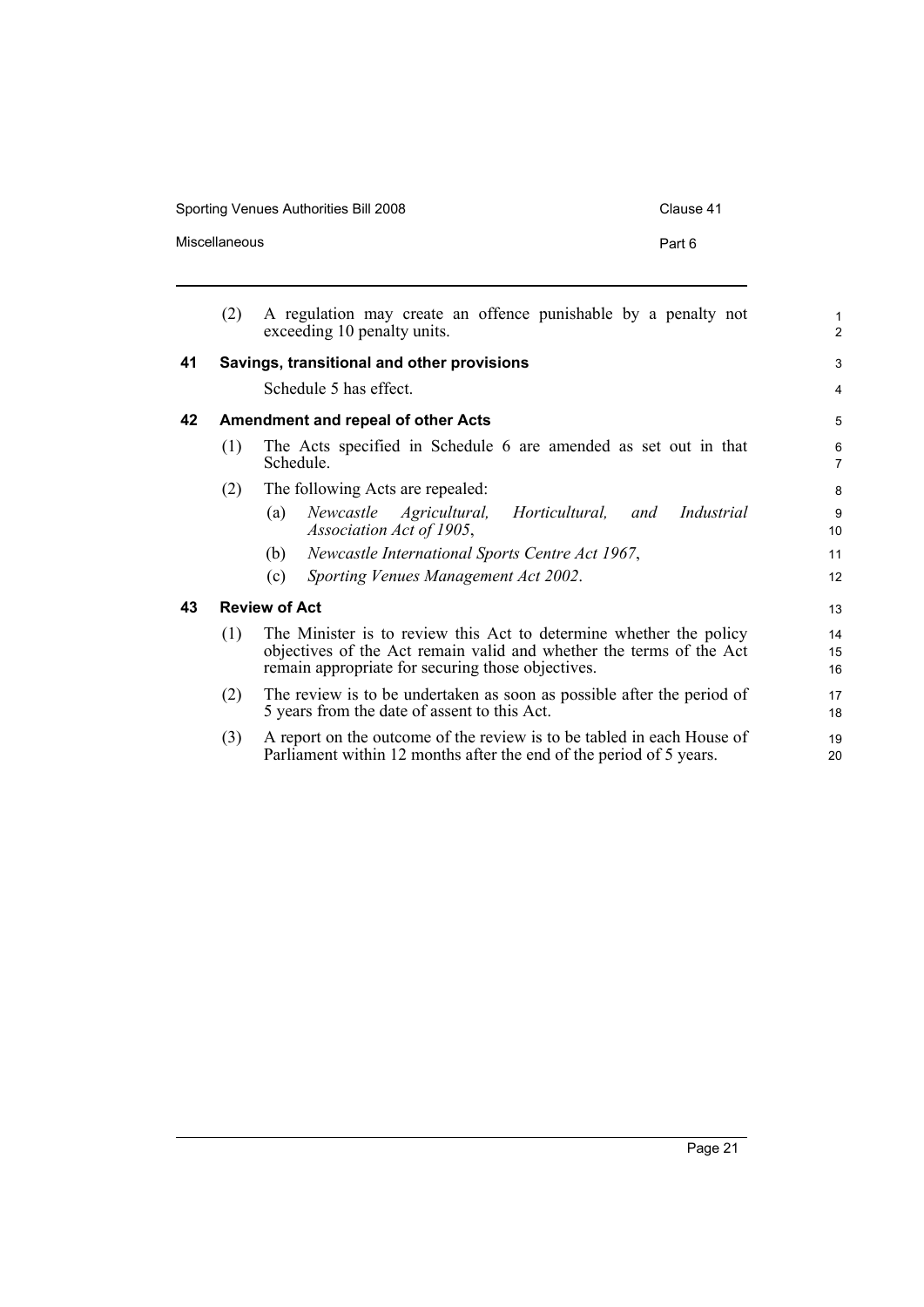Schedule 1 Regional sporting venues authorities

## <span id="page-31-0"></span>**Schedule 1 Regional sporting venues authorities**

(Sections 12, 16, 17)

Hunter Region Sporting Venues Authority

2 3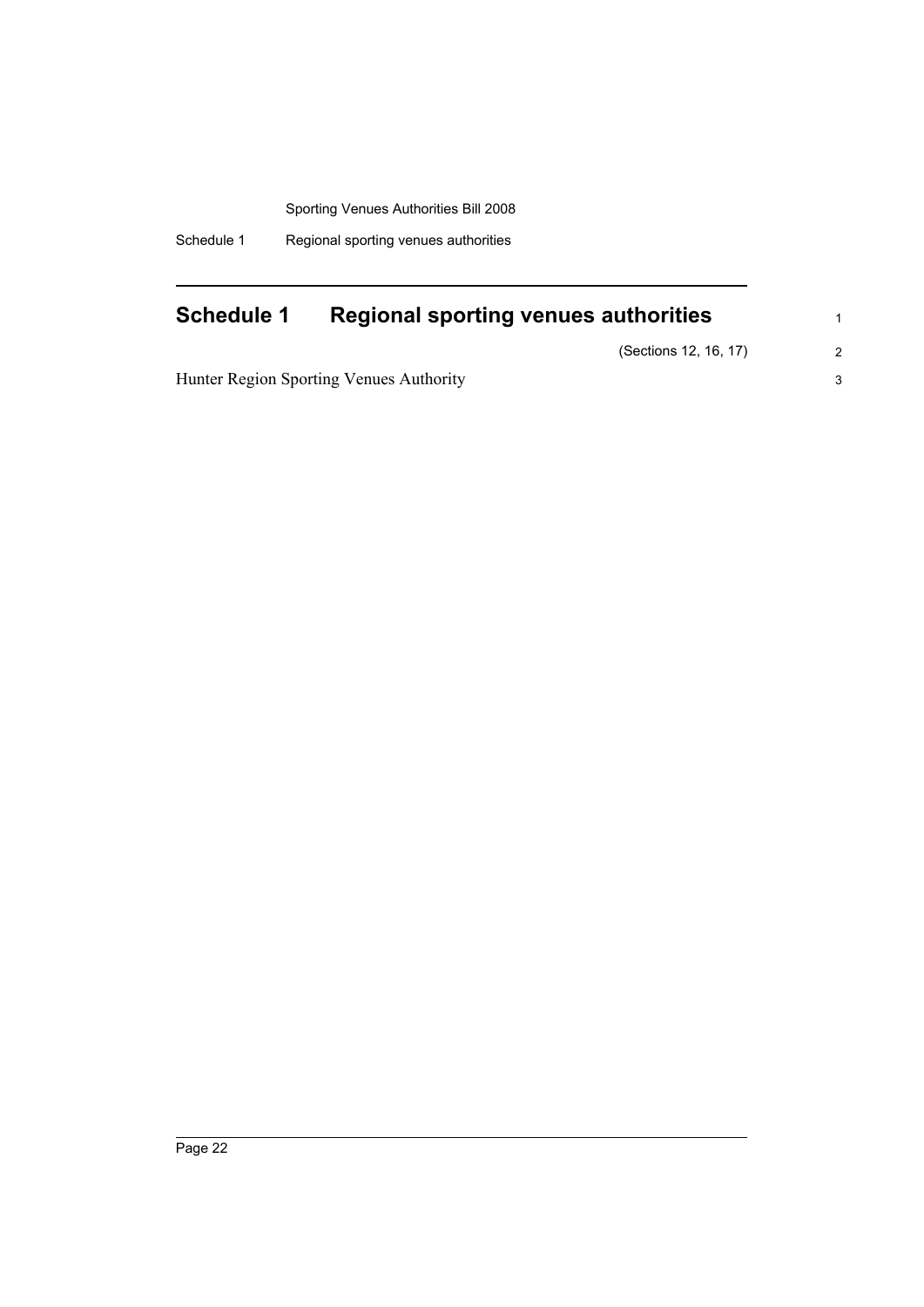Members and procedure of boards of management Schedule 2

#### <span id="page-32-0"></span>**Schedule 2 Members and procedure of boards of management** (Section 14 (4)) **Part 1 General 1 Definitions** In this Schedule: *Chairperson*, in relation to a board of management, means the Chairperson of the board. *member* means a member of a board of management. **Part 2 Constitution 2 Terms of office of members** Subject to this Schedule and the regulations, a member holds office for such period (not exceeding 4 years) as is specified in the member's instrument of appointment, but is eligible (if otherwise qualified) for re-appointment. **3 Remuneration** A member is entitled to be paid such remuneration (including travelling and subsistence allowances) as the Minister may from time to time determine in respect of the member. **4 Vacancy in office of member** (1) The office of a member becomes vacant if the member: (a) dies, or (b) completes a term of office and is not re-appointed, or (c) resigns the office by instrument in writing addressed to the Minister, or (d) is removed from office by the Minister under this clause, or (e) is absent from 3 consecutive meetings of the board of management of which reasonable notice has been given to the member personally or by post, except on leave granted by the Minister or unless the member is excused by the Minister for 1  $\mathfrak{p}$ 3 4 5 6 7 8  $\alpha$ 10 11 12 13 14 15 16 17 18 19 20  $21$ 22 23 24 25 26 27 28 29 30

having been absent from those meetings, or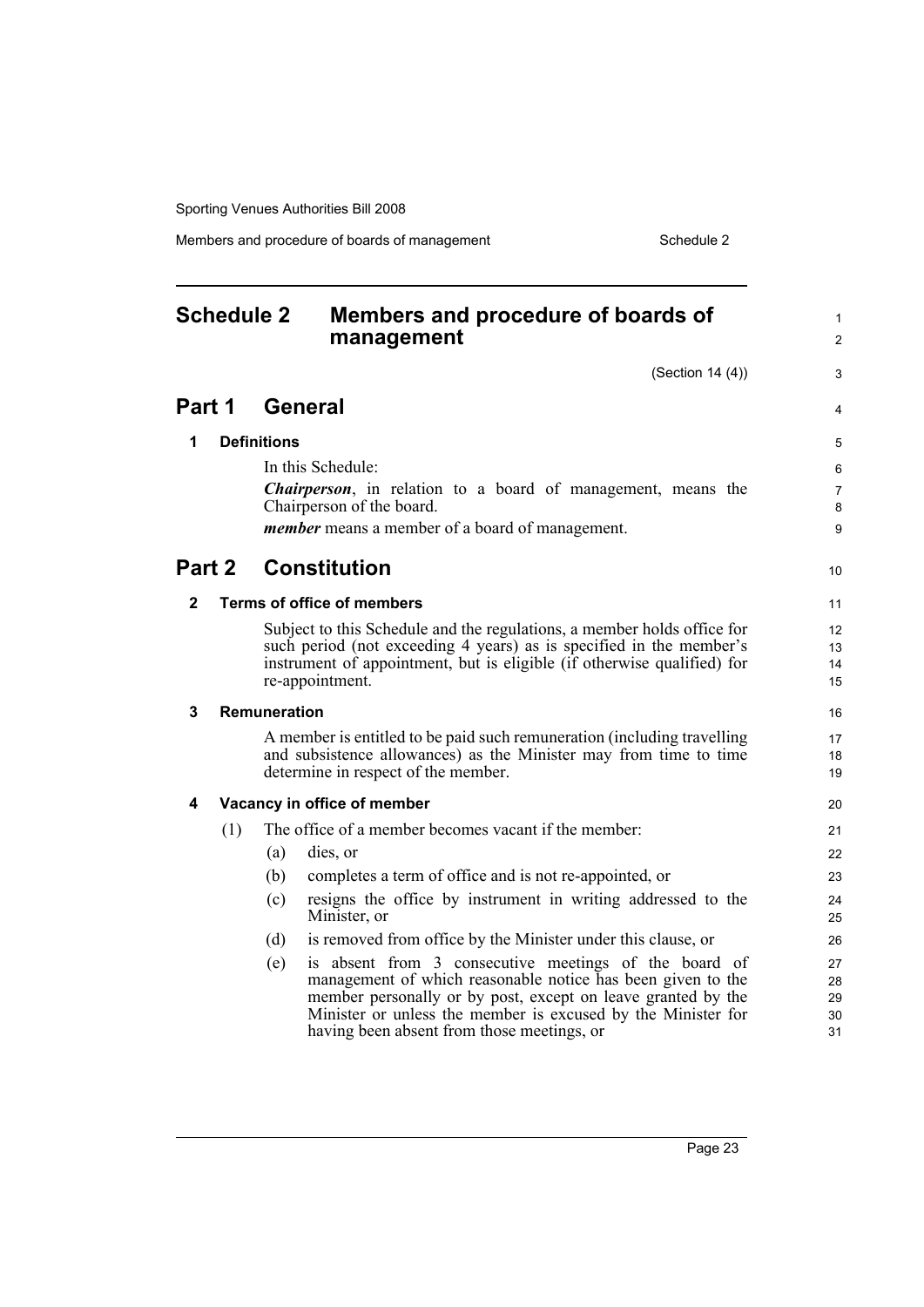Schedule 2 Members and procedure of boards of management

|   |                 | (f)<br>becomes bankrupt, applies to take the benefit of any law for the<br>relief of bankrupt or insolvent debtors, compounds with his or her<br>creditors or makes an assignment of his or her remuneration for<br>their benefit, or                               | 1<br>$\overline{c}$<br>3<br>4 |
|---|-----------------|---------------------------------------------------------------------------------------------------------------------------------------------------------------------------------------------------------------------------------------------------------------------|-------------------------------|
|   |                 | becomes a mentally incapacitated person, or<br>(g)                                                                                                                                                                                                                  | 5                             |
|   |                 | (h)<br>is convicted in New South Wales of an offence that is punishable<br>by imprisonment for 12 months or more or is convicted<br>elsewhere than in New South Wales of an offence that, if<br>committed in New South Wales, would be an offence so<br>punishable. | 6<br>7<br>8<br>9<br>10        |
|   | (2)             | The Minister may remove a member from office at any time.                                                                                                                                                                                                           | 11                            |
| 5 |                 | Filling of vacancy in office of member                                                                                                                                                                                                                              | 12                            |
|   |                 | If the office of any member becomes vacant, a person is, subject to this<br>Act and the regulations, to be appointed to fill the vacancy.                                                                                                                           | 13<br>14                      |
| 6 |                 | Chairperson                                                                                                                                                                                                                                                         | 15                            |
|   | (1)             | The Chairperson vacates office as Chairperson if he or she:                                                                                                                                                                                                         | 16                            |
|   |                 | is removed from that office by the Minister under this clause, or<br>(a)                                                                                                                                                                                            | 17                            |
|   |                 | (b)<br>resigns that office by instrument in writing addressed to the<br>Minister, or                                                                                                                                                                                | 18<br>19                      |
|   |                 | ceases to be a member.<br>(c)                                                                                                                                                                                                                                       | 20                            |
|   | (2)             | The Minister may at any time remove the Chairperson from office as<br>Chairperson.                                                                                                                                                                                  | 21<br>22                      |
| 7 | <b>Deputies</b> |                                                                                                                                                                                                                                                                     | 23                            |
|   | (1)             | The Minister may, from time to time, appoint a person to be the deputy<br>of a member, and may revoke any such appointment.                                                                                                                                         | 24<br>25                      |
|   | (2)             | In the absence of a member, the member's deputy may, if available, act<br>in the place of the member.                                                                                                                                                               | 26<br>27                      |
|   | (3)             | While acting in the place of a member, a person has all the functions of<br>the member and is taken to be a member.                                                                                                                                                 | 28<br>29                      |
|   | (4)             | For the purposes of this clause, a vacancy in the office of a member is<br>taken to be an absence of the member.                                                                                                                                                    | 30<br>31                      |
|   | (5)             | A deputy of a member is entitled to be paid such remuneration<br>(including travelling and subsistence allowances) as the Minister may<br>from time to time determine in respect of the member.                                                                     | 32<br>33<br>34                |
|   |                 |                                                                                                                                                                                                                                                                     |                               |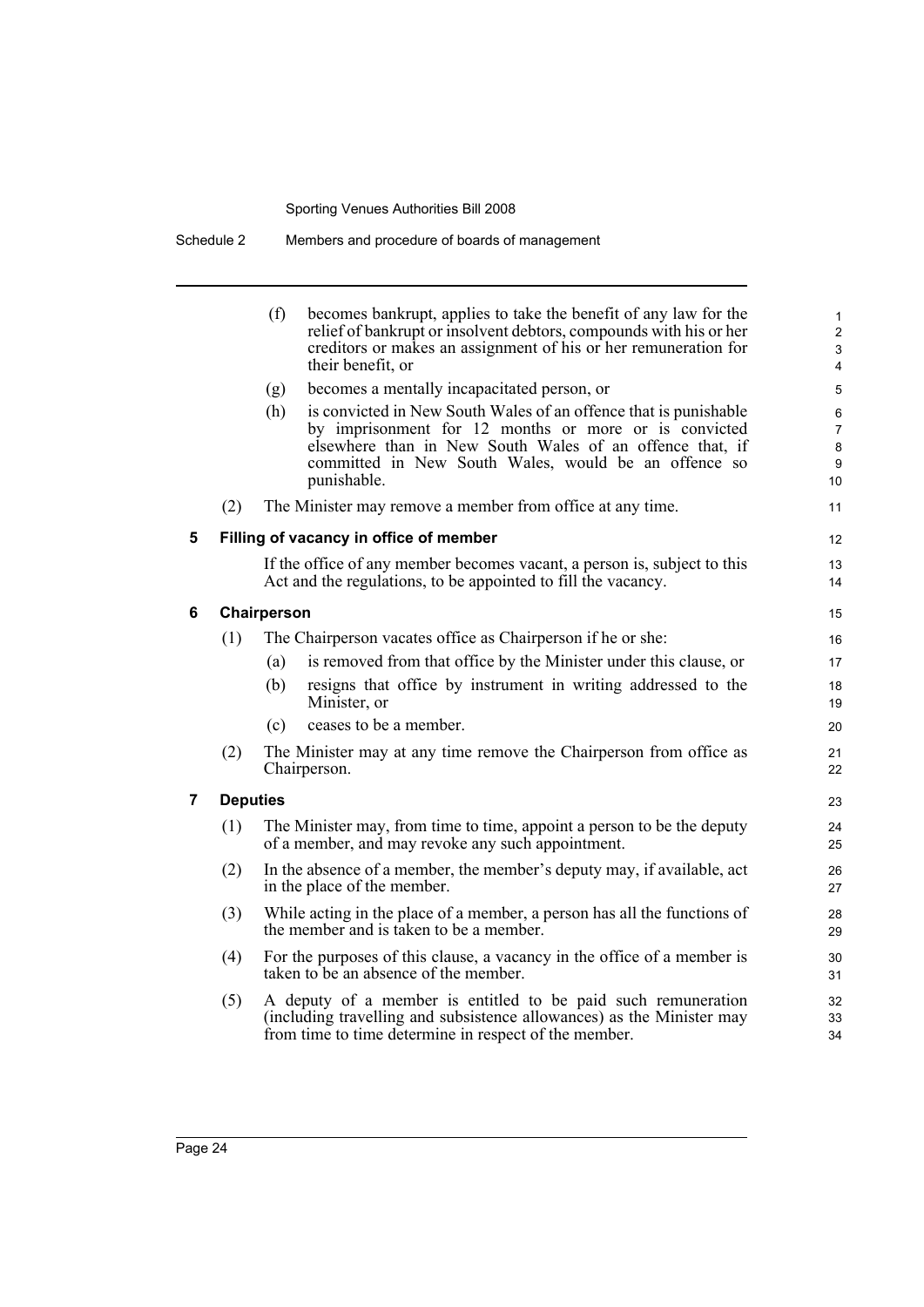Members and procedure of boards of management Schedule 2

|   | (6) |     | This clause does not operate to confer on the deputy of a member who<br>is the Chairperson of the board of management the member's functions<br>as Chairperson.                                                                                                        | $\mathbf{1}$<br>$\overline{c}$<br>$\mathfrak{S}$ |
|---|-----|-----|------------------------------------------------------------------------------------------------------------------------------------------------------------------------------------------------------------------------------------------------------------------------|--------------------------------------------------|
| 8 |     |     | <b>Disclosure of pecuniary interests</b>                                                                                                                                                                                                                               | 4                                                |
|   | (1) | If: |                                                                                                                                                                                                                                                                        | 5                                                |
|   |     | (a) | a member has a direct or indirect pecuniary interest in a matter<br>being considered or about to be considered at a meeting of the<br>board of management, and                                                                                                         | 6<br>$\overline{7}$<br>8                         |
|   |     | (b) | the interest appears to raise a conflict with the proper<br>performance of the member's duties in relation to the<br>consideration of the matter,                                                                                                                      | 9<br>10<br>11                                    |
|   |     |     | the member must, as soon as possible after the relevant facts have come<br>to the member's knowledge, disclose the nature of the interest at a<br>meeting of the board.                                                                                                | 12<br>13<br>14                                   |
|   | (2) |     | A disclosure by a member at a meeting of the board of management that<br>the member:                                                                                                                                                                                   | 15<br>16                                         |
|   |     | (a) | is a member, or is in the employment, of a specified company or<br>other body, or                                                                                                                                                                                      | 17<br>18                                         |
|   |     | (b) | is a partner, or is in the employment, of a specified person, or                                                                                                                                                                                                       | 19                                               |
|   |     | (c) | has some other specified interest relating to a specified company<br>or other body or to a specified person,                                                                                                                                                           | 20<br>21                                         |
|   |     |     | is a sufficient disclosure of the nature of the interest in any matter<br>relating to that company or other body or to that person that may arise<br>after the date of the disclosure and that is required to be disclosed under<br>subclause (1).                     | 22<br>23<br>24<br>25                             |
|   | (3) |     | Particulars of any disclosure made under this clause must be recorded<br>by the board of management in a book kept for the purpose and that<br>book must be open at all reasonable hours to inspection by any person<br>on payment of the fee determined by the board. | 26<br>27<br>28<br>29                             |
|   | (4) |     | After a member has disclosed the nature of an interest in any matter, the<br>member must not, unless the Minister or the board of management<br>otherwise determines:                                                                                                  | 30<br>31<br>32                                   |
|   |     | (a) | be present during any deliberation of the board with respect to the<br>matter, or                                                                                                                                                                                      | 33<br>34                                         |
|   |     | (b) | take part in any decision of the board with respect to the matter.                                                                                                                                                                                                     | 35                                               |
|   | (5) |     | For the purposes of the making of a determination by the board of<br>management under subclause (4), a member who has a direct or indirect                                                                                                                             | 36<br>37                                         |

pecuniary interest in a matter to which the disclosure relates must not: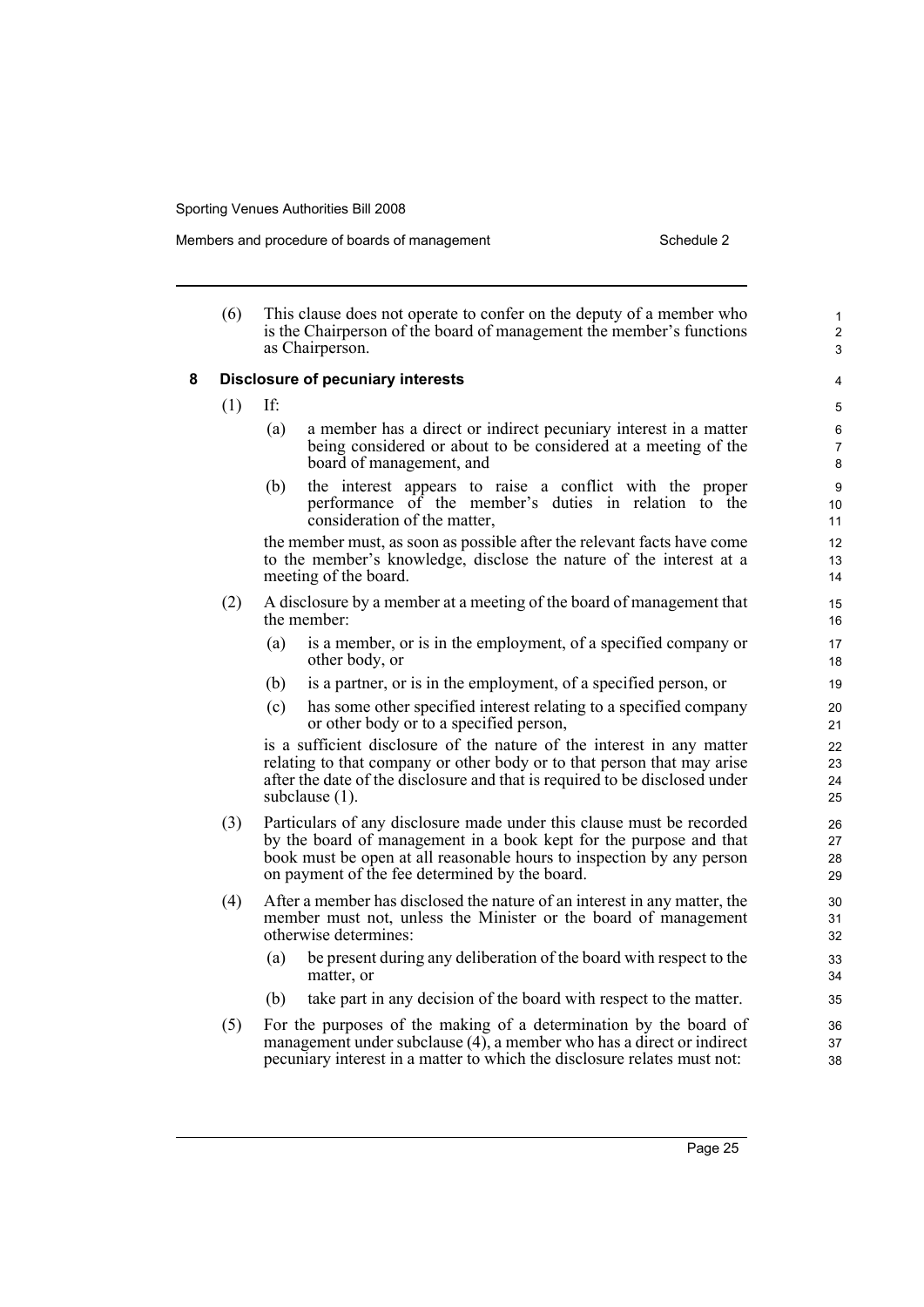|        |               | be present during any deliberation of the board for the purpose of<br>(a)<br>making the determination, or                                                                                                    |
|--------|---------------|--------------------------------------------------------------------------------------------------------------------------------------------------------------------------------------------------------------|
|        |               | take part in the making by the board of the determination.<br>(b)                                                                                                                                            |
|        | (6)           | A contravention of this clause does not invalidate any decision of the<br>board of management.                                                                                                               |
| 9      |               | <b>Effect of certain other Acts</b>                                                                                                                                                                          |
|        | (1)           | Chapter 1A of the Public Sector Employment and Management Act<br>2002 does not apply to or in respect of the appointment of a member.                                                                        |
|        | (2)           | If by or under any Act provision is made:                                                                                                                                                                    |
|        |               | requiring a person who is the holder of a specified office to<br>(a)<br>devote the whole of his or her time to the duties of that office, or                                                                 |
|        |               | (b)<br>prohibiting the person from engaging in employment outside the<br>duties of that office.                                                                                                              |
|        |               | the provision does not operate to disqualify the person from holding that                                                                                                                                    |
|        |               | office and also the office of a member or from accepting and retaining<br>any remuneration payable to the person under this Act as a member.                                                                 |
| Part 3 |               | <b>Procedure</b>                                                                                                                                                                                             |
| 10     |               | <b>General procedure</b>                                                                                                                                                                                     |
|        |               | The procedure for the calling of meetings of a board of management and<br>for the conduct of business at those meetings is, subject to this Act and<br>the regulations, to be as determined by the board.    |
| 11     | Quorum        |                                                                                                                                                                                                              |
|        |               | The quorum for a meeting of a board of management is a majority of its<br>members for the time being.                                                                                                        |
| 12     |               | <b>Presiding member</b>                                                                                                                                                                                      |
|        | (1)           | The Chairperson (or, in the absence of the Chairperson, a person elected<br>by the members of the board of management who are present at a<br>meeting of the board) is to preside at a meeting of the board. |
|        | (2)           | The presiding member has a deliberative vote and, in the event of an<br>equality of votes, has a second or casting vote.                                                                                     |
|        |               |                                                                                                                                                                                                              |
| 13     | <b>Voting</b> |                                                                                                                                                                                                              |

Schedule 2 Members and procedure of boards of management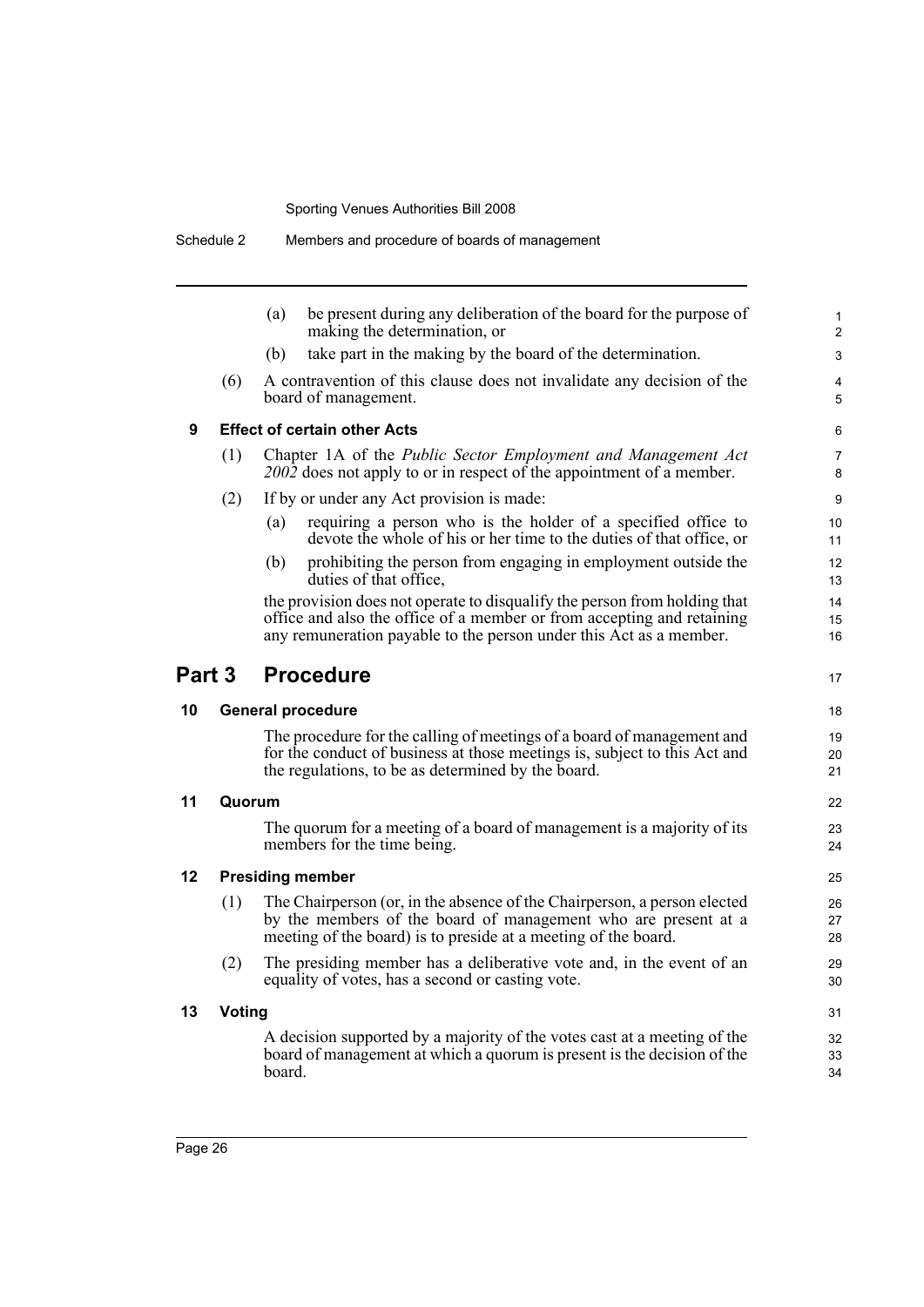Members and procedure of boards of management Schedule 2

| 14 | Transaction of business outside meetings or by telephone |                                                                                                                                                                                                                                                                                                                 |                                                                 |
|----|----------------------------------------------------------|-----------------------------------------------------------------------------------------------------------------------------------------------------------------------------------------------------------------------------------------------------------------------------------------------------------------|-----------------------------------------------------------------|
|    | (1)                                                      | A board of management may, if it thinks fit, transact any of its business<br>by the circulation of papers among all the members of the board for the<br>time being, and a resolution in writing approved in writing by a majority<br>of those members is taken to be a decision of the board.                   | $\mathbf{2}$<br>$\mathfrak{S}$<br>$\overline{4}$<br>$\mathbf 5$ |
|    | (2)                                                      | The board of management may, if it thinks fit, transact any of its<br>business at a meeting at which members (or some members) participate<br>by telephone, closed-circuit television or other means, but only if any<br>member who speaks on a matter before the meeting can be heard by the<br>other members. | 6<br>$\overline{7}$<br>$\bf 8$<br>9<br>10                       |
|    | (3)                                                      | For the purposes of:<br>the approval of a resolution under subclause $(1)$ , or<br>(a)<br>a meeting held in accordance with subclause (2),<br>(b)<br>the Chairperson and each member have the same voting rights as they<br>have at an ordinary meeting of the board of management.                             | 11<br>12<br>13<br>14<br>15                                      |
|    | (4)                                                      | A resolution approved under subclause (1) is, subject to the regulations,<br>to be recorded in the minutes of the meetings of the board of<br>management.                                                                                                                                                       | 16<br>17<br>18                                                  |
|    | (5)                                                      | Papers may be circulated among the members for the purposes of<br>subclause $(1)$ by facsimile or other transmission of the information in<br>the papers concerned.                                                                                                                                             | 19<br>20<br>21                                                  |
| 15 | <b>First meeting</b>                                     |                                                                                                                                                                                                                                                                                                                 |                                                                 |
|    |                                                          | The Minister may call the first meeting of a board of management in<br>such manner as the Minister thinks fit.                                                                                                                                                                                                  | 23<br>24                                                        |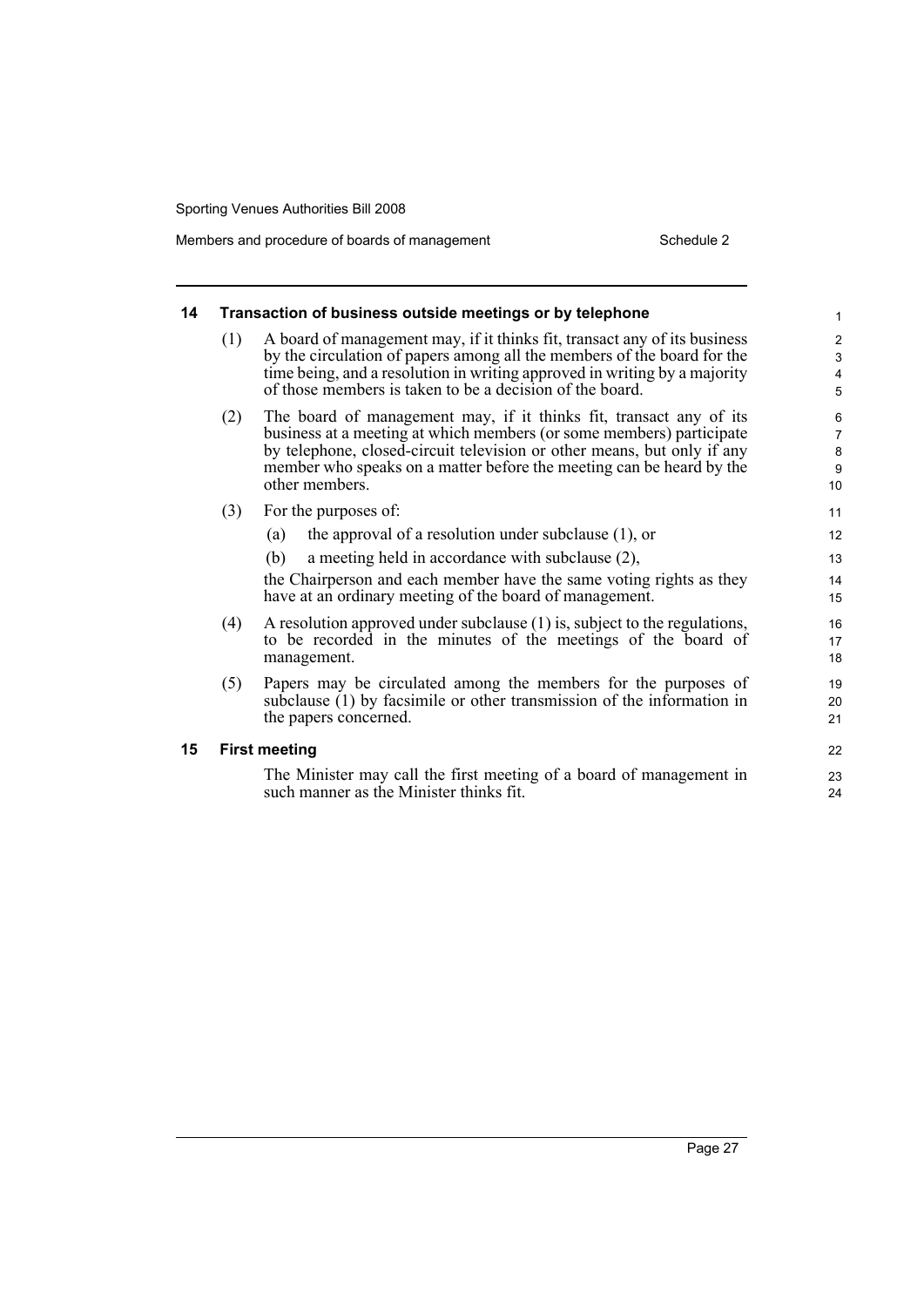Schedule 3 Dissolutions, amalgamations and changes of name of regional sporting venues authorities

## <span id="page-37-0"></span>**Schedule 3 Dissolutions, amalgamations and changes of name of regional sporting venues authorities**

(Section 18)

4 5

16

1  $\mathfrak{p}$ 3

## **Part 1 Interpretation**

### **1 Definitions**

In this Schedule:

*instrument* means an instrument (other than this Act) that creates, modifies or extinguishes rights or liabilities (or would do so if lodged, filed or registered in accordance with any law), and includes any judgment, order or process of a court.

*transferee* means the person or body to which any assets, rights or liabilities are transferred by operation of a provision of this Schedule.

*transferor* means the person or body from which any assets, rights or liabilities are transferred by operation of a provision of this Schedule.

## **Part 2 Dissolution and amalgamation orders**

### **2 Dissolution orders**

On and from the date specified in an order under section 17 (1) (a) for the dissolution of a regional sporting venues authority:

- (a) the regional sporting venues authority is dissolved, and
- (b) the members of the board of management cease to hold office, but are not entitled to be paid any compensation by reason of ceasing to hold office, and
- (c) the assets, rights and liabilities of the regional sporting venues authority are transferred to the Minister (or any other person or body specified in the order).

### **3 Amalgamation orders**

On and from the date specified in an order under section 17 (1) (b) for the amalgamation of 2 or more regional sporting venues authorities:

- (a) each regional sporting venues authority amalgamated by the order is dissolved, and
- (b) the members of the boards of management cease to hold office, but are not entitled to be paid any compensation by reason of ceasing to hold office, and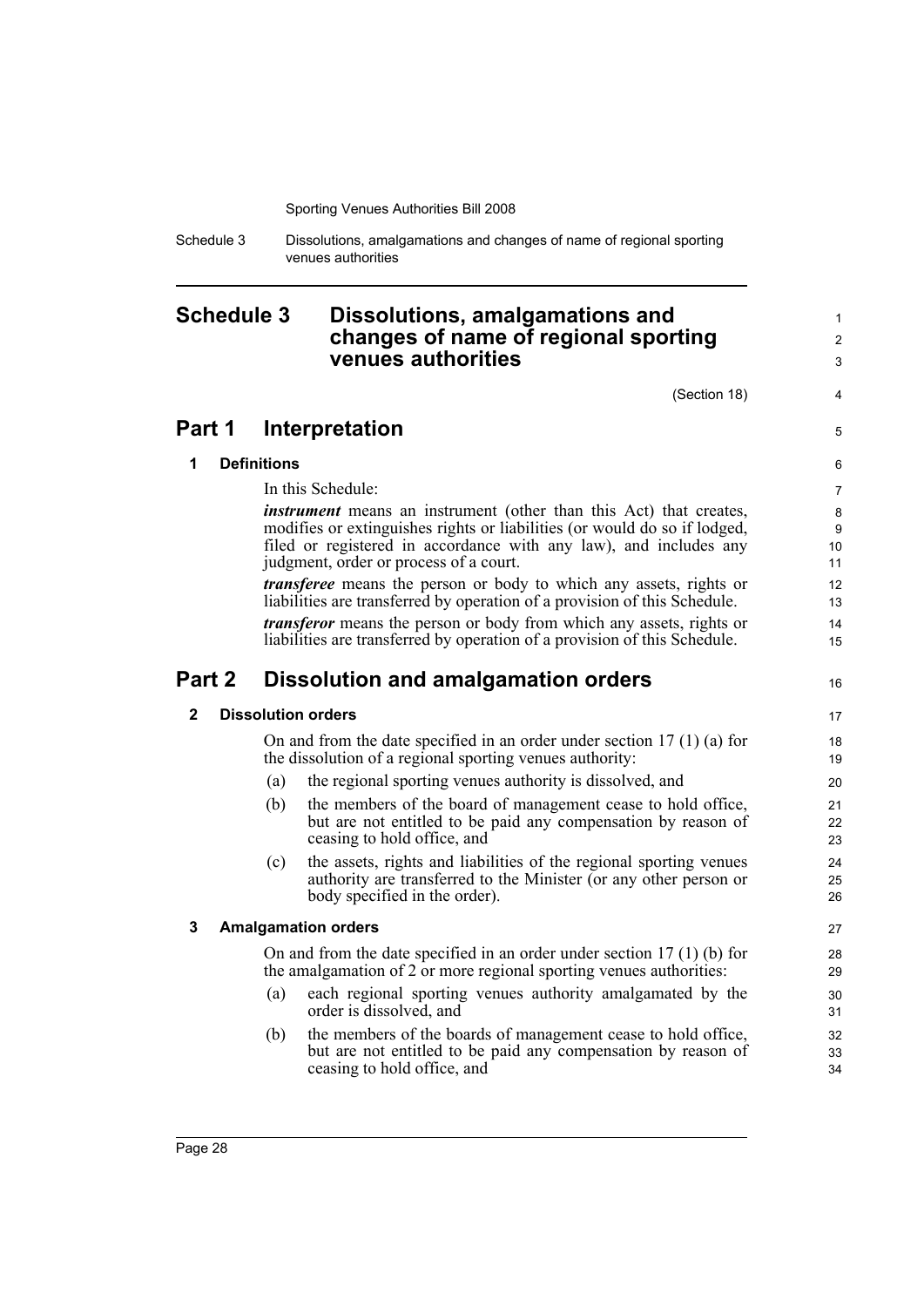Dissolutions, amalgamations and changes of name of regional sporting venues authorities Schedule 3

- (c) the members are eligible (if otherwise qualified) to be appointed as members of the board of management for the amalgamated regional sporting venues authority, and
- (d) the assets, rights and liabilities of each amalgamating regional sporting venues authority are transferred to the amalgamated regional sporting venues authority.

#### **4 Vesting of undertaking in transferee**

- (1) When any assets, rights or liabilities are transferred by operation of this Part, the following provisions have effect:
	- (a) the assets of the transferor vest in the transferee by virtue of this clause and without the need for any further conveyance, transfer, assignment or assurance,
	- (b) the rights or liabilities of the transferor become by virtue of this clause the rights or liabilities of the transferee,
	- (c) all proceedings relating to the assets, rights or liabilities commenced before the transfer by, or on behalf of or against the transferor or a predecessor of the transferor and pending immediately before the transfer are taken to be proceedings pending by or against the transferee,
	- (d) any act, matter or thing done or omitted to be done in relation to the assets, rights or liabilities before the transfer by, to or in respect of the transferor is (to the extent to which that act, matter or thing has any force or effect) taken to have been done or omitted by, to or in respect of the transferee,
	- (e) a reference in any Act, in any instrument made under any Act or in any document of any kind to the transferor or a predecessor of the transferor is (to the extent to which it relates to those assets, rights or liabilities but subject to the regulations) is to be read as, or as including, a reference to the transferee.
- (2) The operation of this clause is not to be regarded:
	- (a) as a breach of contract or confidence or otherwise as a civil wrong, or
	- (b) as a breach of any contractual provision prohibiting, restricting or regulating the assignment or transfer of assets, rights or liabilities, or
	- (c) as giving rise to any remedy by a party to an instrument, or as causing or permitting the termination of any instrument, because of a change in the beneficial or legal ownership of any asset, right or liability, or
	- (d) as an event of default under any contract or other instrument.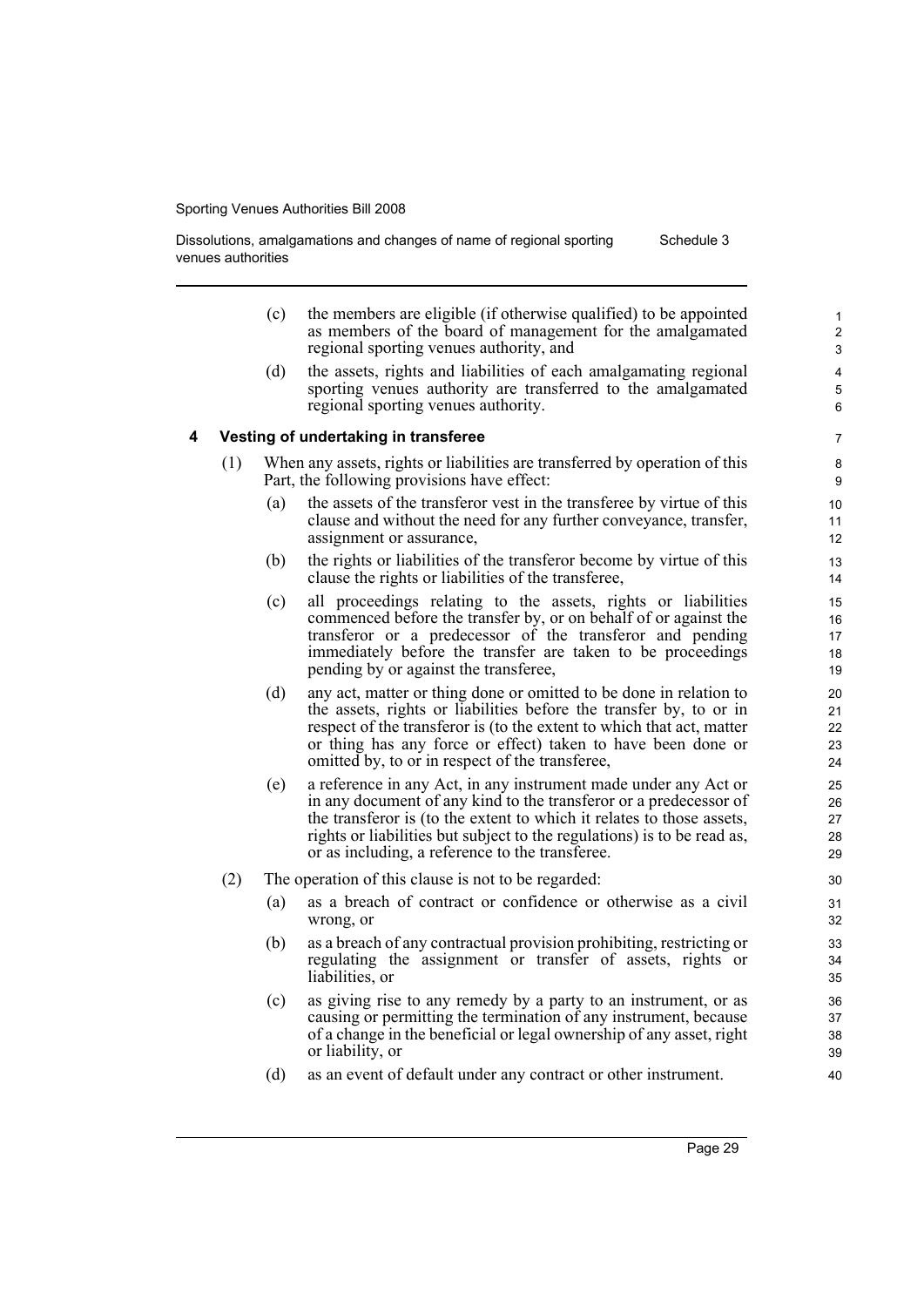|        | Schedule 3      | Dissolutions, amalgamations and changes of name of regional sporting<br>venues authorities                                                                                                                      |                          |  |
|--------|-----------------|-----------------------------------------------------------------------------------------------------------------------------------------------------------------------------------------------------------------|--------------------------|--|
|        | (3)             | No attornment to the transferee by a lessee from the transferor is<br>required.                                                                                                                                 | 1<br>$\overline{c}$      |  |
|        | (4)             | A transfer is subject to the terms and conditions of the order by which it<br>is effected.                                                                                                                      | 3<br>4                   |  |
|        | (5)             | No compensation is payable to any person or body in connection with a<br>transfer to which this Part applies except to the extent (if any) to which<br>the order giving rise to the transfer so provides.       | 5<br>6<br>$\overline{7}$ |  |
| 5      | Date of vesting |                                                                                                                                                                                                                 |                          |  |
|        |                 | A transfer referred to in this Part takes effect on the date specified in the<br>order by which it is effected.                                                                                                 | 9<br>10                  |  |
| 6      |                 | <b>Consideration for vesting</b>                                                                                                                                                                                | 11                       |  |
|        |                 | The Minister may, by order in writing, specify the consideration on<br>which a transfer referred to in this Part is made and the value or values<br>at which the assets, rights or liabilities are transferred. | 12<br>13<br>14           |  |
| 7      |                 | <b>Confirmation of vesting</b>                                                                                                                                                                                  | 15                       |  |
|        | (1)             | The Minister may, by notice in writing, confirm a transfer of particular<br>assets, rights or liabilities by operation of this Part.                                                                            | 16<br>17                 |  |
|        | (2)             | Such a notice is conclusive evidence of that transfer.                                                                                                                                                          | 18                       |  |
| Part 3 |                 | Orders changing names of regional sporting<br>venues authorities                                                                                                                                                | 19<br>20                 |  |
| 8      |                 | Name changes do not affect status of authority                                                                                                                                                                  | 21                       |  |
|        | (1)             | This clause applies on and from the date specified in an order made<br>under section $\hat{17}(1)(c)$ changing the name of a regional sporting venues<br>authority.                                             | 22<br>23<br>24           |  |
|        | (2)             | A change of name of a regional sporting venues authority by an order<br>under section $17(1)(c)$ does not operate:                                                                                              | 25<br>26                 |  |
|        |                 | to create a new legal entity, or<br>(a)                                                                                                                                                                         | 27                       |  |
|        |                 | to prejudice or affect the identity of the body corporate<br>(b)<br>constituted as a regional sporting venues authority or its<br>continuity as a body corporate, or                                            | 28<br>29<br>30           |  |
|        |                 | to affect the property, or the rights or obligations, of the regional<br>(c)<br>sporting venues authority, or                                                                                                   | 31<br>32                 |  |
|        |                 | to render defective any legal proceedings by or against the<br>(d)<br>regional sporting venues authority,                                                                                                       | 33<br>34                 |  |
|        |                 |                                                                                                                                                                                                                 |                          |  |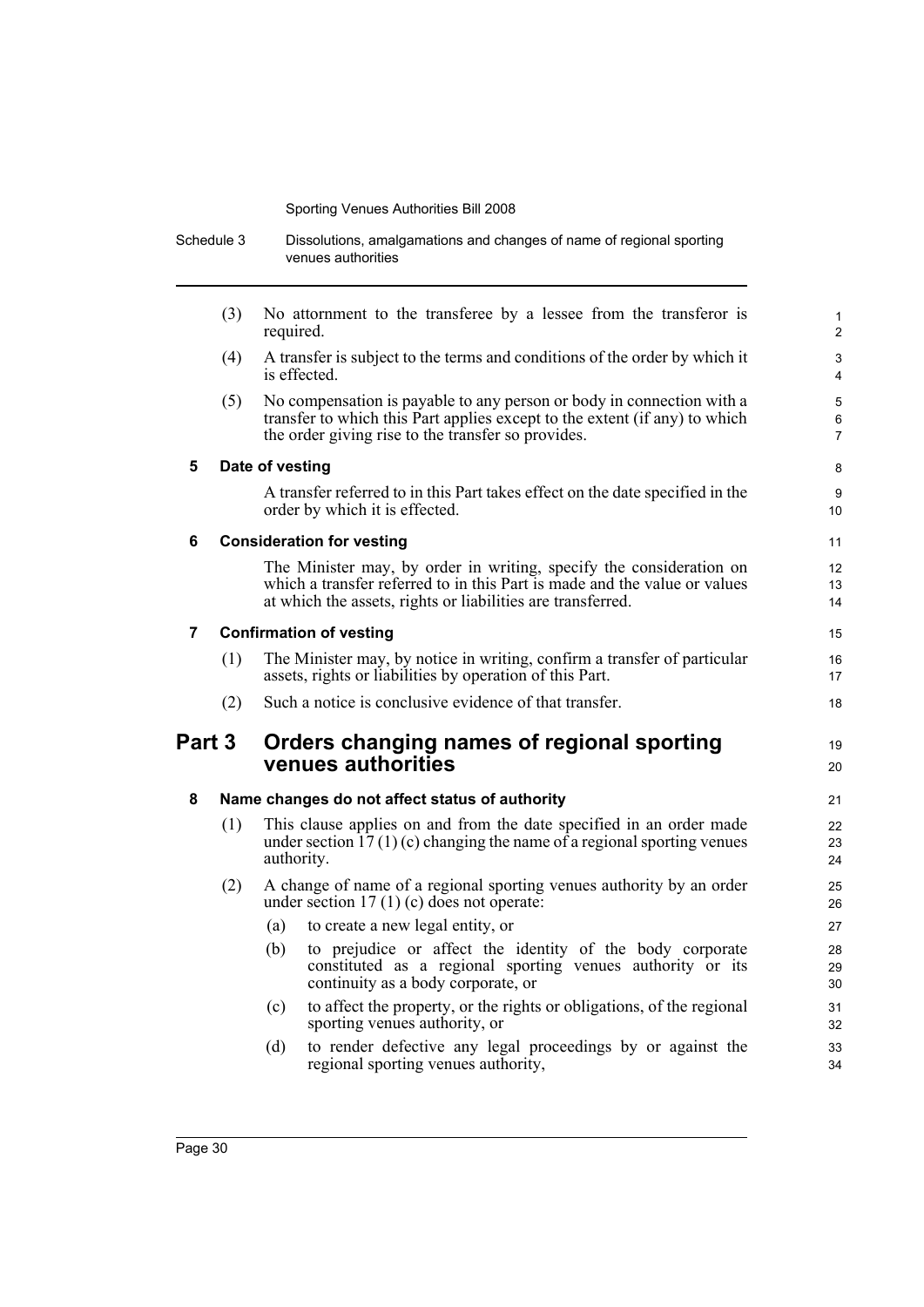Dissolutions, amalgamations and changes of name of regional sporting venues authorities Schedule 3

> and any legal proceedings that could have been continued or commenced by or against the regional sporting venues authority by its former name may be continued or commenced by or against it by its new name.

## **Part 4 Savings and transitional regulations**

#### **9 Regulations**

- (1) The regulations may contain other provisions of a savings or transitional nature consequent on the making of an order under section 17.
- (2) A provision referred to in subclause (1) which relates to a particular order may, if the regulations so provide, take effect as from the date of the order or a later day.
- (3) To the extent to which a provision referred to in subclause (1) takes effect from a date that is earlier than the date of its publication in the Gazette, the provision does not operate so as:
	- (a) to affect, in a manner prejudicial to any person (other than the State or an authority of the State), the rights of that person existing before the date of its publication in the Gazette, or
	- (b) to impose liabilities on any person (other than the State or an authority of the State) in respect of anything done or omitted to be done before the date of its publication in the Gazette.
- (4) A provision referred to in subclause (1) has, if the regulations so provide, effect despite any other clause of this Schedule.

5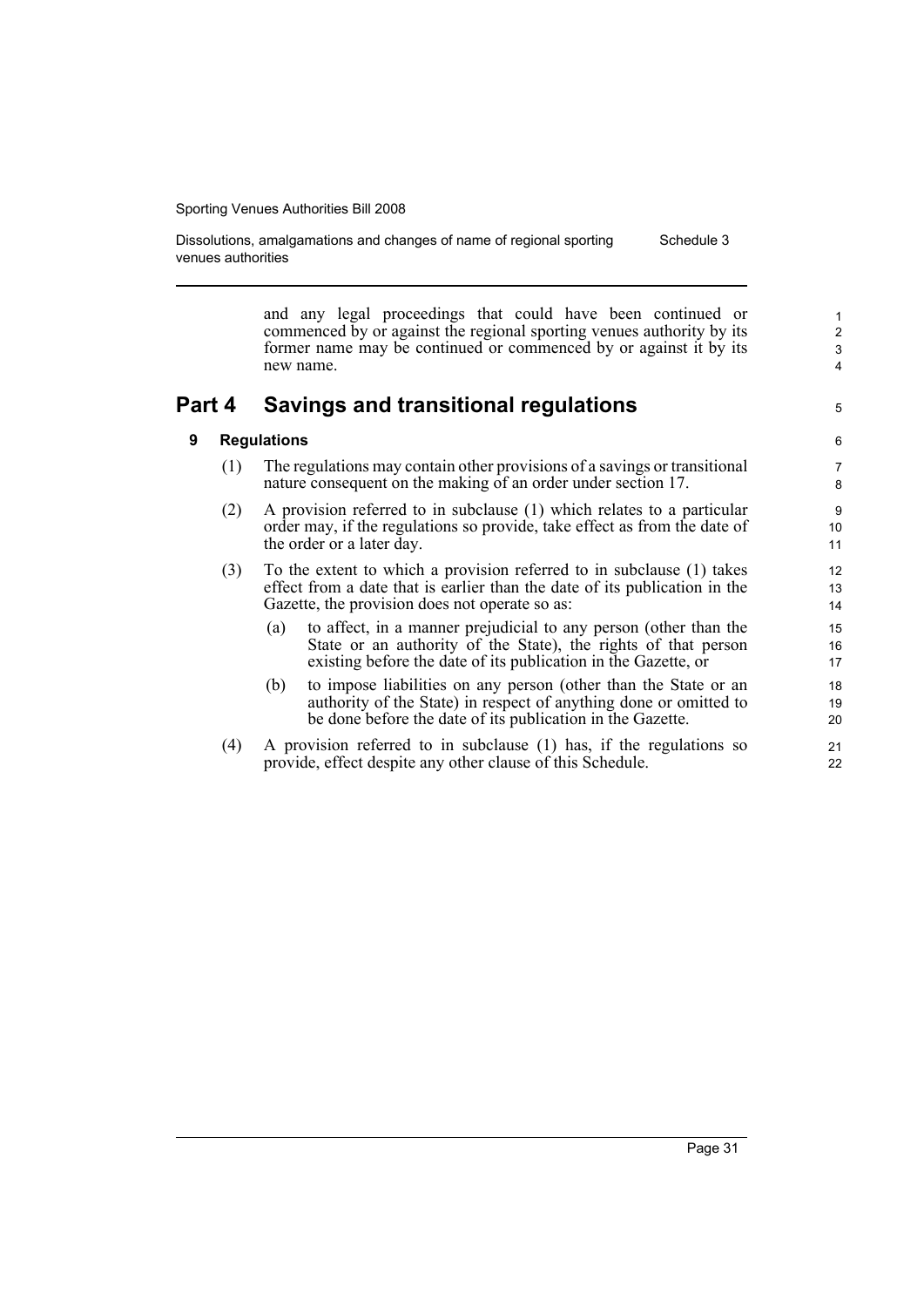Schedule 4 Land to be vested in sporting venues authorities

## <span id="page-41-0"></span>**Schedule 4 Land to be vested in sporting venues authorities**

(Sections 22, 23, 24) 3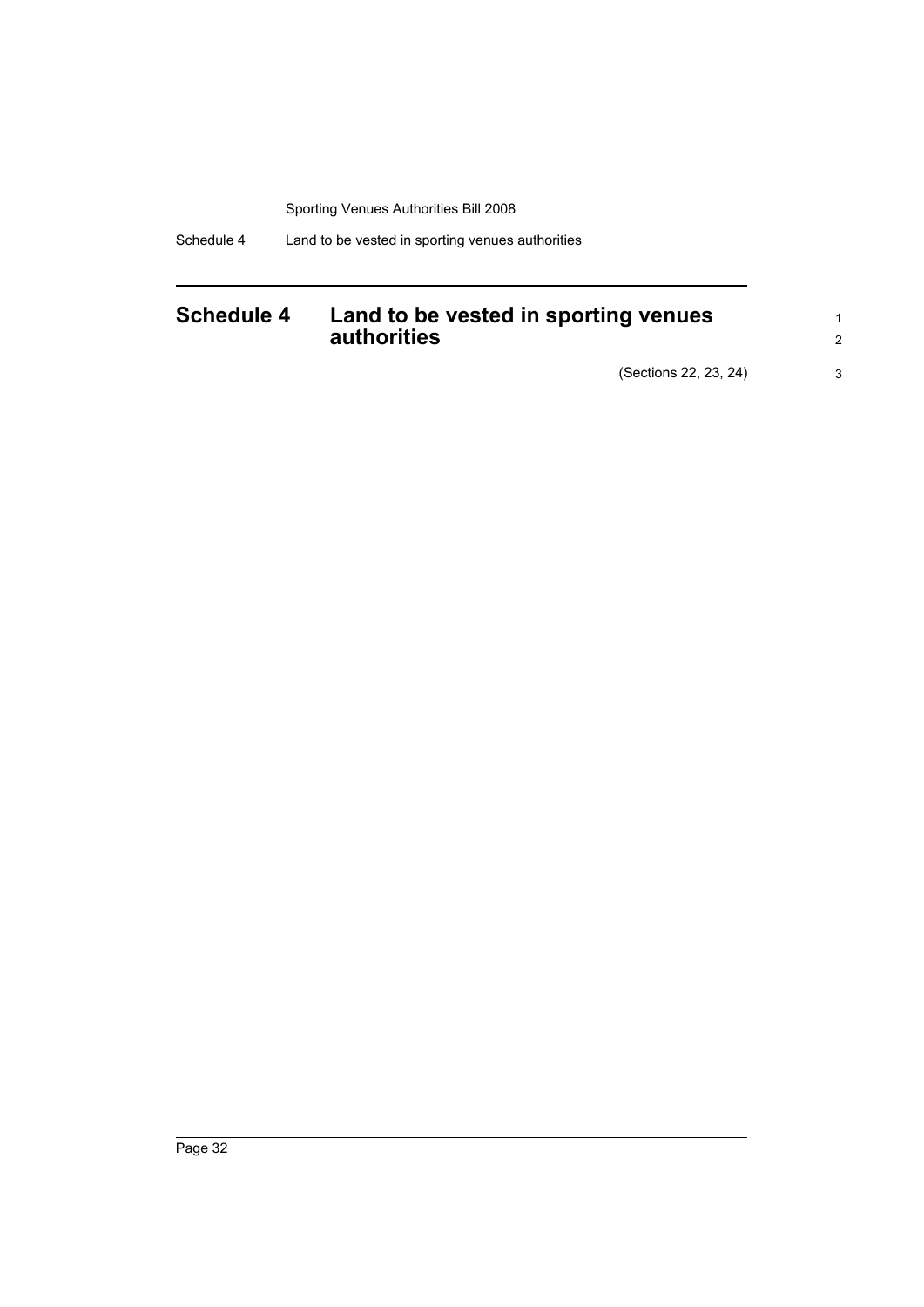Savings, transitional and other provisions Schedule 5

#### <span id="page-42-0"></span>**Schedule 5 Savings, transitional and other provisions** (Section 41) **Part 1 General 1 Regulations** (1) The regulations may contain provisions of a savings or transitional nature consequent on the enactment of the following Acts: this Act (2) Any such provision may, if the regulations so provide, take effect from the date of assent to the Act concerned or a later date. (3) To the extent to which any such provision takes effect from a date that is earlier than the date of its publication in the Gazette, the provision does not operate so as: (a) to affect, in a manner prejudicial to any person (other than the State or an authority of the State), the rights of that person existing before the date of its publication, or (b) to impose liabilities on any person (other than the State or an authority of the State) in respect of anything done or omitted to be done before the date of its publication. **Part 2 Provisions consequent on enactment of this Act 2 Definitions** In this Part, *former Trust* means: (a) the Newcastle International Sports Centre Trust, or (b) the Newcastle Showground and Exhibition Centre Trust. **3 State Sporting Venues Authority** The State Sporting Venues Authority is a continuation of, and the same legal entity as, the corporation sole with the corporate name "Minister administering the *Sporting Venues Management Act 2002*" incorporated by that Act. **4 Dissolution of former Trusts** (1) The Newcastle International Sports Centre Trust is dissolved. (2) The Newcastle Showground and Exhibition Centre Trust is dissolved. 1  $\mathfrak{p}$ 3 4 5 6 7 8 9 10 11 12 13 14 15 16 17 18 19  $20$ 21 22 23 24 25 26 27 28 29 30 31 32 33

Page 33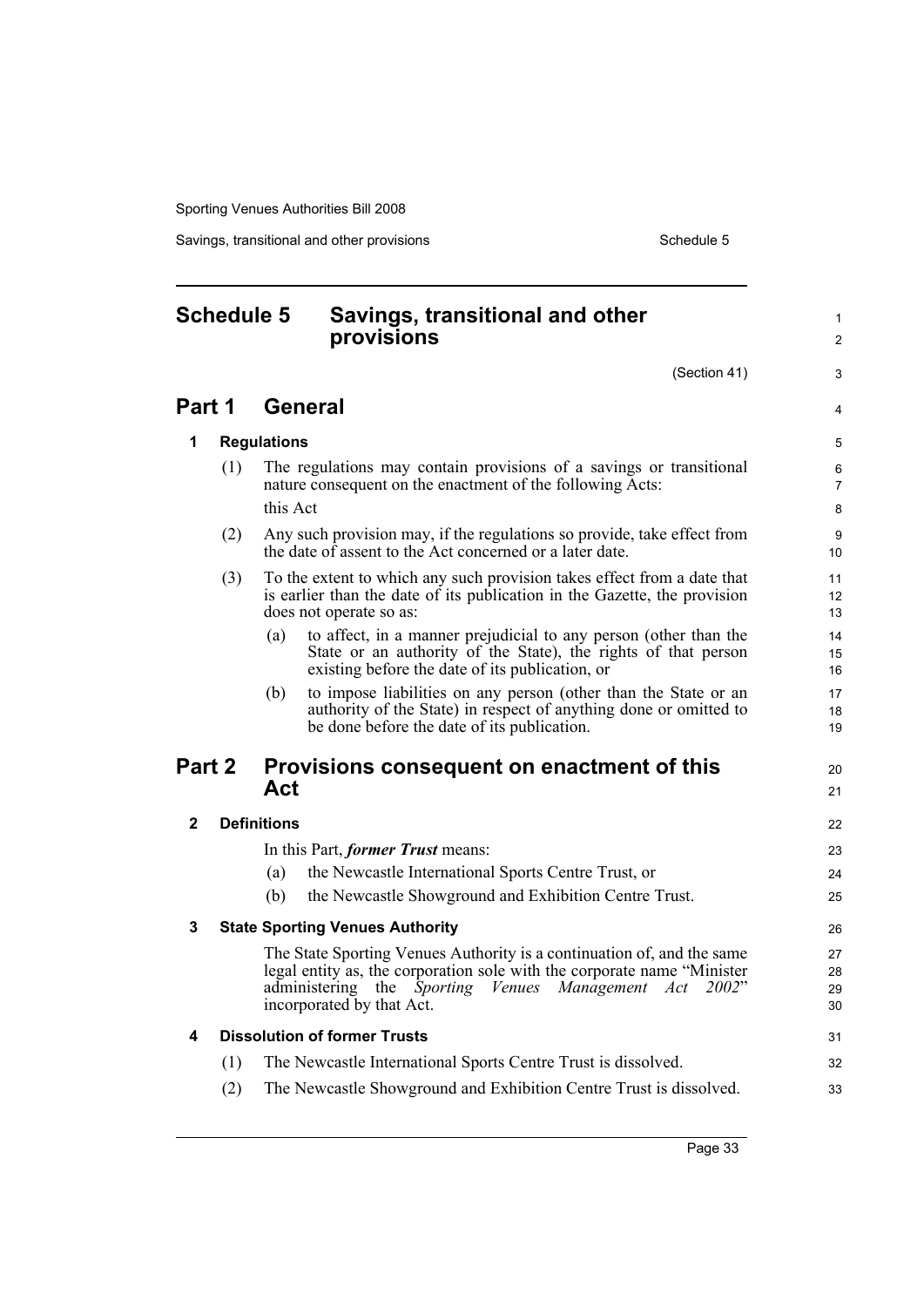Schedule 5 Savings, transitional and other provisions

(3) On the dissolution of a former Trust, each person who was a trustee of the Trust immediately before its dissolution ceases to hold office as such. No compensation is payable to any such person as the result of the operation of this subclause.

#### **5 Transfer of assets, rights and liabilities of former Trusts**

(1) In this clause:

*transferor*, in relation to the transfer of an asset, right or liability by or under this clause, means the former Trust from which the asset, right or liability is transferred.

- (2) On the commencement of this clause, the assets, rights or liabilities of a former Trust are transferred to the Hunter Region Sporting Venues Authority.
- (3) When any asset, right or liability is transferred by operation of this clause, the following provisions have effect with respect to the transfer:
	- (a) the assets of the transferor vest in the Hunter Region Sporting Venues Authority by virtue of this clause and without the need for any conveyance, transfer, assignment or assurance,
	- (b) the rights and liabilities of the transferor become by virtue of this clause the rights and liabilities of the Hunter Region Sporting Venues Authority,
	- (c) all proceedings relating to the assets, rights or liabilities commenced before the transfer by or on behalf of, or against, the transferor and pending immediately before the transfer are taken to be proceedings pending by or against the Hunter Region Sporting Venues Authority,
	- (d) any act, matter or thing done or omitted to be done in relation to the assets, rights or liabilities before the transfer by, to or in respect of the transferor is (to the extent to which that act, matter or thing has any force or effect) taken to have been done or omitted by, to or in respect of the Hunter Region Sporting Venues Authority,
	- (e) a reference in any Act, in any instrument made under any Act or in any document of any kind to the transferor or a predecessor of the transferor is (to the extent that it relates to those assets, rights or liabilities but subject to the regulations), to be read as, or as including, a reference to the Hunter Region Sporting Venues Authority.
- (4) The operation of this clause is not to be regarded:
	- (a) as a breach of contract or confidence or otherwise as a civil wrong, or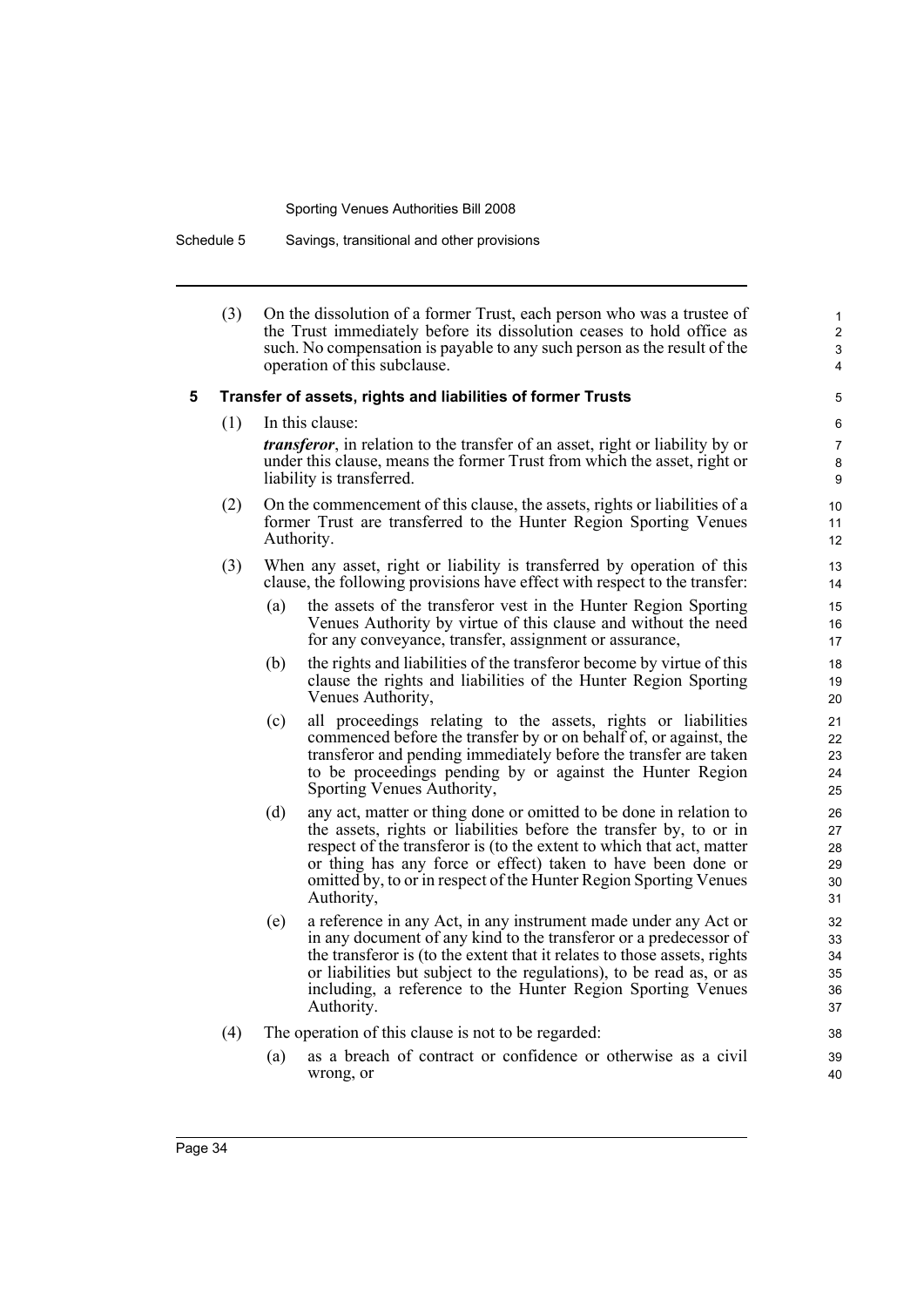|   |     | (b)                                  | as a breach of any contractual provision prohibiting, restricting or<br>regulating the assignment or transfer of assets, rights or<br>liabilities, or                                                                                                    | $\mathbf{1}$<br>$\overline{2}$<br>3 |  |  |  |
|---|-----|--------------------------------------|----------------------------------------------------------------------------------------------------------------------------------------------------------------------------------------------------------------------------------------------------------|-------------------------------------|--|--|--|
|   |     | (c)                                  | as giving rise to any remedy by a party to an instrument, or as<br>causing or permitting the termination of any instrument, because<br>of a change in the beneficial or legal ownership of any asset, right<br>or liability, or                          | 4<br>5<br>6<br>$\overline{7}$       |  |  |  |
|   |     | (d)                                  | as an event of default under any contract or other instrument.                                                                                                                                                                                           | 8                                   |  |  |  |
|   | (5) |                                      | No attornment to the transferee by a lessee from a transferor is required.                                                                                                                                                                               | 9                                   |  |  |  |
|   | (6) |                                      | For all purposes, a former Trust is taken to have had a fee simple,<br>immediately before the commencement of this clause, in land in respect<br>of which it was a reserve trust under the Crown Lands Act 1989<br>immediately before that commencement. | 10<br>11<br>12<br>13                |  |  |  |
|   | (7) |                                      | Subclause (6) has effect despite any provision of the Crown Lands Act<br>1989 and, in particular, section 100 of that Act.                                                                                                                               | 14<br>15                            |  |  |  |
| 6 |     | <b>Confirmation of vesting</b><br>16 |                                                                                                                                                                                                                                                          |                                     |  |  |  |
|   | (1) |                                      | The Minister may, by notice in writing, confirm a transfer of particular<br>assets, rights or liabilities by operation of this Part.                                                                                                                     | 17<br>18                            |  |  |  |
|   | (2) |                                      | Such a notice is conclusive evidence of that transfer.                                                                                                                                                                                                   | 19                                  |  |  |  |
| 7 |     |                                      | Previous grants, reservation or dedications                                                                                                                                                                                                              | 20                                  |  |  |  |
|   |     |                                      | Land of a former Trust transferred by operation of this Act is transferred<br>free of any reservation, grant or dedication to which the land was<br>subject under any Act or law.                                                                        | 21<br>22<br>23                      |  |  |  |
| 8 |     |                                      | Newcastle Agricultural, Horticultural, and Industrial Association                                                                                                                                                                                        | 24                                  |  |  |  |
|   |     |                                      | No compensation is payable to or in respect of the Newcastle<br>Agricultural, Horticultural, and Industrial Association as the result of<br>the operation of this Act.                                                                                   | 25<br>26<br>27                      |  |  |  |
| 9 |     |                                      | <b>Establishment of club within the Centre</b>                                                                                                                                                                                                           | 28                                  |  |  |  |
|   | (1) |                                      | The club established under section 9 of the Newcastle International<br>Sports Centre Act 1967 may continue as a registered club and may be<br>operated and managed by the Hunter Region Sporting Venues<br>Authority.                                    | 29<br>30<br>31<br>32                |  |  |  |
|   | (2) |                                      | For the purposes of the <i>Registered Clubs Act 1976</i> , the Hunter Region<br>Sporting Venues Authority:                                                                                                                                               | 33<br>34                            |  |  |  |
|   |     | (a)                                  | is taken to be the governing body of the club responsible for the<br>management of the business and affairs of the club, and                                                                                                                             | 35<br>36                            |  |  |  |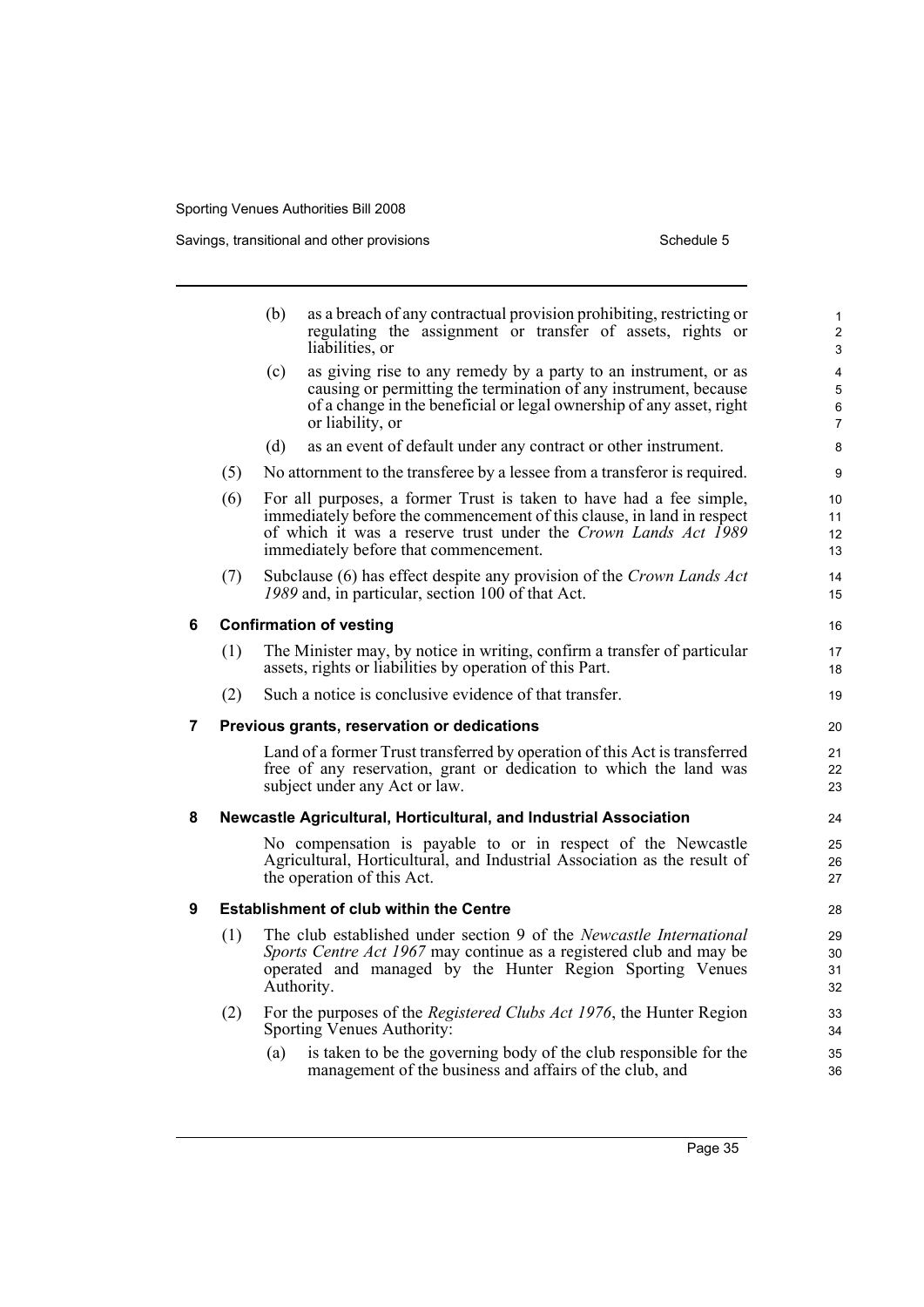Schedule 5 Savings, transitional and other provisions

- (b) is taken to have been elected annually by the full members of the club.
- (3) Subclause (2) is taken to be a rule of the club for the purposes of the *Registered Clubs Act 1976*.
- (4) Subject to this Act, the Hunter Region Sporting Venues Authority may make rules for the conduct and management of the club and may amend or revoke any such rules.
- (5) Any rules made under section 9 of the *Newcastle International Sports Centre Act 1967* and in force immediately before the repeal of that section are taken to have been made by the Hunter Region Sporting Venues Authority under this clause and may be revoked or amended accordingly.

12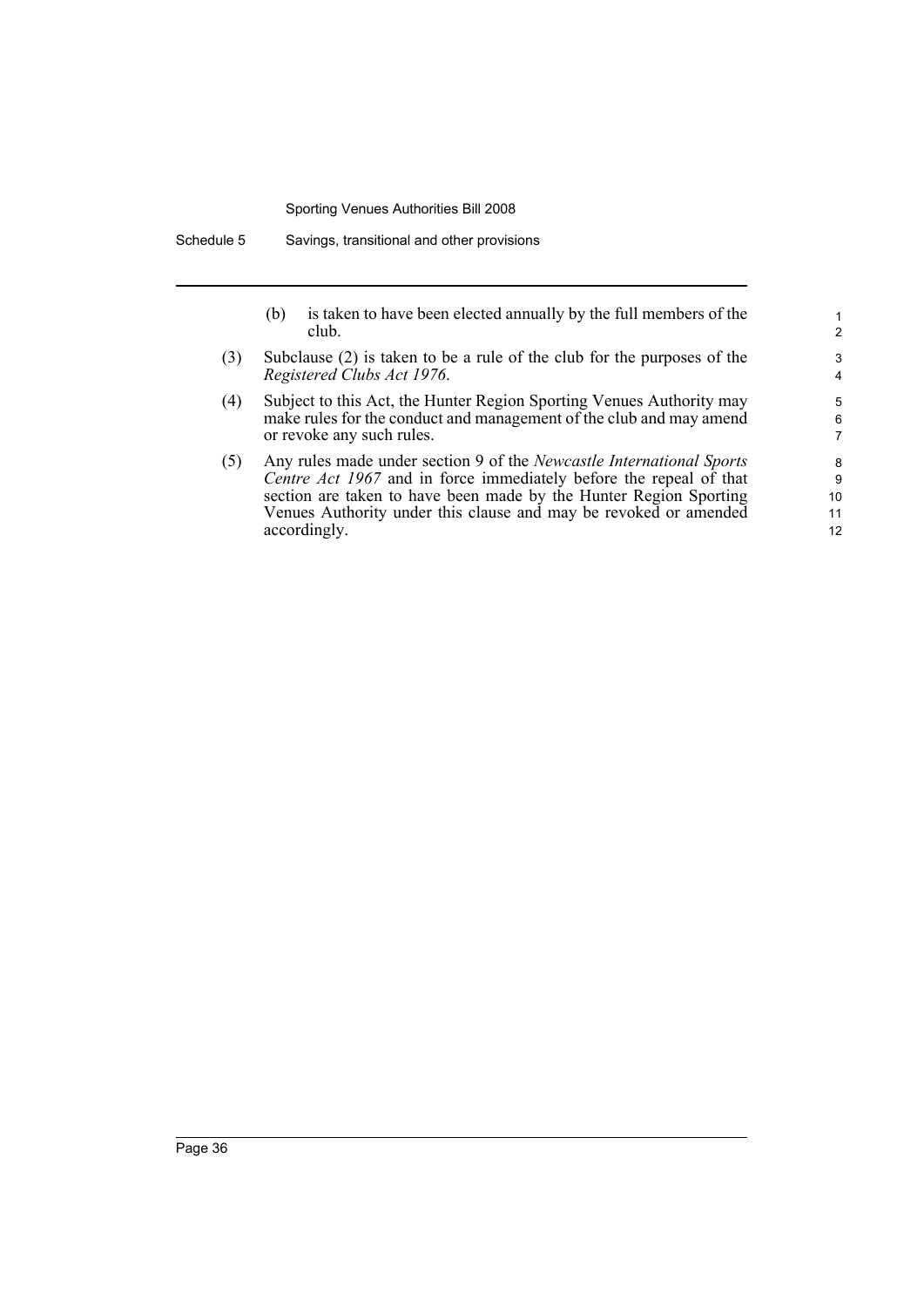Amendment of Acts Schedule 6

<span id="page-46-0"></span>

| <b>Schedule 6</b><br><b>Amendment of Acts</b> |                                                                                                                                                         |                |
|-----------------------------------------------|---------------------------------------------------------------------------------------------------------------------------------------------------------|----------------|
|                                               | (Section 42)                                                                                                                                            | $\overline{2}$ |
| 6.1                                           | <b>Fines Act 1996 No 99</b>                                                                                                                             | 3              |
|                                               | Schedule 1 Statutory provisions under which penalty notices issued<br>Insert in alphabetical order:<br>Sporting Venues Authorities Act 2008, section 38 | 4<br>5<br>6    |
| 6.2                                           | Native Title (New South Wales) Act 1994 No 45                                                                                                           | $\overline{7}$ |
| [1]                                           | Section 104A Saving of native title rights and interests with respect to<br>national parks and other reservations, dedications or declarations          | 8<br>9         |
|                                               | Insert ", the <i>Sporting Venues Authorities Act 2008</i> " after " <i>Western Sydney</i> "<br><i>Parklands Act</i> $2006$ " in section 104A (1) (a).   | 10<br>11       |
| [2]                                           | Section 104A (1) (d)                                                                                                                                    | 12             |
|                                               | Insert after section $104A(1)(c)$ :                                                                                                                     | 13             |
|                                               | (d)<br>an order under section 24 of the Sporting Venues<br><i>Authorities Act 2008</i> that vests land in a sporting venues<br>authority,               | 14<br>15<br>16 |
| 6.3                                           | <b>Public Finance and Audit Act 1983 No 152</b>                                                                                                         | 17             |
| [1]                                           | <b>Schedule 2 Statutory bodies</b>                                                                                                                      | 18             |
|                                               | Insert in alphabetical order:                                                                                                                           | 19             |
|                                               | Hunter Region Sporting Venues Authority<br><b>State Sporting Venues Authority</b>                                                                       | 20<br>21       |
| [2]                                           | <b>Schedule 2</b>                                                                                                                                       | 22             |
|                                               | Omit:                                                                                                                                                   | 23             |
|                                               | <b>Newcastle International Sports Centre Trust</b><br>Newcastle Showground and Exhibition Centre Trust                                                  | 24<br>25       |